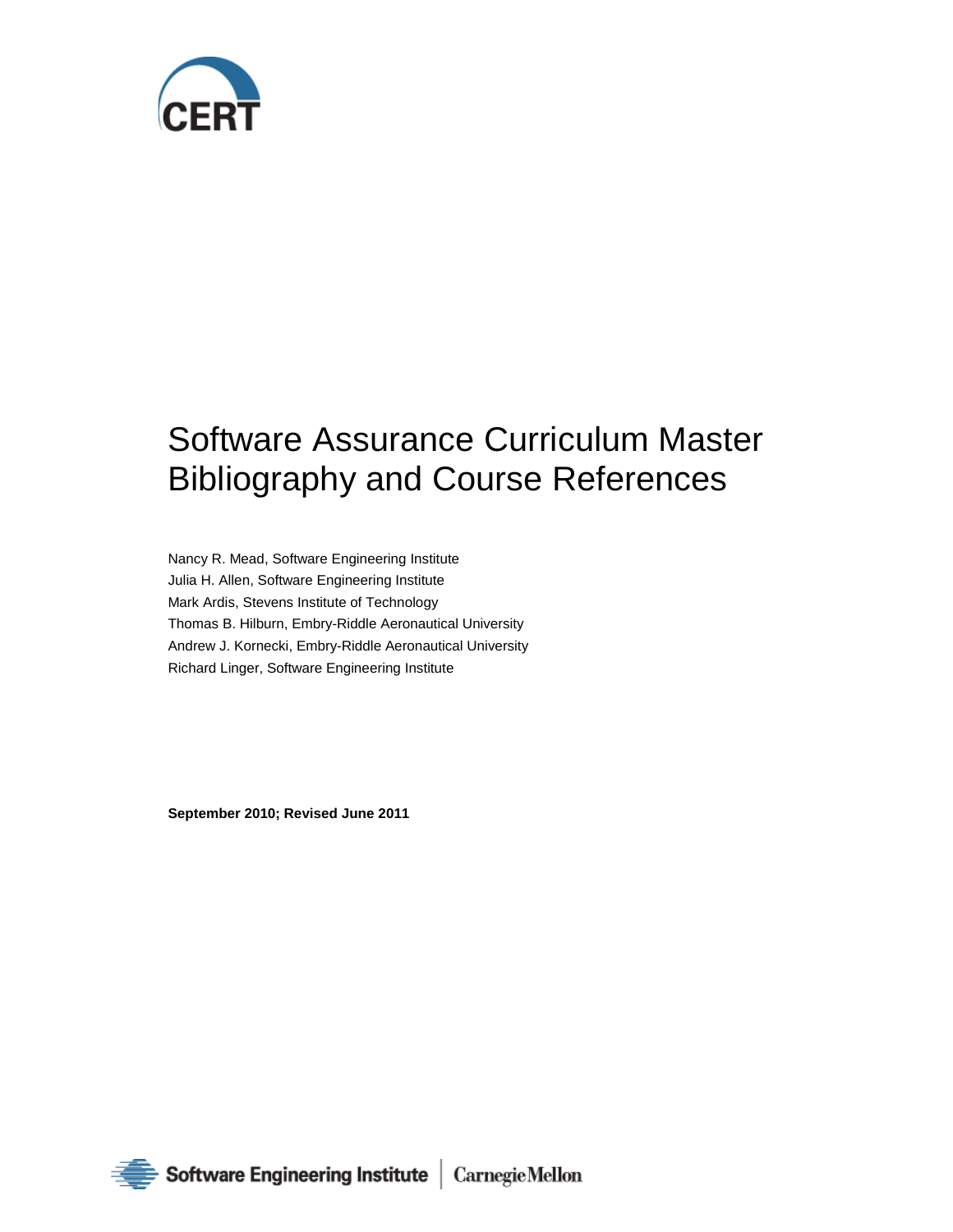Copyright 2011 Carnegie Mellon University.

## NO WARRANTY

THIS CARNEGIE MELLON UNIVERSITY AND SOFTWARE ENGINEERING INSTITUTE MATERIAL IS FURNISHED ON AN "AS-IS" BASIS. CARNEGIE MELLON UNIVERSITY MAKES NO WARRANTIES OF ANY KIND, EITHER EXPRESSED OR IMPLIED, AS TO ANY MATTER INCLUDING, BUT NOT LIMITED TO, WARRANTY OF FITNESS FOR PURPOSE OR MERCHANTABILITY, EXCLUSIVITY, OR RESULTS OBTAINED FROM USE OF THE MATERIAL. CARNEGIE MELLON UNIVERSITY DOES NOT MAKE ANY WARRANTY OF ANY KIND WITH RESPECT TO FREEDOM FROM PATENT, TRADEMARK, OR COPYRIGHT INFRINGEMENT.

Use of any trademarks in this report is not intended in any way to infringe on the rights of the trademark holder.

Internal use. Permission to reproduce this document and to prepare derivative works from this document for internal use is granted, provided the copyright and "No Warranty" statements are included with all reproductions and derivative works.

External use. This document may be reproduced in its entirety, without modification, and freely distributed in written or electronic form without requesting formal permission. Permission is required for any other external and/or commercial use. Requests for permission should be directed to the Software Engineering Institute at permission@sei.cmu.edu.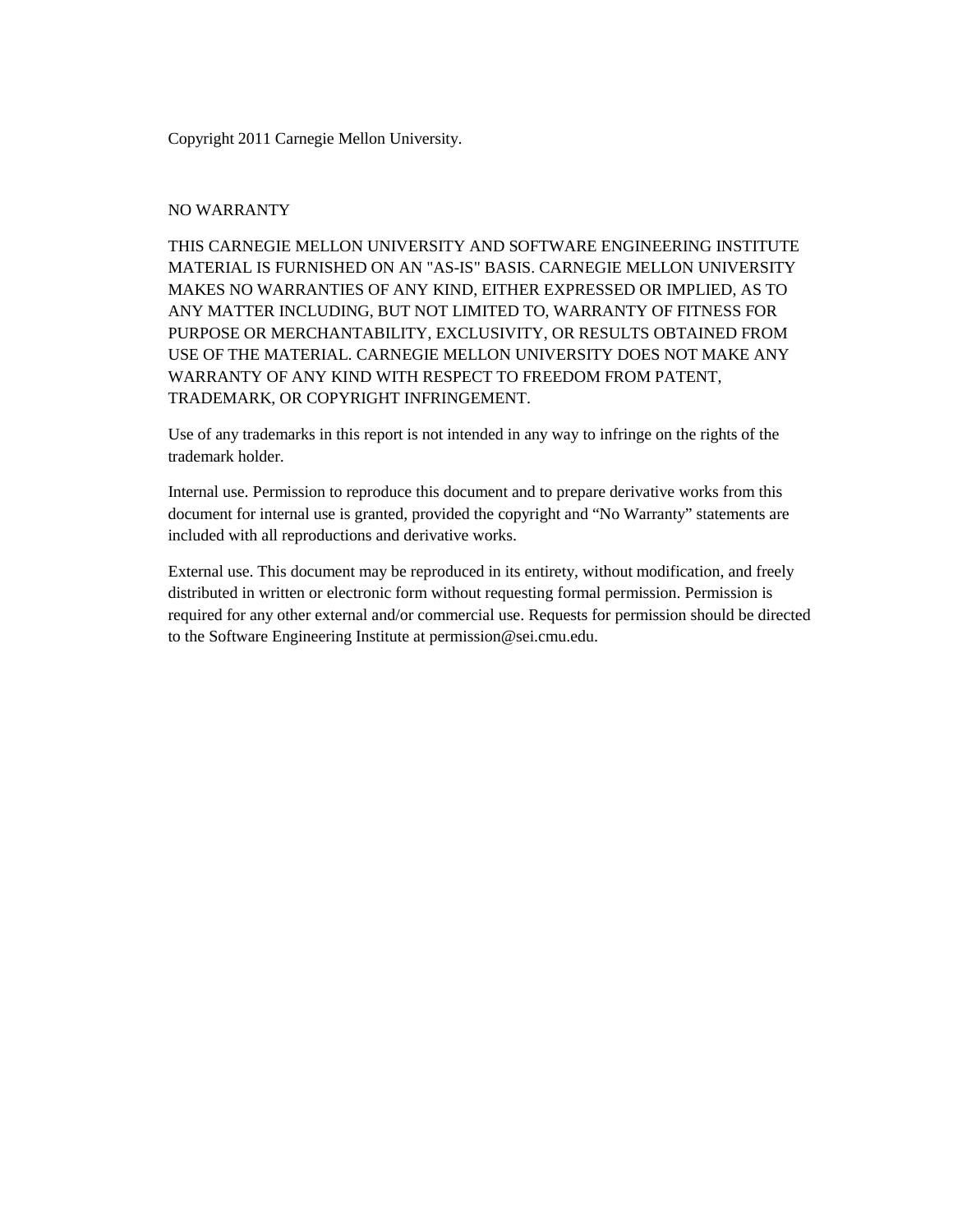## **Table of Contents**

| Section 1: Software Assurance Curriculum Master Bibliography2                      |  |
|------------------------------------------------------------------------------------|--|
| Section 2: Master of Software Assurance Course Outlines References 32              |  |
|                                                                                    |  |
|                                                                                    |  |
|                                                                                    |  |
| Assured Software Development 1 - Process and Requirements (1.1, 1.2, 6.1, 6.2      |  |
| Assured Software Development 2 - Architecture and Design (6.1, 6.2 [specification, |  |
| Assured Software Development 3 (6.2) [low-level design, code, test, verification,  |  |
|                                                                                    |  |
|                                                                                    |  |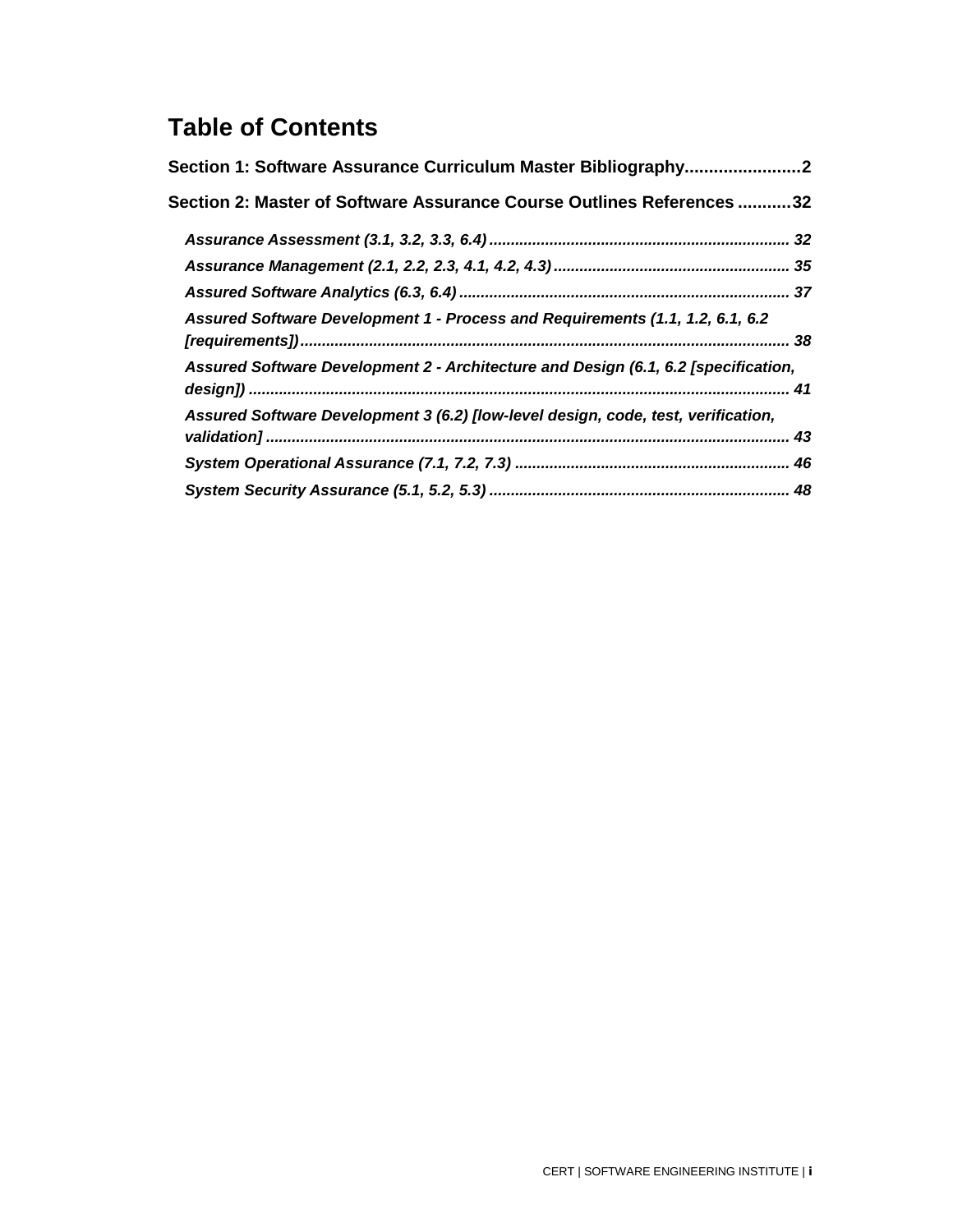## <span id="page-3-0"></span>**Section 1: Software Assurance Curriculum Master Bibliography**

This master bibliography was compiled from *Software Assurance Curriculum Project Volume I: Master of Software Assurance Reference Curriculum* and *Software Assurance Curriculum Project Volume II: Undergraduate Course Outlines*. It also includes references from the *Master of*  Software Assurance Course Outlines,<sup>[1](#page-3-1)</sup> which are included in their entirety as Section 2 of this document. URLs are valid as of August 2010.

This bibliography was expanded in June 2011 to include references from *Software Assurance Curriculum Project Volume III: Master of Software Assurance Course Syllabi* and *Software Assurance Curriculum Project IV: Community College Education.*

ABET, Inc. *ABET: Leadership and Quality Assurance in Applied Science, Computing, Engineering, and Technology Education*[. http://www.abet.org/](http://www.abet.org/) (2010).

[Source: *Software Assurance Curriculum Project Volume IV References*]

Ahern, Dennis M.; Clouse, Aaron; & Turner, Richard. *CMMI Distilled: A Practical Introduction to Integrated Process Improvement*. 3rd ed. Addison-Wesley Professional, 2008 (ISBN-10: 0321461088).

[Source: *Master of Software Assurance Course Outline References – Assured Software Development 1 - Process and Requirements (1.1, 1.2, 6.1, 6.2 [requirements]), Software Assurance Curriculum Project Volume III References*]

## [Abstract from publisher:

CMMI® (Capability Maturity Model® Integration) is an integrated, extensible framework for improving process capability and quality across an organization. It has become a cornerstone in the implementation of continuous improvement for both industry and governments around the world. Rich in both detail and guidance for a wide set of organizational domains, the CMMI Product Suite continues to evolve and expand.

Updated for CMMI Version 1.2, this third edition of *CMMI® Distilled* again provides a concise and readable introduction to the model, as well as straightforward, no-nonsense information on integrated, continuous process improvement. The book now also includes practical advice on how to use CMMI in tandem with other approaches, including Six Sigma and Lean, as well as new and expanded guidance on preparing for, managing, and using appraisals.

Written so that readers unfamiliar with model-based process improvement will understand how to get started with CMMI, the book offers insights for those more

<span id="page-3-1"></span><sup>1</sup> This document is available for download at http://www.cert.org/mswa.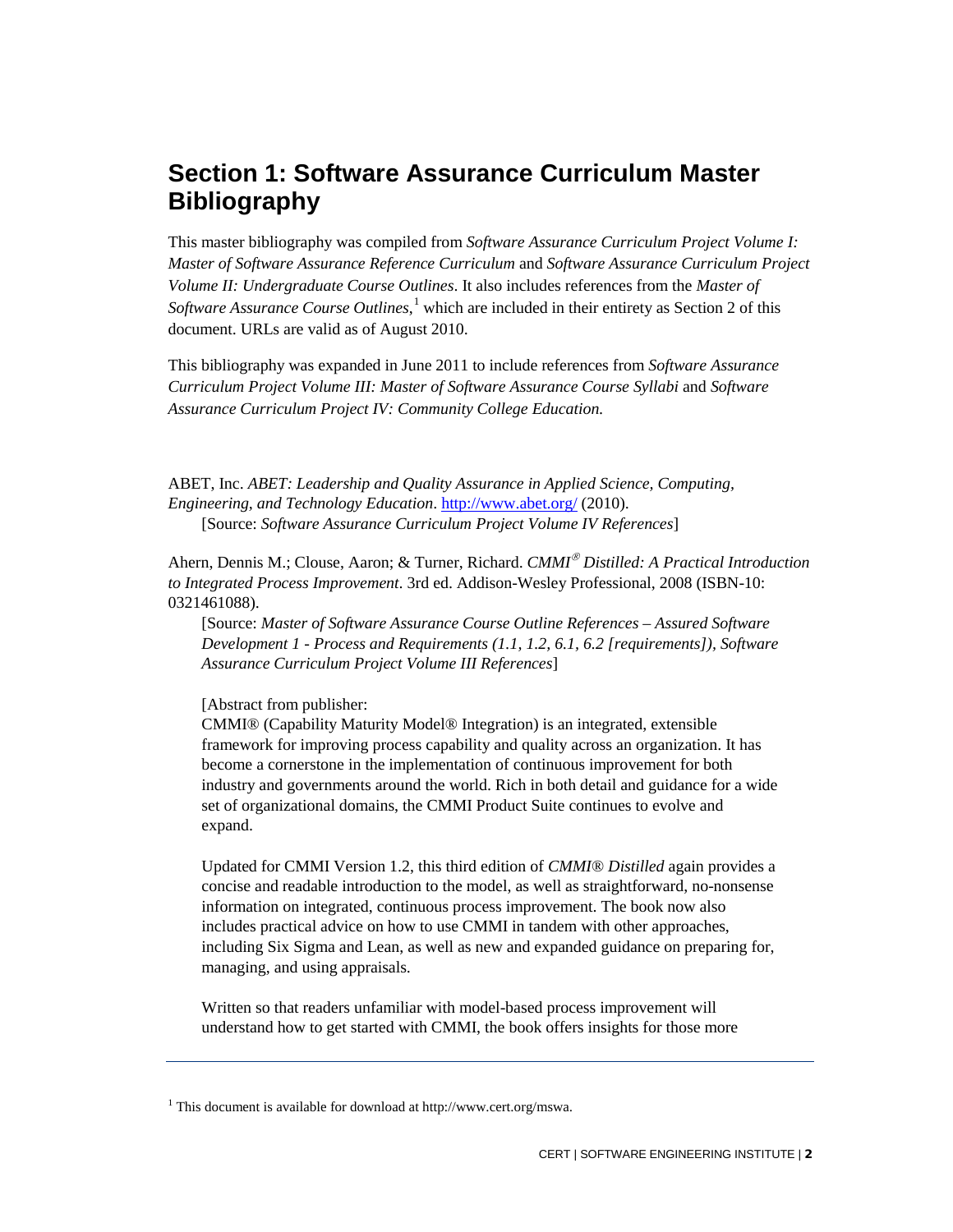experienced as well. It can help battle-scarred process improvement veterans, and experienced suppliers and acquirers of both systems and services, perform more effectively. *CMMI® Distilled* is especially appropriate for executives and managers who need to understand why continuous improvement is valuable, why CMMI is a tool of choice, and how to maximize the return on their efforts and investments. Engineers of all kinds (systems, hardware, software, and quality, as well as acquisition personnel and service providers) will find ideas on how to perform better.

The three authors, all involved with CMMI since its inception, bring a wealth of experience and knowledge to this book. They highlight the pitfalls and shortcuts that are all too often learned by costly experience, and they provide a context for understanding why the use of CMMI continues to grow around the world.]

Alberts, Christopher; Dorofee, Audrey J.; Higuera, Ron; Murphy, Richard L.; Walker, Julie A.; & Williams, Ray C. *Continuous Risk Management Guidebook*. Software Engineering Institute, Carnegie Mellon University, 1996.

<http://www.sei.cmu.edu/library/abstracts/books/crmguidebook.cfm>

[Source: *Master of Software Assurance Course Outline References – Assurance Management (2.1, 2.2, 2.3, 4.1, 4.2, 4.3)*]

Alberts, Christopher; Allen, Julia; & Stoddard, Robert. *Integrated Measurement and Analysis Framework for Software Security* (CMU/SEI-2010-TN-025) (forthcoming). Software Engineering Institute, Carnegie Mellon University, 2010.

[Source: *Master of Software Assurance Course Outline References – Assurance Assessment (3.1, 3.2, 3.3, 6.4), Software Assurance Curriculum Project Volume III References*]

Alberts, Christopher J. & Dorofee, Audrey J. *Risk Management Framework* (CMU/SEI-2010-TR-071). Carnegie Mellon University, Software Engineering Institute, 2010. <http://www.sei.cmu.edu/library/abstracts/reports/10tr017.cfm>

[Source: *Software Assurance Curriculum Project Volume III References*]

Alexander, Ian. "Misuse Cases: Use Cases with Hostile Intent." *IEEE Software 20*, 1 (January-February 2003): 58-66.

[Source: *Master of Software Assurance Course Outline References – Assured Software Development 1 - Process and Requirements (1.1, 1.2, 6.1, 6.2 [requirements]), Software Assurance Curriculum Project Volume III References*]]

[Misuse and abuse cases.]

Allen, Julia H.; Barnum, Sean; Ellison, Robert J.; McGraw, Gary; & Mead, Nancy R. *Software Security Engineering: A Guide for Project Managers*. Addison-Wesley Professional, 2008. [Source: *Master of Software Assurance Course Outline References – Assurance Management (2.1, 2.2, 2.3, 4.1, 4.2, 4.3), Assured Software Development 1 - Process and Requirements (1.1, 1.2, 6.1, 6.2 [requirements])*, *Assured Software Development 2 - Architecture and Design (6.1, 6.2 [specification, design])*, *Assured Software Development 3 (6.2) [low-level design, code, test, verification, validation], Software* 

*Assurance Curriculum Project Volume I, II, and III References*]

[Abstract from publisher: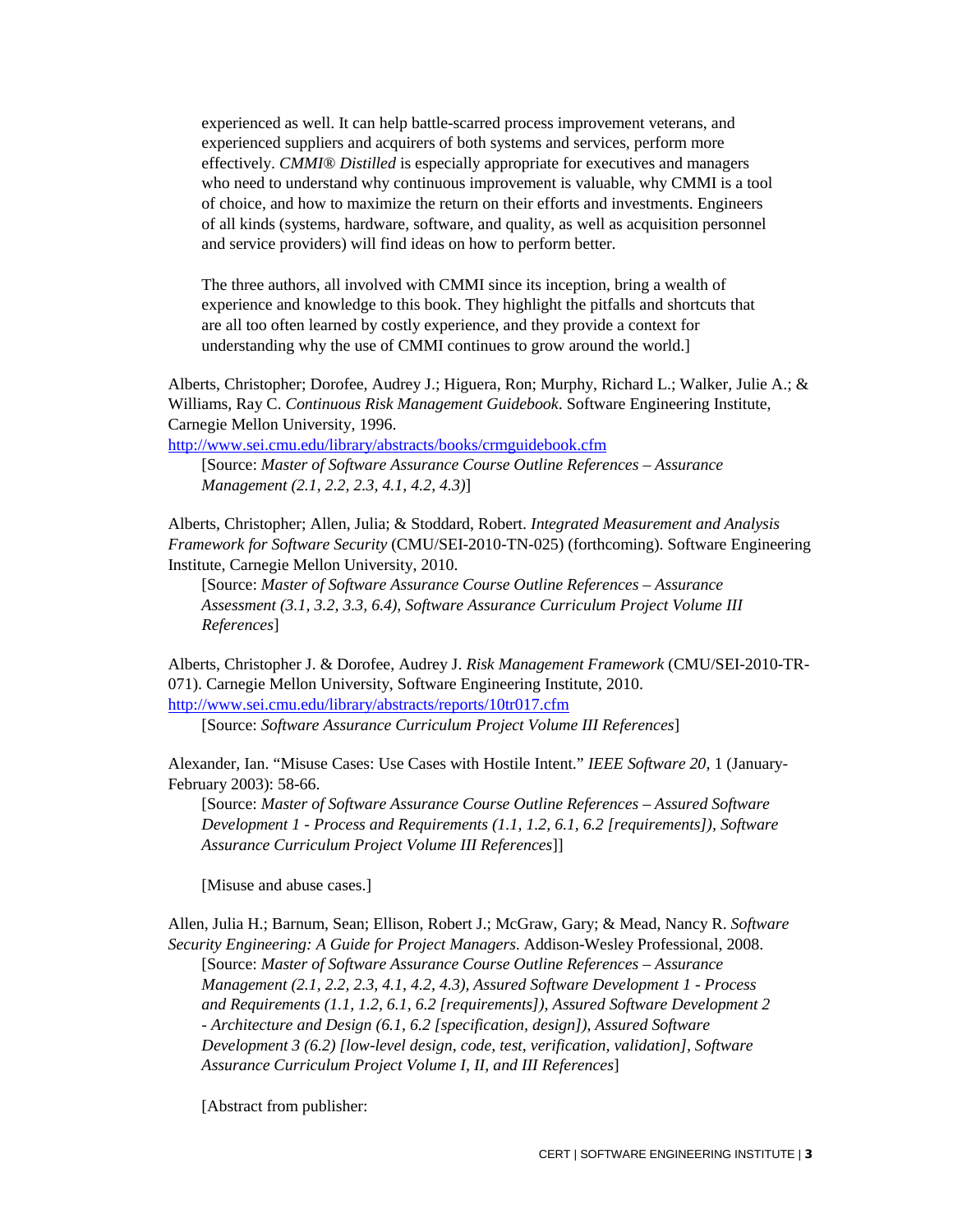Software that is developed from the beginning with security in mind will resist, tolerate, and recover from attacks more effectively than would otherwise be possible. While there may be no silver bullet for security, there are practices that project managers will find beneficial. With this management guide, you can select from a number of sound practices likely to increase the security and dependability of your software, both during its development and subsequently in its operation.

*Software Security Engineering* draws extensively on the systematic approach developed for the Build Security In (BSI) Web site. Sponsored by the Department of Homeland Security Software Assurance Program, the BSI site offers a host of tools, guidelines, rules, principles, and other resources to help project managers address security issues in every phase of the software development life cycle (SDLC). The book's expert authors, themselves frequent contributors to the BSI site, represent two well-known resources in the security world: the CERT Program at the Software Engineering Institute (SEI) and Cigital, Inc., a consulting firm specializing in software security.

This book will help you understand why

- Software security is about more than just eliminating vulnerabilities and conducting penetration tests
- Network security mechanisms and IT infrastructure security services do not sufficiently protect application software from security risks
- Software security initiatives should follow a risk-management approach to identify priorities and to define what is "good enough"—understanding that software security risks will change throughout the SDLC
- Project managers and software engineers need to learn to think like an attacker in order to address the range of functions that software should not do, and how software can better resist, tolerate, and recover when under attack]

Altran Group. *Correctness by Construction*. <http://www.altran-praxis.com/cbyc.aspx> (Accessed 2010).

[Source: *Master of Software Assurance Course Outline References – Assured Software Development 2 - Architecture and Design (6.1, 6.2 [specification, design]), Software Assurance Curriculum Project Volume III References*]

Anderson, Ross J. *Security Engineering: A Guide to Building Dependable Distributed Systems*, 2nd ed. Wiley, 2008.

[Source: *Master of Software Assurance Course Outline References – System Security Assurance (5.1, 5.2, 5.3), Software Assurance Curriculum Project Volume III References*]

[Abstract from publisher:

The world has changed radically since the first edition was published in 2001. Spammers, virus writers, phishermen, money launderers, and spies now trade busily with each other in a lively online criminal economy—and as they specialize, they get better. New applications, from search to social networks to electronic voting machines, provide new targets. And terrorism has changed the world. In this indispensable, fully updated guide, Ross Anderson reveals how to build systems that stay dependable whether faced with error or malice.

Here's straight talk about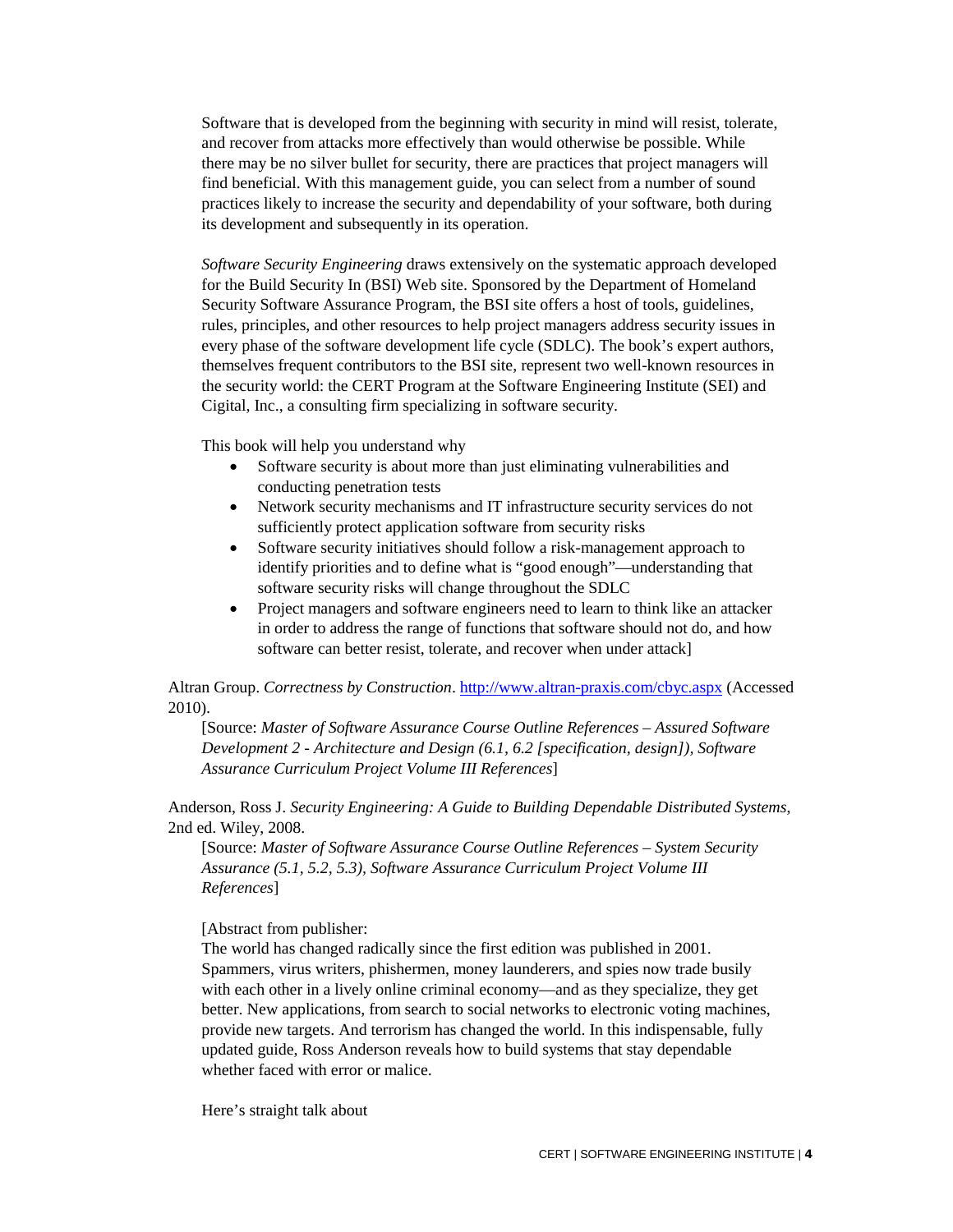- Technical engineering basics—cryptography, protocols, access controls, and distributed systems
- Types of attack—phishing, Web exploits, card fraud, hardware hacks, and electronic warfare
- Specialized protection mechanism—what biometrics, seals, smartcards, alarms, and DRM do, and how they fail
- Security economics—why companies build insecure systems, why it's tough to manage security projects, and how to cope
- Security psychology—the privacy dilemma, what makes security too hard to use, and why deception will keep increasing
- Policy—why governments waste money on security, why societies are vulnerable to terrorism, and what to do about it]

American Association of Community Colleges (AACC). *Students at Community Colleges*. <http://www.aacc.nche.edu/AboutCC/Trends/Pages/studentsatcommunitycolleges.aspx> (2011). [Source: *Software Assurance Curriculum Project Volume IV References*]

Ardis, Mark A. & Ford, Gary. *SEI Report on Graduate Software Engineering Education (1989)* (CMU/SEI-89-TR-021). Software Engineering Institute, Carnegie Mellon University, 1989. http://www.sei.cmu.edu/library/abstracts/reports/89tr021.cfm

[Source: *Software Assurance Curriculum Project Volumes I and II References*]

ACM Committee for Computing Education in Community Colleges (CCECC). *Program Details: Computer Science.* [http://www.acmccecc.org/pgm\\_inventory/programdetail.aspx?pID=38](http://www.acmccecc.org/pgm_inventory/programdetail.aspx?pID=38) (2009). [Source: *Software Assurance Curriculum Project Volume IV References*]

ACM Committee for Computing Education in Community Colleges (CCECC). *Assessment Rubric for Course Learning Outcomes: Computer Science I*.

[http://www.acmccecc.org/reports/report\\_assessmentRubric.aspx?cID=43](http://www.acmccecc.org/reports/report_assessmentRubric.aspx?cID=43) (2009).

[Source: *Software Assurance Curriculum Project Volume IV References*]

ACM Committee for Computing Education in Community Colleges (CCECC). *Assessment Rubric for Course Learning Outcomes: Computer Science II*. [http://www.acmccecc.org/reports/report\\_assessmentRubric.aspx?cID=47](http://www.acmccecc.org/reports/report_assessmentRubric.aspx?cID=47) (2009).

[Source: *Software Assurance Curriculum Project Volume IV References*]

ACM Committee for Computing Education in Community Colleges (CCECC). *Assessment Rubric for Course Learning Outcomes: Computer Science III*. [http://www.](http://www.capspace.org/reports/report_assessmentRubric.aspx?cID=98) [acmccecc.org/reports/report\\_assessmentRubric.aspx?cID=98](http://www.capspace.org/reports/report_assessmentRubric.aspx?cID=98) (2009).

[Source: *Software Assurance Curriculum Project Volume IV References*]

ACM Committee for Computing Education in Community Colleges (CCECC). *Program Details: Software Engineering*. [http://acmccecc.org/pgm\\_inventory/programdetail.aspx?pID=40](http://acmccecc.org/pgm_inventory/programdetail.aspx?pID=40) (2009). [Source: *Software Assurance Curriculum Project Volume IV References*]

ACM Committee for Computing Education in Community Colleges (CCECC). *Course Details: Introduction to Software Engineering*.

[http://acmccecc.org/course\\_inventory/coursedetail.aspx?cID=113](http://acmccecc.org/course_inventory/coursedetail.aspx?cID=113) (2009).

[Source: *Software Assurance Curriculum Project Volume IV References*]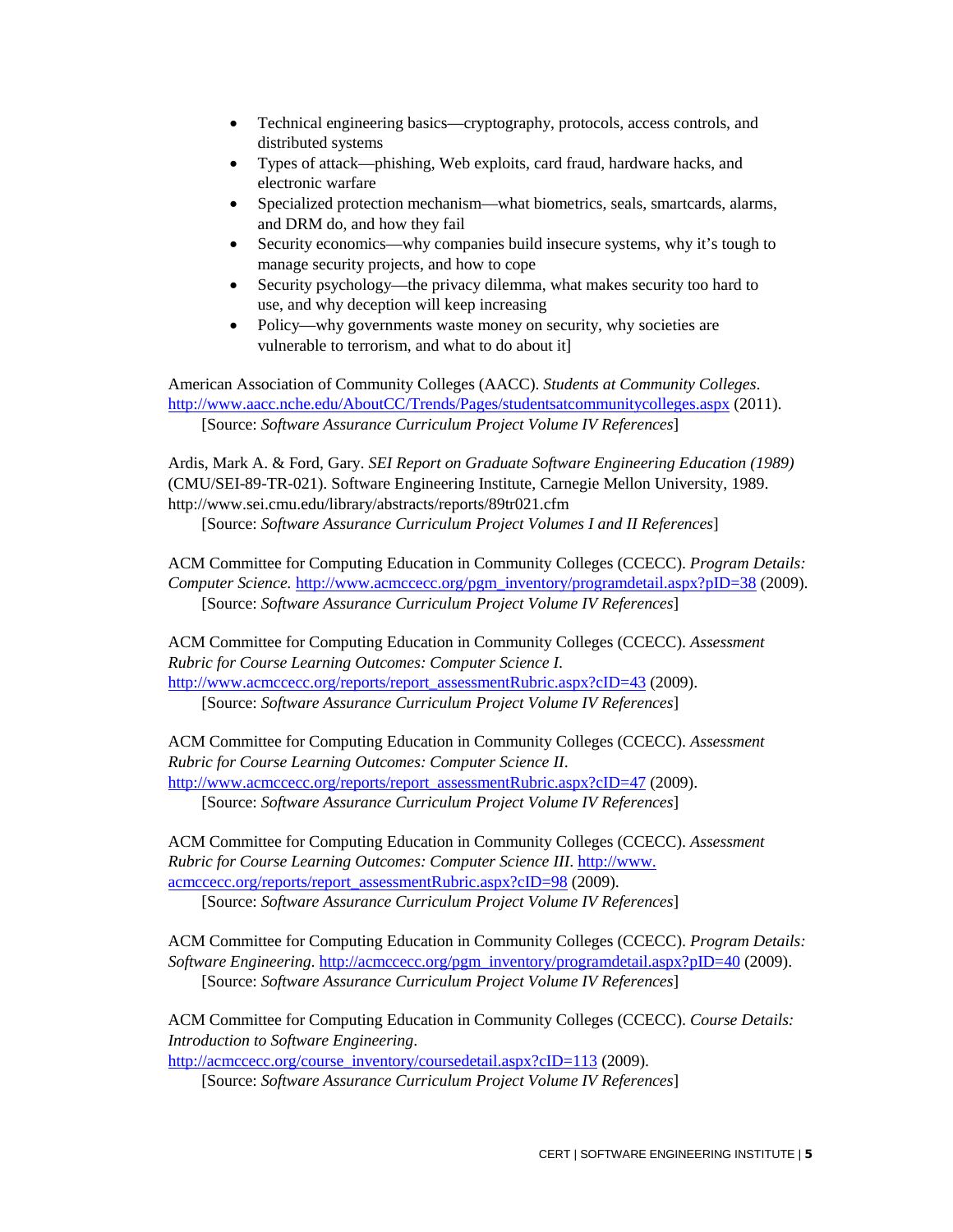Association for Computing Machinery (ACM) & IEEE Computer Society (IEEE-CS) Joint Curriculum Task Force. *Computing Curricula 1991*. ACM Press and IEEE Computer Society Press (1991).

[Source: *Software Assurance Curriculum Project Volume IV References*]

Association for Computing Machinery (ACM) Two-Year College Computing Curricula Task Force. *Computing Curricula Guidelines for Associate-Degree Programs: Computing Sciences.* ACM Press (1993).

[Source: *Software Assurance Curriculum Project Volume IV References*]

Association for Computing Machinery (ACM) & IEEE Computer Society (IEEE-CS) Joint Task Force on Software Engineering Ethics and Professional Practices (SEEPP). *[Software Engineering](http://www.acm.org/about/se-code)  [Code of Ethics and Professional Practice](http://www.acm.org/about/se-code) (Version 5.2).* ACM & IEEE-CS, 1999. <http://www.acm.org/serving/se/code.htm>

[Source: *Software Assurance Curriculum Project Volume IV References*]

The Association for Computing Machinery (ACM) & IEEE Computer Society (IEEE-CS). *Software Engineering Code of Ethics and Professional Practice* (Version 5.2). ACM/IEEE-CS joint task force on Software Engineering Ethics and Professional Practices (SEEPP). <http://www.acm.org/about/se-code> (1999).

[Source: *Master of Software Assurance Course Outline References – System Security Assurance (5.1, 5.2, 5.3), Software Assurance Curriculum Project Volume I and III References*]

Association for Computing Machinery (ACM) Two-Year College Computing Curricula Task Force. *Computing Curricula 2003: Guidelines for Associate-Degree Curricula in Computer Science*. ACM Press (2003).

[Source: *Software Assurance Curriculum Project Volume IV References*]

The Association for Computing Machinery (ACM); The Association for Information Systems (AIS); & The Institute of Electrical and Electronics Engineers Computer Society (IEEE-CS). "Computing Curricula 2005." *Computing Curriculum Series*. http://www.computer.org/portal/cms\_docs\_ieeecs/ieeecs/education/cc2001/CC2005-

March06Final.pdf (2005).

[Source: *Software Assurance Curriculum Project Volumes I and II References*]

The Association for Computing Machinery (ACM) & IEEE Computer Society (IEEE-CS). "Computer Science Curriculum 2008: An Interim Revision of CS 2001." *Computing Curriculum Series*. http://www.acm.org/education/curricula/ComputerScience2008.pdf (2008).

[Source: *Software Assurance Curriculum Project Volumes I and II References*]

The Association for Computing Machinery (ACM) & IEEE Computer Society (IEEE-CS). "Computing Curricula: Information Technology Volume." *Computing Curriculum Series*. [http://www.computer.org/portal/cms\\_docs\\_ieeecs/ieeecs/education/cc2001/IT\\_draft\\_curriculum.p](http://www.computer.org/portal/cms_docs_ieeecs/ieeecs/education/cc2001/IT_draft_curriculum.pdf)  $df(2008)$  $df(2008)$ .

[Source: *Software Assurance Curriculum Project Volumes I and II References*]

Association for Computing Machinery (ACM). *Computing Curricula 2009: Guidelines for Associate-Degree Transfer Curriculum in Computer Science*. ACM and IEEE Computer Society, 2009.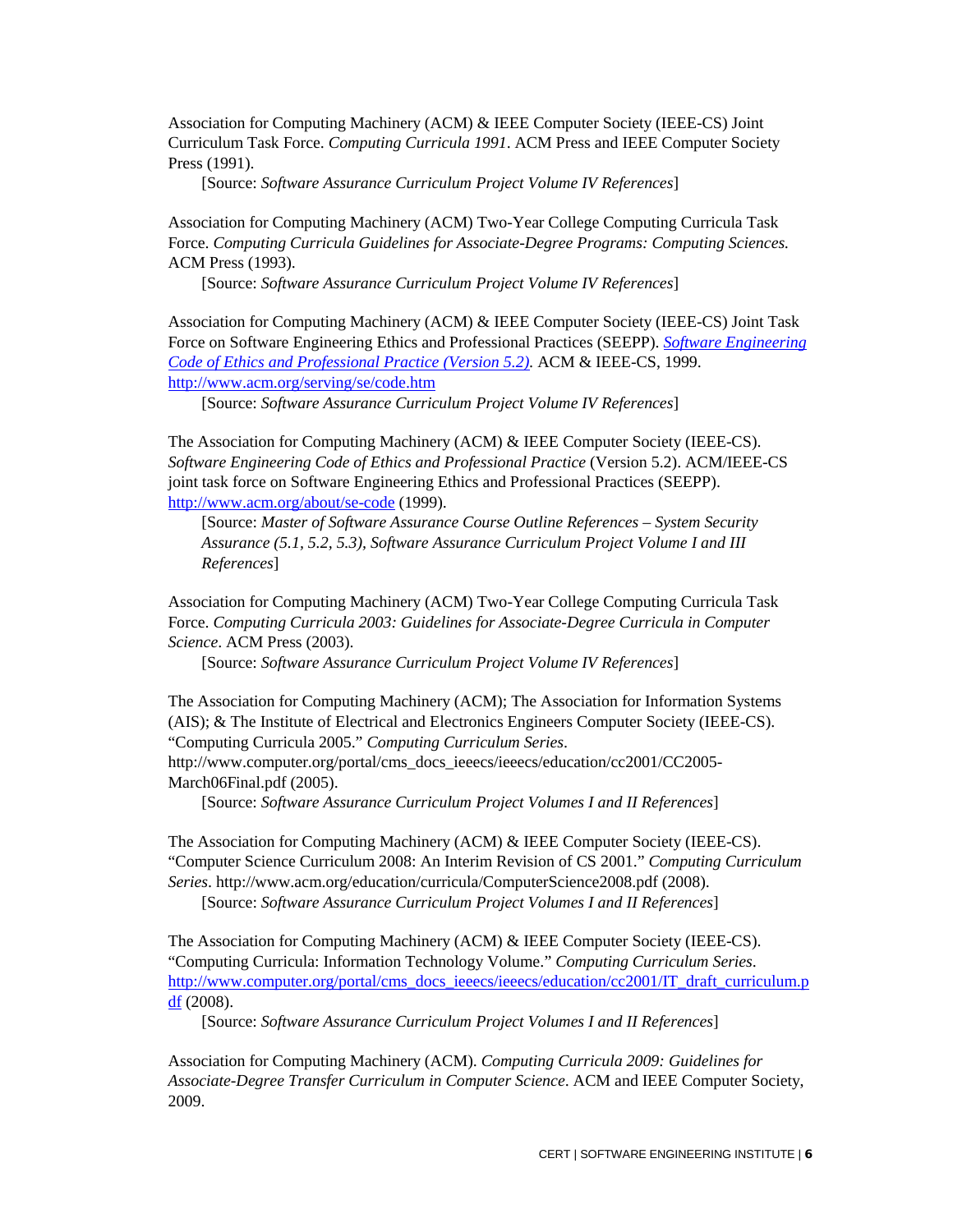[http://www.acmccecc.org/committee/CommitteeFileUploads/2009ComputerScienceTransferGuid](http://www.acmccecc.org/committee/CommitteeFileUploads/2009ComputerScienceTransferGuidelines.pdf) [elines.pdf](http://www.acmccecc.org/committee/CommitteeFileUploads/2009ComputerScienceTransferGuidelines.pdf)

[Source: *Software Assurance Curriculum Project Volume IV References*]

Association for Computing Machinery (ACM) Inc. *ACM Code of Ethics and Professional Conduct*.<http://www.acm.org/constitution/code.html> (2011).

[Source: *Software Assurance Curriculum Project Volume IV References*]

Australian/New Zealand Standard (AS/NZS) & International Organization for Standardization (ISO). AS/NZS ISO 31000: 2009 *Risk Management—Principles and Guidelines*, 1st ed. AS/NZS, November 2009.

[Source: *Software Assurance Curriculum Project Volume III References*]

Bagheri, Hamid & Mirian-Hosseinabadi, Seyed-Hassan. "Injecting Security as Aspectable NFR into Software Architecture," *Proceedings of the 14th Asia-Pacific Software Engineering Conference*. Nagoya, Japan. Dec. 2007. IEEE Computer Society Press, 2008. [Source: *Software Assurance Curriculum Project Volume III References*]

Barbacci, Mario R.; Ellison, Robert J.; Lattanze, Anthony J.; Stafford, Judith A.; Weinstock, Charles B.; & Wood, William G. *Quality Attribute Workshops (QAWs)*, 3rd ed. (CMU/SEI-2003- TR-016). Software Engineering Institute, Carnegie Mellon University, 2003. <http://www.sei.cmu.edu/library/abstracts/reports/03tr016.cfm>

[Source: *Software Assurance Curriculum Project Volume III References*]

Berg, Clifford J. *High Assurance Design: Architecting Secure and Reliable Enterprise Applications*. Addison-Wesley Professional, 2005. [Source: *Software Assurance Curriculum Project Volume III References*]

Bishop, Matt. *Computer Security: Art and Science.* Addison-Wesley Professional, 2002. [Source: *Master of Software Assurance Course Outline References – System Security Assurance (5.1, 5.2, 5.3), Software Assurance Curriculum Project Volume II and III References*]

Blanchette, Stephen, Jr.; Crosson, Steven; & Boehm, Barry. *Evaluating the Software Design of a Complex System of Systems* (CMU/SEI-2009-TR-023, ESC-TR-2009-023). Software Engineering Institute, Carnegie Mellon University, 2009.

<http://www.sei.cmu.edu/library/abstracts/reports/09tr023.cfm>

[Source: *Software Assurance Curriculum Project Volume III References*]

Bloom, B. S., ed. *Taxonomy of Educational Objectives: The Classification of Educational Goals: Handbook I, Cognitive Domain*. Longmans, 1956.

[Source: *Software Assurance Curriculum Project Volumes I,II, III, and IV References*]

Bode, Stephan; Fischer, Anja; Kühnhauser, Winfried; & Riebisch, Matthias. "Software Architectural Design Meets Security Engineering," *Proceedings of the 16th Annual IEEE International Conference and Workshop on the Engineering of Computer Based Systems*. San Francisco, CA, April 2009. IEEE Computer Society Press, 2009.

[Source: *Software Assurance Curriculum Project Volume III References*]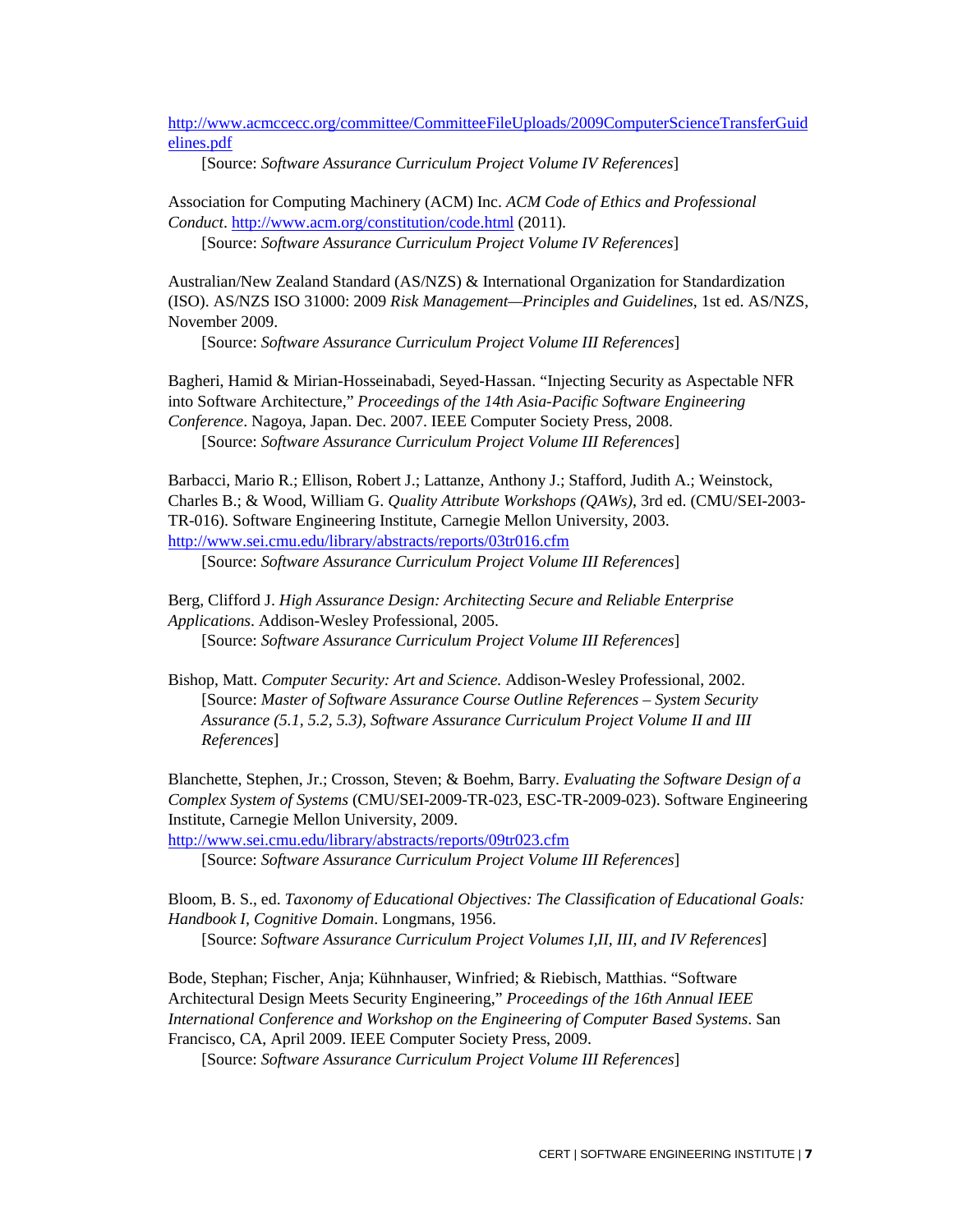Boehm, Barry & Turner, Richard. *Balancing Agility and Discipline: A Guide for the Perplexed*. Addison-Wesley Professional, 2003.

[Source: *Master of Software Assurance Course Outline References – Assured Software Development 1 - Process and Requirements (1.1, 1.2, 6.1, 6.2 [requirements])*]

Bosworth, Seymour & Kabay, M. E., eds. *Computer Security Handbook*. John Wiley, 2002. [Source: *Master of Software Assurance Course Outline References – System Security Assurance (5.1, 5.2, 5.3)*]

Carnegie Mellon University (CMU), College of Humanities and Social Sciences Information Systems (IS) degree program. *Course 67-309: Special Topics: Information Assurance and Security.* <http://www.cmu.edu/information-systems/electives/> (Accessed August 2010). [Source: *Software Assurance Curriculum Project Volume II References*]

Carnegie Mellon University (CMU), Electrical & Computer Engineering (ECE) degree program. *Course 18-730: Introduction to Computer Security.* <http://www.ece.cmu.edu/courses/18730> (2010).

[Source: *Software Assurance Curriculum Project Volume II References*]

Carnegie Mellon University (CMU), H. John Heinz III College. Course descriptions for programs in the H. John Heinz III College. http://www.heinz.cmu.edu/admitted-students-pt/pre-arrivalinformation-pt/course-descriptions-and-registration/index.aspx (2010).

[Source: *Software Assurance Curriculum Project Volume II References*]

Carnegie Mellon University (CMU), H. John Heinz III College, School of Information Systems & Management. Courses in the Master of Science in [Information Security Policy & Management](http://www.heinz.cmu.edu/school-of-information-systems-and-management/information-security-policy-management-msispm/index.aspx)  [\(MSISPM\)](http://www.heinz.cmu.edu/school-of-information-systems-and-management/information-security-policy-management-msispm/index.aspx) program. [http://www.heinz.cmu.edu/school-of-information-systems-and](http://www.heinz.cmu.edu/school-of-information-systems-and-management/information-security-policy-management-msispm/curriculum/course-information-BAK/index.aspx)[management/information-security-policy-management-msispm/curriculum/course-information-](http://www.heinz.cmu.edu/school-of-information-systems-and-management/information-security-policy-management-msispm/curriculum/course-information-BAK/index.aspx)[BAK/index.aspx](http://www.heinz.cmu.edu/school-of-information-systems-and-management/information-security-policy-management-msispm/curriculum/course-information-BAK/index.aspx) (2010).

[Source: *Software Assurance Curriculum Project Volume I References*]

Carnegie Mellon University (CMU), H. John Heinz III College, School of Information Systems & Management. Curriculum of the MSISPM program. http://www.heinz.cmu.edu/school-ofinformation-systems-and-management/information-security-policy-managementmsispm/curriculum/index.aspx (2010).

[Source: *Software Assurance Curriculum Project Volume I References*]

Carnegie Mellon University (CMU), The Information Networking Institute (INI). Courses in the INI. [http://www.ini.cmu.edu/degrees/pgh\\_msistm/courses.html](http://www.ini.cmu.edu/degrees/pgh_msistm/courses.html) (Accessed August 2010). [Source: *Software Assurance Curriculum Project Volume I References*]

Carnegie Mellon University (CMU), The Information Networking Institute. Master of Science in Information Security Technology and Management (MSISTM).

http://www.ini.cmu.edu/degrees/pgh\_msistm/index.html (Accessed August 2010). [Source: *Software Assurance Curriculum Project Volume I References*]

Carnegie Mellon University (CMU), Master of Information Systems (MISM) degree program. *95- 750 Security Architecture & Analysis* course descriptions. [http://www.andrew.cmu.edu/course/95-](http://www.andrew.cmu.edu/course/95-750) [750](http://www.andrew.cmu.edu/course/95-750) (Accessed August 2010).

[Source: *Software Assurance Curriculum Project Volumed II References*]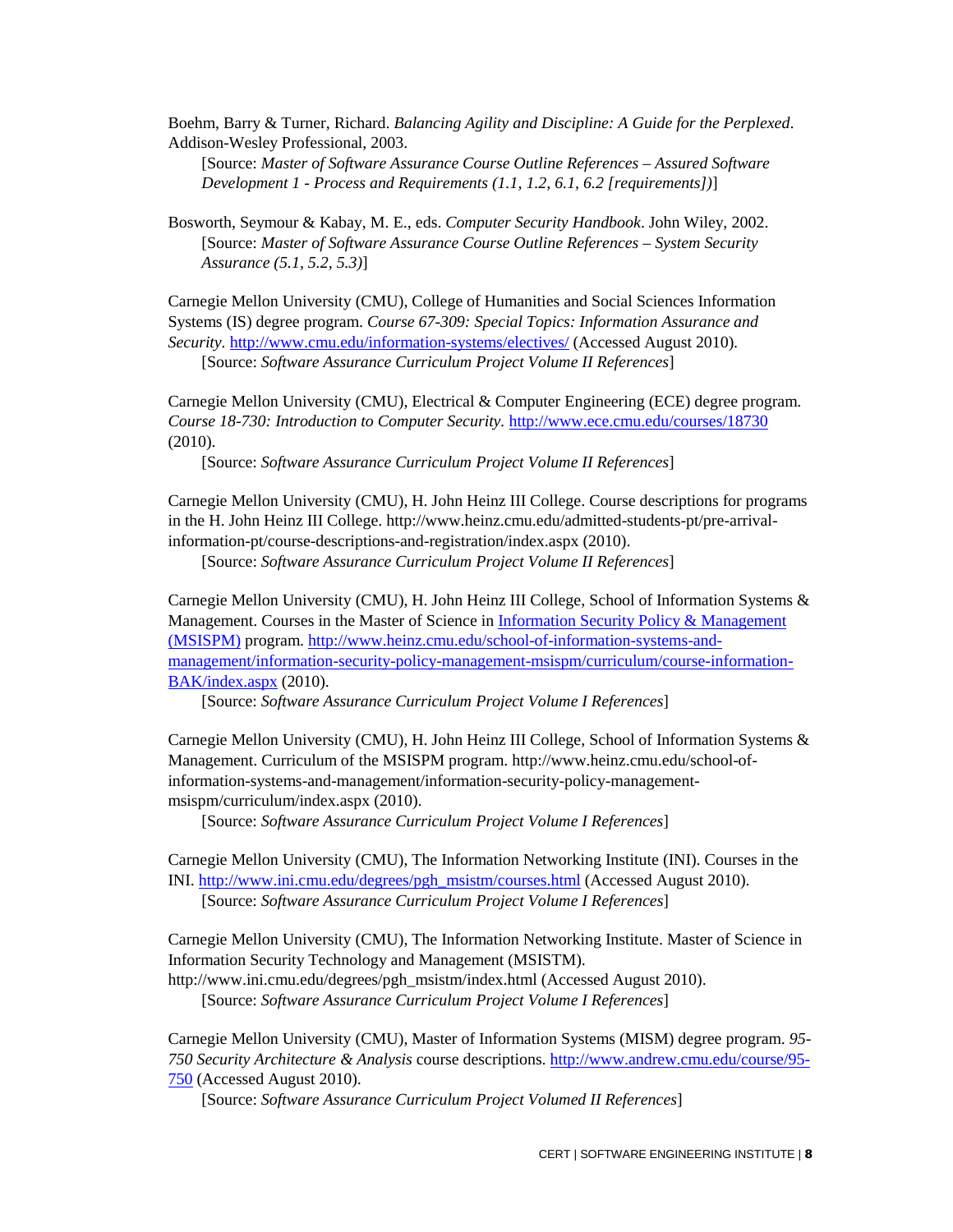Carnegie Mellon University (CMU), School of Computer Science. *Course 15-392: Special Topic—Secure Programming.*

<http://www.cs.cmu.edu/afs/cs/usr/cathyf/www/ugcoursedescriptions.htm> (Accessed August 2010).

[Source: *Software Assurance Curriculum Project Volume II References*]

Carnegie Mellon University (CMU), School of Computer Science (SCS). International Software Research Institute (ISRI) Masters programs. [http://mse.isri.cmu.edu/software-engineering/web1-](http://mse.isri.cmu.edu/software-engineering/web1-Programs/index.html) [Programs/index.html](http://mse.isri.cmu.edu/software-engineering/web1-Programs/index.html) (Accessed August 2010).

[Source: *Software Assurance Curriculum Project Volume I References*]

Caralli, Richard; Stevens, James F.; Bradford, J. Wilke; & Wilson, William R. *The Critical Success Factor Method: Establishing a Foundation for Enterprise Security Management*  (CMU/SEI- 2004-TR-010). Carnegie Mellon University, Software Engineering Institute, July 2004. <http://www.sei.cmu.edu/library/abstracts/reports/04tr010.cfm>

[Source: *Software Assurance Curriculum Project Volume III References*]

CERT. *Survivability and Information Assurance Curriculum.* Software Engineering Institute, Carnegie Mellon University.<http://www.cert.org/sia/> (2007).

[Source: *Software Assurance Curriculum Project Volumes I, II, and IV References*]

CERT. *An Experience-Based Maturity Model for Software Security* (podcast). Software Engineering Institute, Carnegie Mellon University.

<http://www.cert.org/podcast/show/20090331mcgraw.html> (2008).

[Source: *Master of Software Assurance Course Outline References – Assured Software Development 1 - Process and Requirements (1.1, 1.2, 6.1, 6.2 [requirements])*]

CERT. *Identifying Software Security Requirements Early, Not After the Fact* (podcast). Software Engineering Institute, Carnegie Mellon University.

<http://www.cert.org/podcast/show/20080708mead.html> (2008).

[Source: *Master of Software Assurance Course Outline References – Assured Software Development 1 - Process and Requirements (1.1, 1.2, 6.1, 6.2 [requirements])*]

CERT. *Insider Threat and the Software Development Life Cycle* (podcast). Software Engineering Institute, Carnegie Mellon University.<http://www.cert.org/podcast/show/20080304cappelli.html> (2008).

[Source: *Master of Software Assurance Course Outline References – Assured Software Development 1 - Process and Requirements (1.1, 1.2, 6.1, 6.2 [requirements]). Software Assurance Curriculum Project Volume III References*]

CERT. *OCTAVE* (podcasts, methods, and publications).<http://www.cert.org/octave> (2008). [Source: *Master of Software Assurance Course Outline References – Assurance Management (2.1, 2.2, 2.3, 4.1, 4.2, 4.3)*]

CERT. *Integrating Privacy Practices into the Software Development Life Cycle* (podcast). Software Engineering Institute, Carnegie Mellon University.

http://www.cert.org/podcast/show/20091222hood.html (2009).

[Source: *Software Assurance Curriculum Project Volume III References*]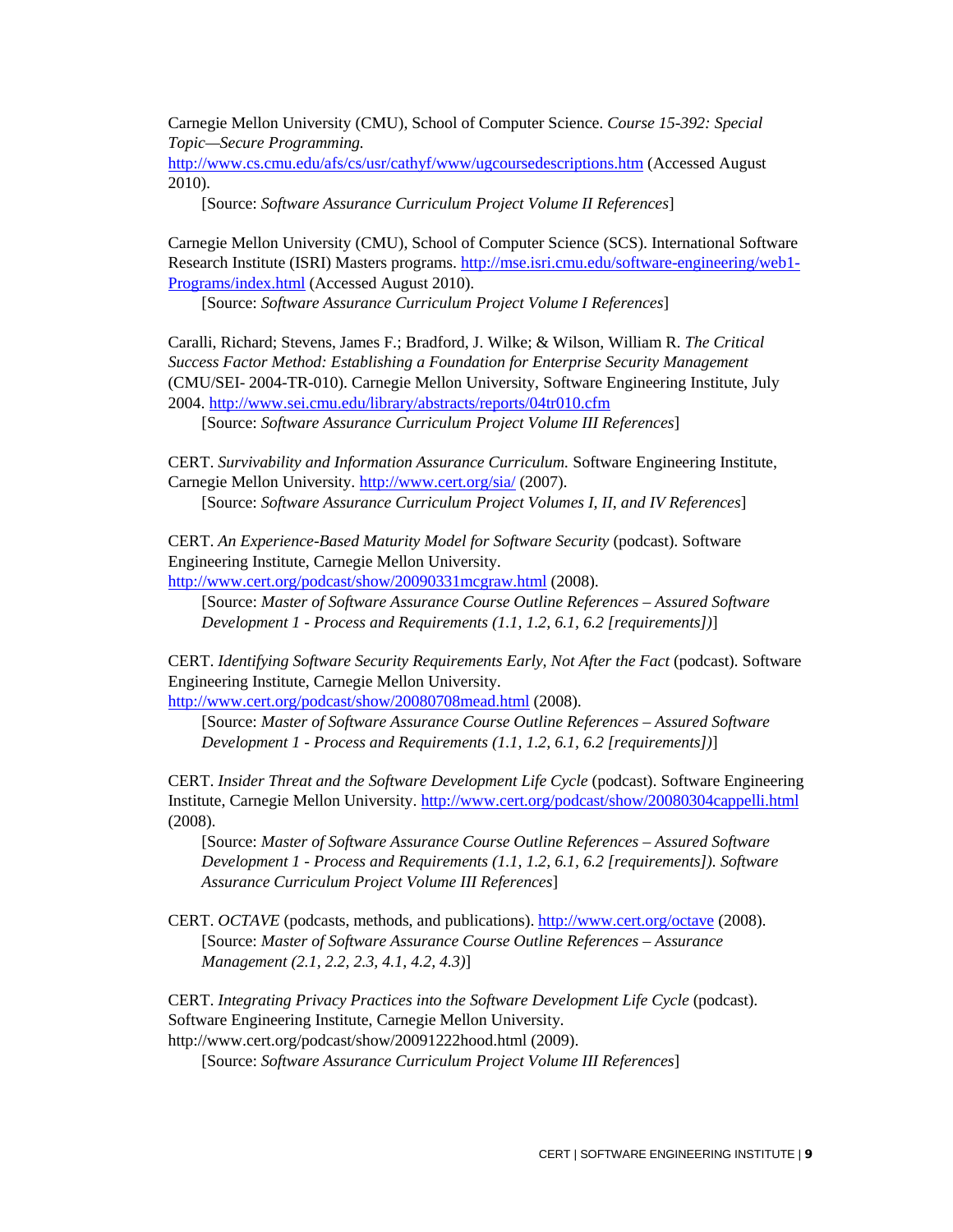CERT. *Advanced Incident Handling* (courseware). Software Engineering Institute, Carnegie Mellon University, 2010.

[Source: *Master of Software Assurance Course Outline References – System Operational Assurance (7.1, 7.2, 7.3)*]

CERT. *Advanced Information Security for Technical Staff* (courseware). Software Engineering Institute, Carnegie Mellon University, 2010.

[Source: *Master of Software Assurance Course Outline References – System Operational Assurance (7.1, 7.2, 7.3)*]

CERT. *The CERT Oracle Secure Coding Standard for Java.* [https://www.securecoding.cert.org/confluence/display/java/The+CERT+Oracle+Secure+Coding+](https://www.securecoding.cert.org/confluence/display/java/The+CERT+Oracle+Secure+Coding+Standard+for+Java) [Standard+for+Java](https://www.securecoding.cert.org/confluence/display/java/The+CERT+Oracle+Secure+Coding+Standard+for+Java) (2010).

[Source: *Software Assurance Curriculum Project Volumes I and II References*]

CERT. *CERT Resilience Management Model* (reports and presentations). <http://www.cert.org/resilience/rmm.html> (2010).

[Source: *Master of Software Assurance Course Outline References – System Operational Assurance (7.1, 7.2, 7.3), Software Assurance Curriculum Project Volume III References*]

CERT. *Fundamentals of Incident Handling* (courseware). Software Engineering Institute, Carnegie Mellon University, 2010.

[Source: *Master of Software Assurance Course Outline References – System Operational Assurance (7.1, 7.2, 7.3)*]

CERT. *Information Security for Technical Staff* (courseware). Software Engineering Institute, Carnegie Mellon University, 2010.

[Source: *Master of Software Assurance Course Outline References – System Operational Assurance (7.1, 7.2, 7.3)*]

[CERT's *Information Security for Technical Staff* courseware (introductory, advanced)

- Introductory: This five-day course is designed to provide participants with practical techniques for protecting the security of an organization's information assets and resources, beginning with concepts and proceeding on to technical implementations. The courses focus on understanding and applying the concept of survivability through the effective management of risk, threats, policy, system configuration, availability, and personnel. The course also addresses incident response and provides a technical foundation for working with TCP/IP security and cryptography. The final section of the course helps participants learn to design secure network architecture managing host systems, securing network services, and infrastructure, working with firewalls, and understanding intrusion detection and prevention.
- Advanced: This four-day course is designed to increase the depth of knowledge and skills of technical staff charged with administering and securing information systems and networks.]

CERT. *Malware Analysis Apprenticeship* (courseware). Software Engineering Institute, Carnegie Mellon University, 2010.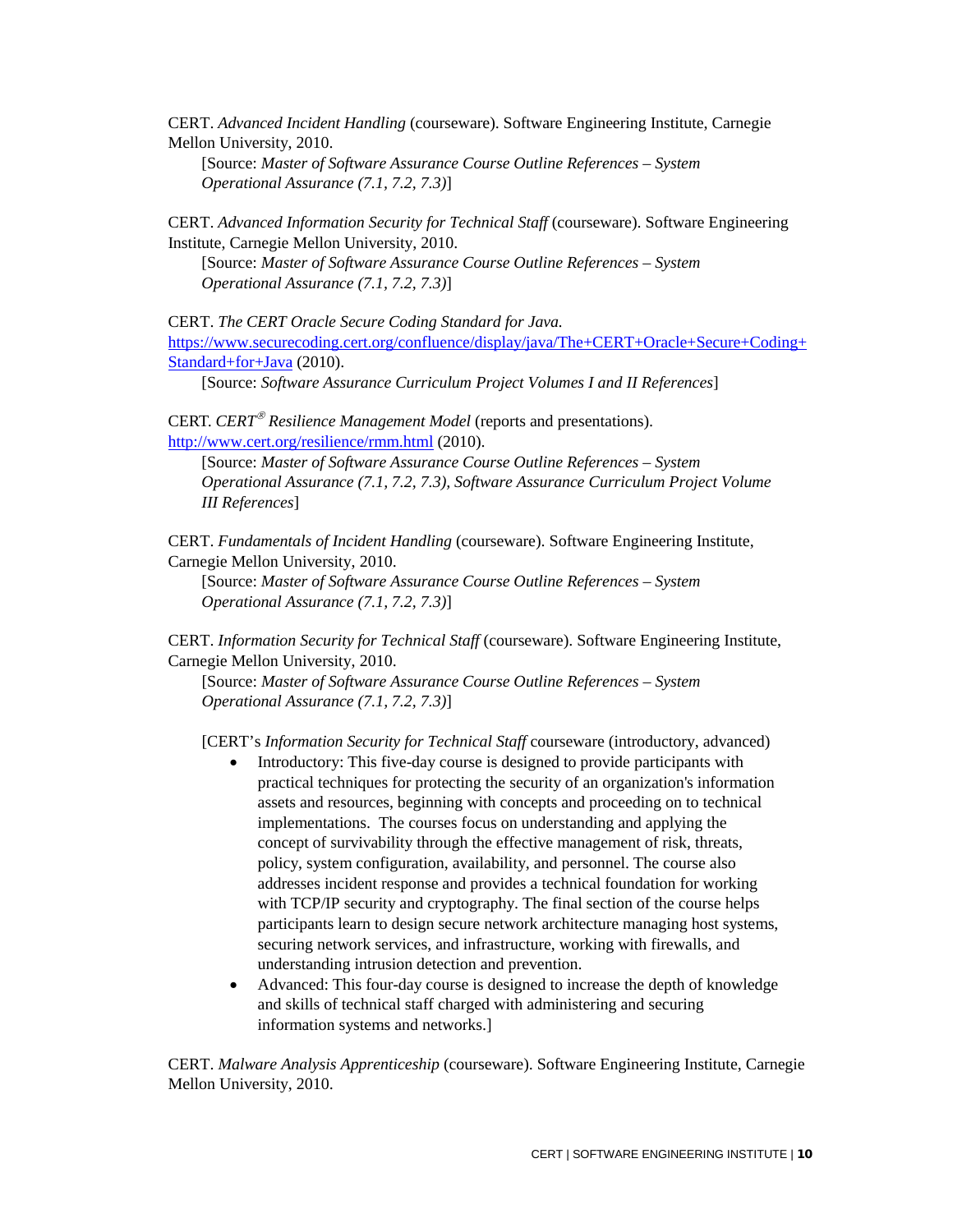[Source: *Master of Software Assurance Course Outline References – System Operational Assurance (7.1, 7.2, 7.3)*]

CERT. *Managing Enterprise Information Security: A Practical Approach for Achieving Defensein-Depth (*courseware). Software Engineering Institute, Carnegie Mellon University, 2010. [Source: *Master of Software Assurance Course Outline References – System Operational Assurance (7.1, 7.2, 7.3)*]

[This three-day course begins with a brief review of the conceptual foundations of information security. Next, students will be introduced to the CERT Defense-in-Depth Framework: eight *operationally* focused and inter-dependent management components which will be synergistically applied to a fictitious organization's Information Technology (IT) enterprise. Through lectures, demonstrations, scenario-based exercises, small group activities, and open discussions, students will learn high-level best practices for effectively integrating each of these eight components into all aspects of IT operations. Further, the course scenario is used extensively to reinforce these best practices with technical information security implementations.]

CERT. *Network Situational Awareness (NetSA)* (tool suite).<http://www.cert.org/netsa/> (2010). [Source: *Master of Software Assurance Course Outline References – System Operational Assurance (7.1, 7.2, 7.3)*]

CERT. *Secure Coding Standards*. Software Engineering Institute, Carnegie Mellon University. http://www.cert.org/secure-coding/scstandards.html (2010).

[Source: *Master of Software Assurance Course Outline References – Assured Software Development 3 (6.2) [low-level design, code, test, verification, validation], Software Assurance Curriculum Project Volume III References*]

CERT. *SQUARE* (educational materials for download). Software Engineering Institute, Carnegie Mellon University.<http://www.cert.org/sse/square.html> (2010).

[Source: *Master of Software Assurance Course Outline References – Assured Software Development 1 - Process and Requirements (1.1, 1.2, 6.1, 6.2 [requirements]), Software Assurance Curriculum Project Volume III References*]

CERT. *Homepage*. http://www.cert.org/ (2011). [Source: *Software Assurance Curriculum Project Volume III References*]

Chen, Grace. "The Reverse Transfer Process." *Community College Review*. 2008. <http://www.communitycollegereview.com/articles/22>

[Source: *Software Assurance Curriculum Project Volume IV References*]

Cifuentes, Cristina. "Improving Software Quality with Parfait." Tutorial at *11th Semi-Annual Software Assurance Forum*. Arlington, VA, November 2009. Software Engineering Institute, Carnegie Mellon University, 2009. https://www.vte.cert.org/vteweb/go/2697.aspx.

[Source: *Master of Software Assurance Course Outline References – Assured Software Development 3 (6.2) [low-level design, code, test, verification, validation]*]

CloudFail.net. *Homepage*. http://cloudfail.net/ (2011). [Source: *Software Assurance Curriculum Project Volume III References*]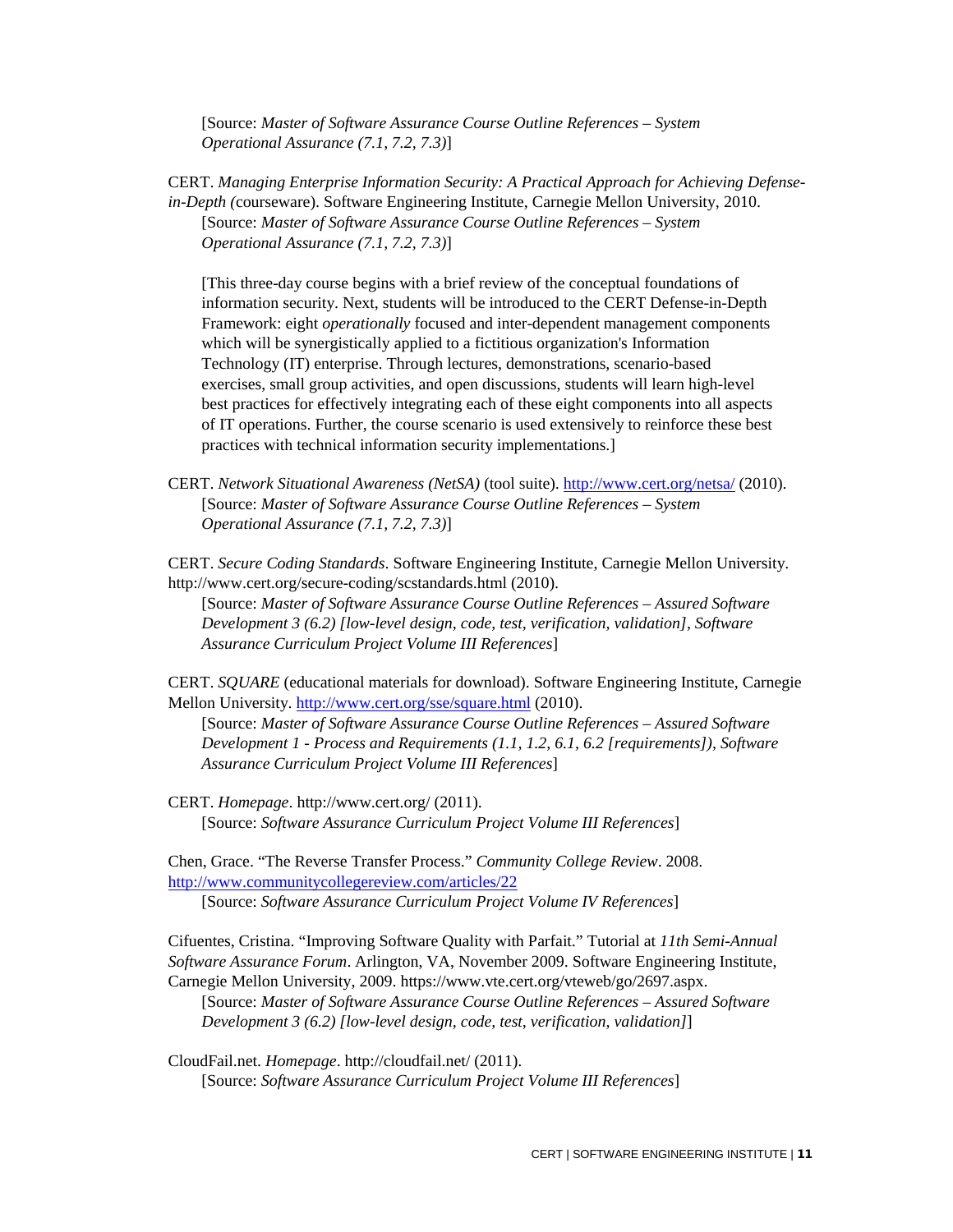CMMI Product Team. *CMMI for Acquisition. Version 1.2* (CMU/SEI-2007-TR-017, ESC-TR-2007-017). Software Engineering Institute, Carnegie Mellon University, 2007. <http://www.sei.cmu.edu/library/abstracts/reports/07tr017.cfm>

[Source: *Software Assurance Curriculum Project Volume III References*]

CMMI Product Team. *CMMI for Services, Version 1.2* (CMU/SEI-2009-TR-001, ESC-TR-2009- 001). Software Engineering Institute, Carnegie Mellon University, 2009. <http://www.sei.cmu.edu/library/abstracts/reports/09tr001.cfm>

[Source: *Software Assurance Curriculum Project Volume III References*]

CMMI Product Team. *CMMI for Development, Version 1.3* (CMU/SEI-2010-TR-033). Carnegie Mellon University, Software Engineering Institute, November 2010. <http://www.sei.cmu.edu/library/abstracts/reports/10tr033.cfm>

[Source: *Software Assurance Curriculum Project Volume III References*]

CoFI. *CASL from CoFI*.<http://www.informatik.uni-bremen.de/cofi/wiki/index.php/CASL> (2008). [Source: *Software Assurance Curriculum Project Volume III References*]

Committee on National Security Systems (CNSS). *Instruction No. 4009, National Information Assurance Glossary*. Revised June 2009.

[Source: *Software Assurance Curriculum Project Volumes I and II References*]

Committee for Advancing Software-Intensive Systems Producibility; Computer Science and Telecommunications Board; & Division on Engineering and Physical Sciences. *Critical Code: Software Producibility for Defense*. National Academy of Sciences, 2010. [Source: *Software Assurance Curriculum Project Volume III References*]

Community College Research Center (CCRC). *History/Mission*. <http://ccrc.tc.columbia.edu/History.asp> (2011). [Source: *Software Assurance Curriculum Project Volume IV References*]

Community Z Tools. *Overview*. http://czt.sourceforge.net/ (2007). [Source: *Software Assurance Curriculum Project Volume III References*]

Cooper, Stephen; Nickell, Christine; Pérez, Lance C.; Oldfield, Brenda; Brynielsson, Joel; Gençer Gökce, Asım; Hawthorne, Elizabeth K.; Klee, Karl J.; Lawrence, Andrea; & Wetzel, Susanne. *Towards Information Assurance (IA) Curricular Guidelines* (ITiCSE 2010 Working Group Report). ACM, 2010[. http://delivery.acm.org/10.1145/1980000/1971686/p49](http://delivery.acm.org/10.1145/1980000/1971686/p49-cooper.pdf?key1=1971686&key2=6295195031&coll=DL&dl=ACM&ip=128.237.28.14&CFID=22435773&CFTOKEN=11620354) [cooper.pdf?key1=1971686&key2=6295195031&coll=DL&dl=ACM&ip=128.237.28.14&CFID=](http://delivery.acm.org/10.1145/1980000/1971686/p49-cooper.pdf?key1=1971686&key2=6295195031&coll=DL&dl=ACM&ip=128.237.28.14&CFID=22435773&CFTOKEN=11620354) [22435773&CFTOKEN=11620354](http://delivery.acm.org/10.1145/1980000/1971686/p49-cooper.pdf?key1=1971686&key2=6295195031&coll=DL&dl=ACM&ip=128.237.28.14&CFID=22435773&CFTOKEN=11620354)

[Source: *Software Assurance Curriculum Project Volume IV References*]

Croll, Paul & Moss, Michele. "Leveraging CMMs and Standards for Assurance." *Paper presented at the Systems & Software Technology Conference (SSTC)* 2008. Las Vegas, NV, Track 6, April 30, 2008.

[Source: *Software Assurance Curriculum Project Volumes I and II References*]

Croll, Paul & Moss, Michele. "Leveraging the CMMI to Address Assurance—Benchmarking Assurance Practices and Managing Assurance Risks." *Paper presented at the NDIA CMMI Technology Conference* 2008. Denver, CO, November 19, 2008.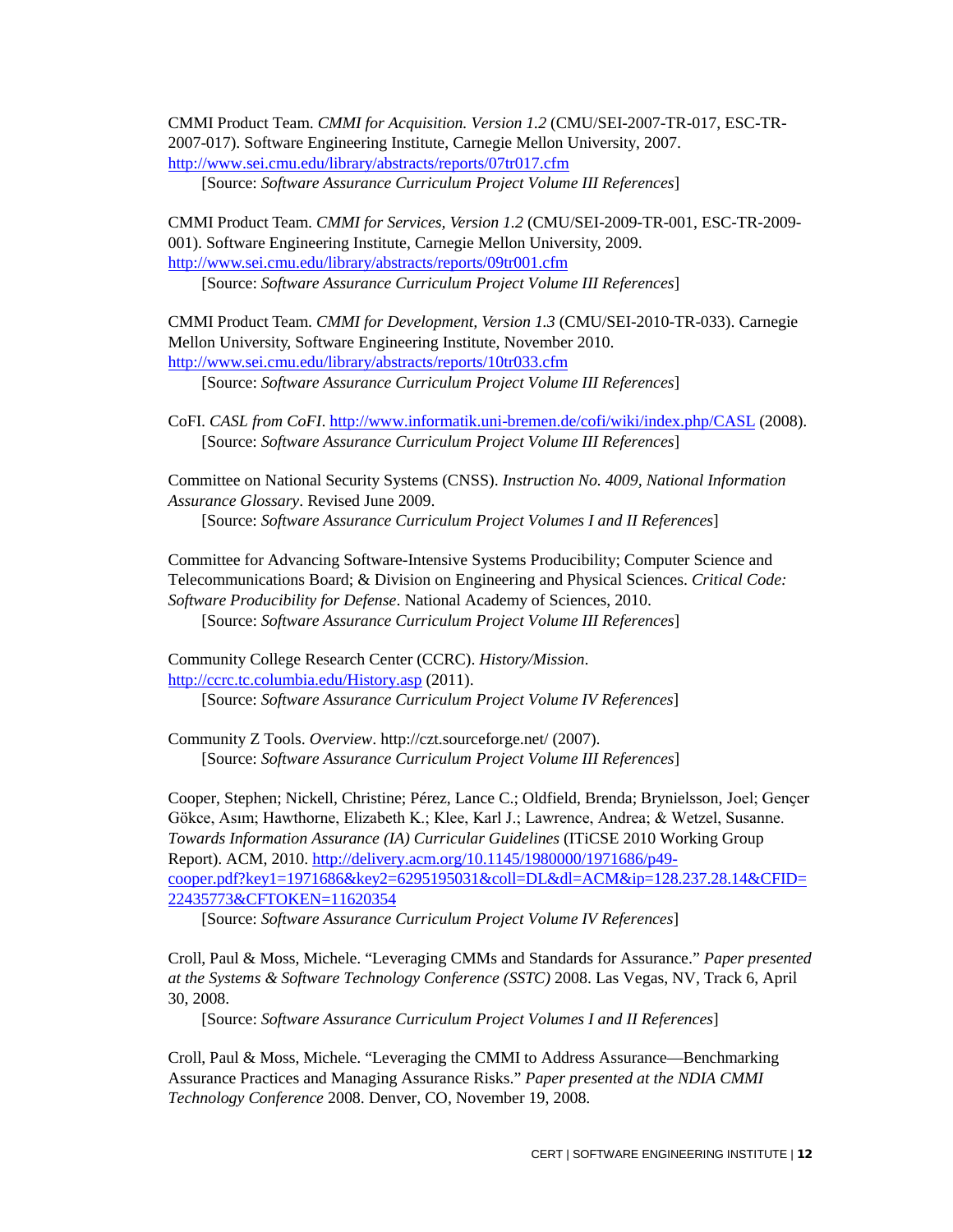[Source: *Software Assurance Curriculum Project Volumes I and II References*]

CyberWatch. *College Curriculum*.

http://www.cyberwatchcenter.org/index.php?option=com\_content&view=article&id=99&Itemid= 64 (Accessed June 2011). Note: Downloading the curriculum requires registration. [Source: *Software Assurance Curriculum Project Volume IV References*]

Dark, Melissa; Harter, Nathan; Morales, Linda; & Garcia, Mario A. "An Information Security Ethics Education Model." *Journal of Computing Sciences in College 23* 6 (June 2008): 82-88. [Source: *Master of Software Assurance Course Outline References – System Security Assurance (5.1, 5.2, 5.3), Software Assurance Curriculum Project Volume III References*]

Department of Homeland Security (DHS) Software Assurance (SwA). *Build Security In*. <https://buildsecurityin.us-cert.gov/daisy/adm-bsi/home.html> (2010).

[Source: *Software Assurance Curriculum Project Volumes I and II References*]

Department of Homeland Security (DHS). *Build Security In, Architectural Risk Analysis* (articles).<https://buildsecurityin.us-cert.gov/bsi/articles/best-practices/architecture.html> (2008- 2009).

[Source: *Master of Software Assurance Course Outline References – Assured Software Development 2 - Architecture and Design (6.1, 6.2 [specification, design])*]

Department of Homeland Security (DHS). *Build Security In, Attack Patterns* (articles). <https://buildsecurityin.us-cert.gov/bsi/articles/knowledge/attack.html> (2008-2009).

[Source: *Master of Software Assurance Course Outline References – Assured Software Development 2 - Architecture and Design (6.1, 6.2 [specification, design])*]

Department of Homeland Security (DHS). *Build Security In, Best Practices*. https://buildsecurityin.us-cert.gov/bsi/articles/best-practices.html (2008–2009). [Source: *Software Assurance Curriculum Project Volume III References*]

Department of Homeland Security (DHS). *Build Security In, Deployment and Operations* (articles).<https://buildsecurityin.us-cert.gov/adm-bsi/articles/best-practices/deployment.html> (2009).

[Source: *Master of Software Assurance Course Outline References – System Operational Assurance (7.1, 7.2, 7.3)*]

Department of Homeland Security (DHS). *Build Security In, IEEE Security & Privacy.* Edited by Gary McGraw. https://buildsecurityin.us-cert.gov/bsi/resources/414-BSI.html (2004-2006). [Source: *Master of Software Assurance Course Outline References – Assured Software* 

*Development 3 (6.2) [low-level design, code, test, verification, validation]*]

[Relevant articles on testing include "Software Penetration Testing", "Static Analysis for Security," and "Software Security Testing."]

Department of Homeland Security (DHS). *Build Security In, Secure Software Development Life Cycle (SDLC) Process* (articles). [https://buildsecurityin.us](https://buildsecurityin.us-cert.gov/bsi/articles/knowledge/sdlc.html)[cert.gov/bsi/articles/knowledge/sdlc.html](https://buildsecurityin.us-cert.gov/bsi/articles/knowledge/sdlc.html) (2008-2009).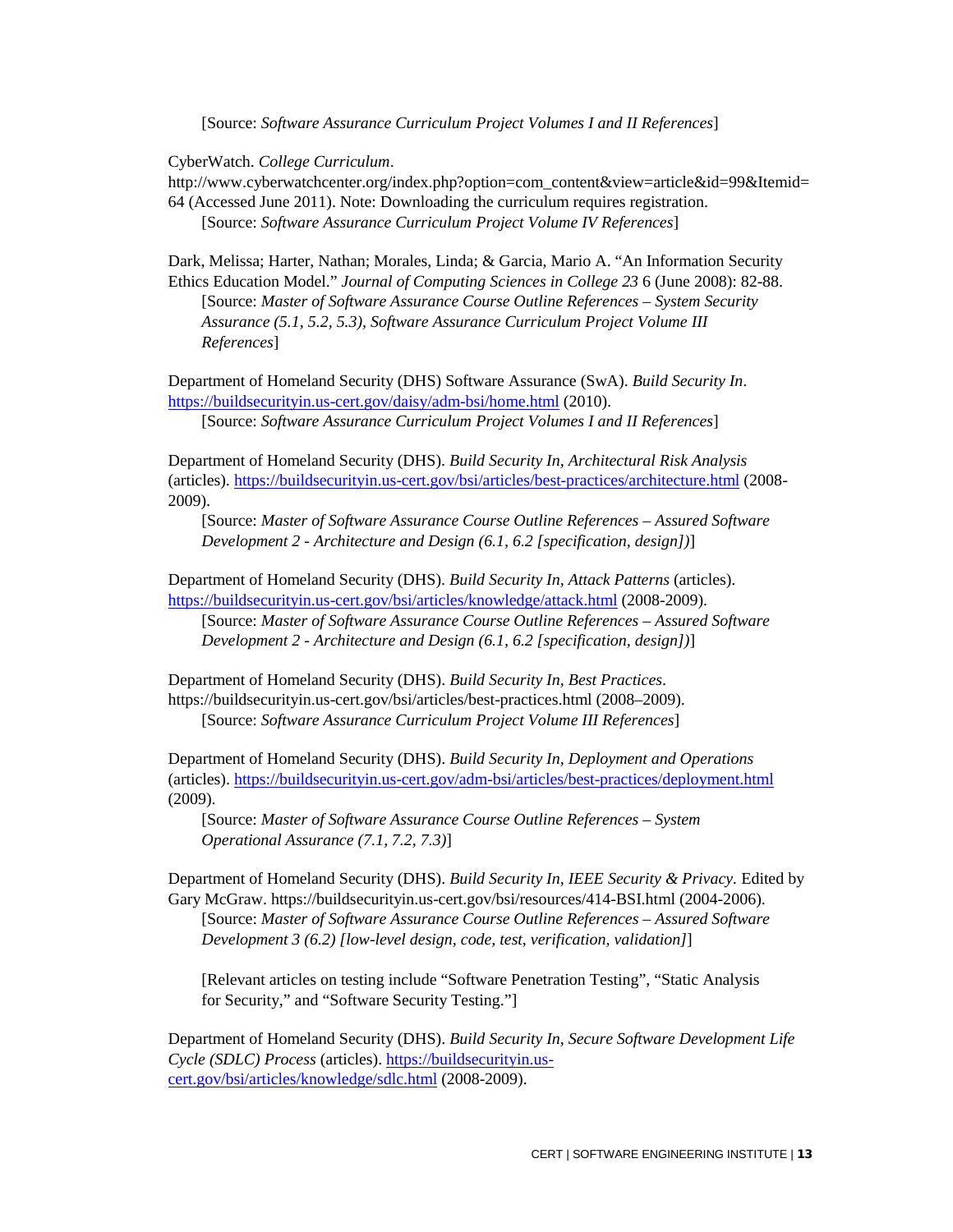[Source: *Master of Software Assurance Course Outline References – Assured Software Development 1 - Process and Requirements (1.1, 1.2, 6.1, 6.2 [requirements]), Software Assurance Curriculum Project Volume III References*]

Department of Homeland Security (DHS). *Security Requirements Engineering* (articles). <https://buildsecurityin.us-cert.gov/bsi/articles/best-practices/requirements.html> (2010).

[Source: *Master of Software Assurance Course Outline References – Assured Software Development 1 - Process and Requirements (1.1, 1.2, 6.1, 6.2 [requirements]),* [Source: *Software Assurance Curriculum Project Volume III References*]

Department of Homeland Security (DHS) Software Assurance (SwA) Workforce Education and Training Working Group. *Software Assurance: A Curriculum Guide to the Common Body of Knowledge to Produce, Acquire, and Sustain Secure Software.* Edited by Samuel T. Redwine, Jr. [https://buildsecurityin.us-cert.gov/daisy/bsi/940-](https://buildsecurityin.us-cert.gov/daisy/bsi/940-BSI/version/default/part/AttachmentData/data/CurriculumGuideToTheCBK.pdf)

[BSI/version/default/part/AttachmentData/data/CurriculumGuideToTheCBK.pdf](https://buildsecurityin.us-cert.gov/daisy/bsi/940-BSI/version/default/part/AttachmentData/data/CurriculumGuideToTheCBK.pdf) (2007). [Source: *Software Assurance Curriculum Project Volume I References*]

Department of Homeland Security (DHS) Software Assurance (SwA). *Processes and Practices Working Group*.<https://buildsecurityin.us-cert.gov/swa/procwg.html> (2009). [Source: *Software Assurance Curriculum Project Volume I References*]

Department of Homeland Security (DHS) Software Assurance (SwA). *Summary of Assurance for CMMI Efforts*. [https://buildsecurityin.us](https://buildsecurityin.us-cert.gov/swa/downloads/Assurance_for_CMMI_Pilot_version_March_2009.pdf)[cert.gov/swa/downloads/Assurance\\_for\\_CMMI\\_Pilot\\_version\\_March\\_2009.pdf](https://buildsecurityin.us-cert.gov/swa/downloads/Assurance_for_CMMI_Pilot_version_March_2009.pdf) (2009).

[Source: *Software Assurance Curriculum Project Volume I References*]

Department of Homeland Security (DHS) Software Assurance (SwA) Acquisition Working Group. *Software Assurance in Acquisition: Mitigating Risks to the Enterprise*. https://buildsecurityin.us-cert.gov/swa/downloads/SwA\_in\_Acquisition\_102208.pdf (2008). [Source: *Software Assurance Curriculum Project Volume III References*]

Department of Homeland Security (DHS) Software Assurance (SwA) Acquisition & Outsourcing Working Group. "Contract Language for Integrating Software Security in the Acquisition Life Cycle." *Software Assurance Pocket Guide Series: Acquisition & Outsourcing, Volume 1, Version 1.0.* Department of Homeland Security Software Assurance Program, June 2009. https://buildsecurityin.us-cert.gov/swa/downloads/PGCLMWV10\_04AM090604.pdf [Source: *Software Assurance Curriculum Project Volume I References*]

Department of Homeland Security (DHS) Software Assurance (SwA) Acquisition & Outsourcing Working Group. "Software Supply Chain Risk Management and Due Diligence." *Software Assurance Pocket Guide Series: Acquisition & Outsourcing, Volume 2, Version 1.2.* Department of Homeland Security Software Assurance Program, June 2009. [https://buildsecurityin.us](https://buildsecurityin.us-cert.gov/swa/downloads/DueDiligenceMWV12_01AM090909.pdf)[cert.gov/swa/downloads/DueDiligenceMWV12\\_01AM090909.pdf](https://buildsecurityin.us-cert.gov/swa/downloads/DueDiligenceMWV12_01AM090909.pdf)

[Source: *Software Assurance Curriculum Project Volume I References*]

Department of Homeland Security (DHS) Software Assurance (SwA) Acquisition & Outsourcing Working Group. "Contract Language for Secure Software." *Software Assurance Pocket Guide Series: Acquisition & Outsourcing, Volume 3, Version 1.* Department of Homeland Security Software Assurance Program, March 2009[. https://buildsecurityin.us](https://buildsecurityin.us-cert.gov/swa/downloads/Contract_Language_PocketGuide_Print.pdf)[cert.gov/swa/downloads/Contract\\_Language\\_PocketGuide\\_Print.pdf](https://buildsecurityin.us-cert.gov/swa/downloads/Contract_Language_PocketGuide_Print.pdf)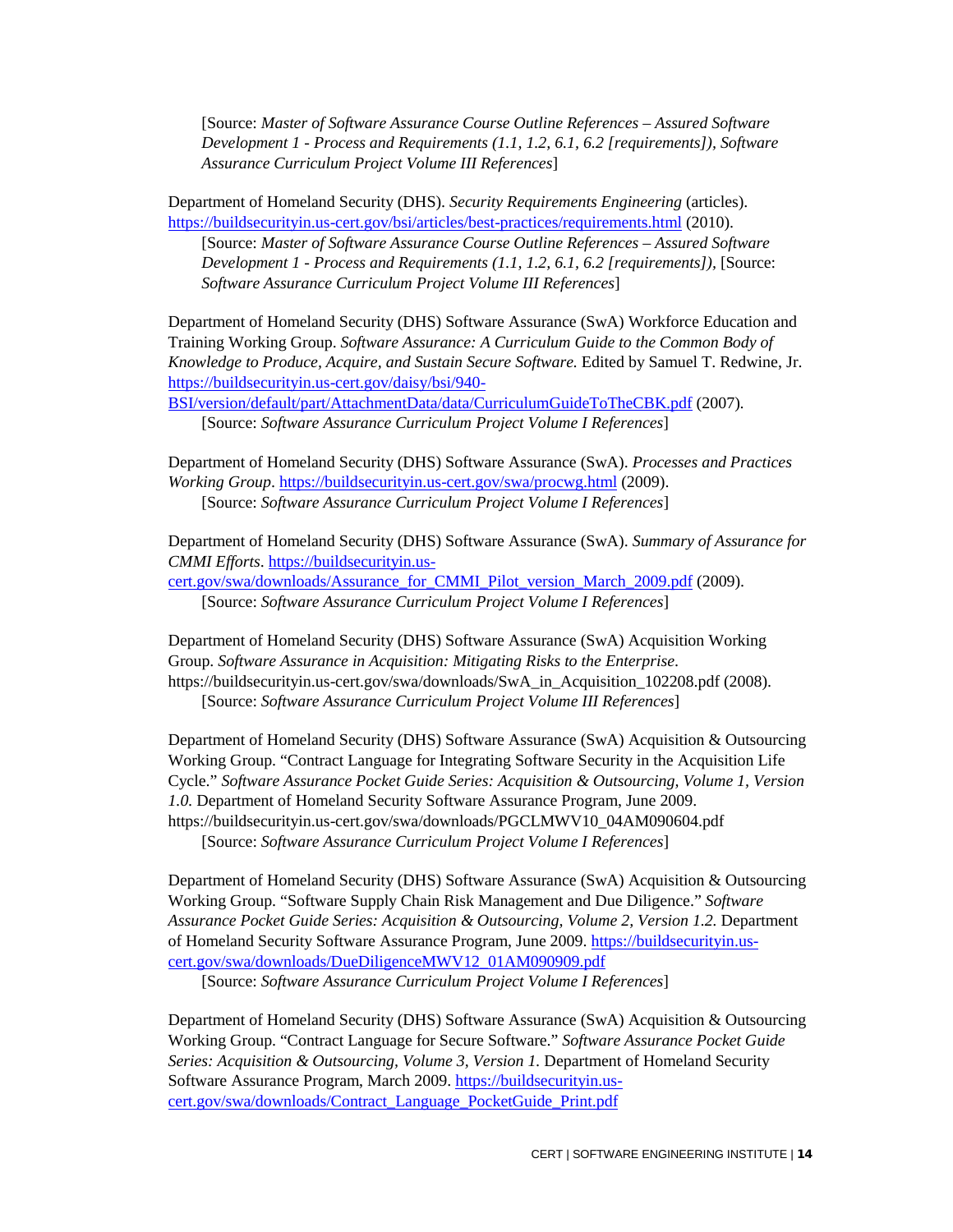[Source: *Software Assurance Curriculum Project Volume I References*]

Department of Homeland Security (DHS) Software Assurance (SwA) Development Working Group. "Risk-Based Software Security Testing." *Software Assurance Pocket Guide Series: Development, Volume 3, Version 0.5.* Department of Homeland Security Software Assurance Program, September 2009. https://buildsecurityin.uscert.gov/swa/downloads/PG\_testing\_091013\_Cover\_n\_text.pdf

[Source: *Software Assurance Curriculum Project Volume I References*]

Department of Homeland Security (DHS) Software Assurance (SwA) Processes & Practices Working Group & Technology, Tools and Product Evaluation Working Group. "Key Practices for Mitigating the Most Egregious Exploitable Software Weaknesses," Table 1. *Software Assurance Pocket Guide Series: Development, Volume 2, Version 1.3.* Department of Homeland Security Software Assurance Program, March 2009. https://buildsecurityin.uscert.gov/swa/downloads/KeyPracticesMWV13\_02AM091013.pdf [Source: *Software Assurance Curriculum Project Volume I References*]

Department of Homeland Security (DHS) Software Assurance (SwA) Workforce Education and Training Working Group. *Software Assurance CBK/Principles Organization.*  <https://buildsecurityin.us-cert.gov/bsi/dhs/927-BSI.html> (2010).

[Source: *Software Assurance Curriculum Project Volumes I and II References*]

Dougherty, Chad; Sayre, Kirk; Seacord, Robert; Svoboda, David; & Togashi, Kazuya. *Secure Design Patterns* (CMU/SEI-2009-TR-101, ESC-TR-2009-010). Carnegie Mellon University, Software Engineering Institute, 2009.

<http://www.sei.cmu.edu/library/abstracts/reports/09tr010.cfm> [Source: *Software Assurance Curriculum Project Volume I References*]

Dowd, Mark; McDonald, John; & Schuh, Justin. *The Art of Software Security Assessment: Identifying and Preventing Software Vulnerabilities*. Addison Wesley, 2007. [Source: *Software Assurance Curriculum Project Volume III References*]

Drew, Christopher. "Wanted: 'Cyber Ninjas.'" *New York Times*, December 29, 2009. <http://www.nytimes.com/2010/01/03/education/edlife/03cybersecurity.html?emc=eta1> (Accessed January 2010).

[Source: *Software Assurance Curriculum Project Volume I References*]

Eagle, Chris. *The IDA Pro Book: The Unofficial Guide to the World's Most Popular Disassembler*. No Starch Press, 2008.

[Source: *Master of Software Assurance Course Outline References – Assured Software Analytics (6.3, 6.4), Software Assurance Curriculum Project Volume III References*]

[This textbook describes a widely used tool that supports automated analysis of software executables. It could be used as a reference textbook for an example software analysis tool.]

Eilam, Eldad. *Reversing: Secrets of Reverse Engineering*. John Wiley, 2005. [Source: *Master of Software Assurance Course Outline References – System Security Assurance (5.1, 5.2, 5.3)*, *Assured Software Analytics (6.3, 6.4)*]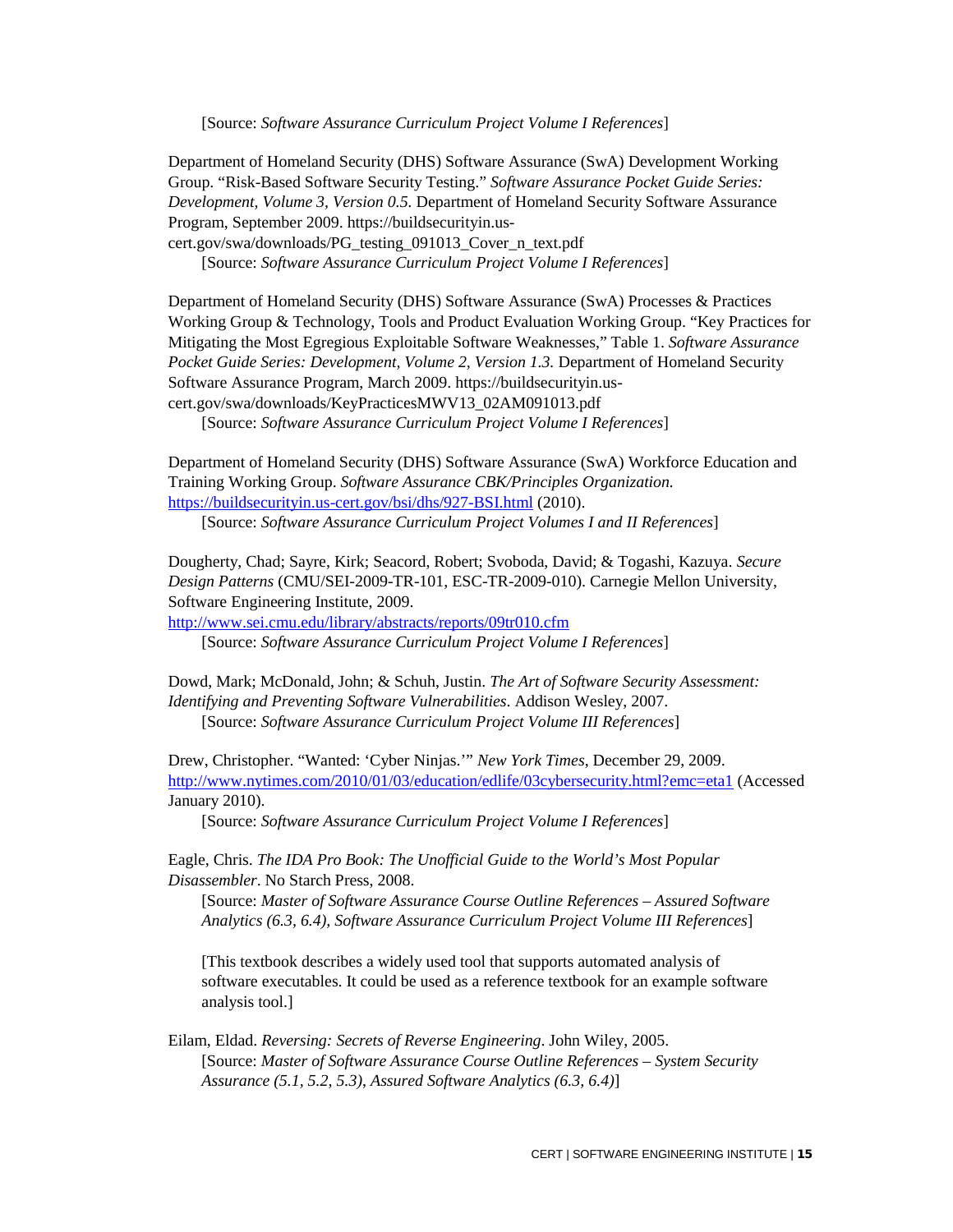[This textbook covers methods for reverse engineering of software.]

Ellis, Heidi J. C.; Demurjian, Steven A.; & Naveda, Fernando J. *Software Engineering: Effective Teaching and Learning Approaches and Practices*. Information Science Reference, 2008. [Source: *Master of Software Assurance Course Outline References – Assured Software Development 1 - Process and Requirements (1.1, 1.2, 6.1, 6.2 [requirements])*]

Ellison, Robert J.; Goodenough, John B.; Weinstock, Charles B.; & Woody, Carol. *Evaluating and Mitigating Software Supply Chain Security Risks* (CMU/SEI-2010-TN-016). Software Engineering Institute, Carnegie Mellon University, 2010. http://www.sei.cmu.edu/library/abstracts/reports/10tn016.cfm

[Source: *Software Assurance Curriculum Project Volumes I and III References*]

Ellison, Robert J. & Woody, Carol. *Considering Software Supply Chain Risks*. https://buildsecurityin.us-cert.gov/bsi/resources/1185-BSI/1207-BSI.html (2010). [Source: *Software Assurance Curriculum Project Volume III References*]

Embry-Riddle Aeronautical University (ERAU). *Master of Software Engineering Program*. <http://www.erau.edu/db/degrees/ma-softwareeng.html> (2010). [Source: *Software Assurance Curriculum Project Volumes I and II References*]

Epstein, Jeremy; Matsumoto, Scott; & McGraw. "Software Security and SOA: Danger, Will Robinson!" *IEEE Security & Practice 4*, 1 (January/February 2006): 80–83. [Source: *Software Assurance Curriculum Project Volume III References*]

ERAU. Department of Computer and Software Engineering. *Courses SE 450 and 451: Software Team Projects I and II.* http://prescott.erau.edu/degrees/catalog/prescott-catalog-1011.pdf (Accessed August 2010).

[Source: *Software Assurance Curriculum Project Volumes I and II References*]

Fitzgerald, John. *Welcome to the VDM Portal*. http://www.vdmportal.org/twiki/bin/view (2010). [Source: *Software Assurance Curriculum Project Volume III References*]

Ford, Gary. *1991 SEI Report on Graduate Software Engineering Education* (CMU/SEI-91-TR-002/ESD-TR-91-002). Software Engineering Institute, Carnegie Mellon University, 1991. http://www.sei.cmu.edu/library/abstracts/reports/91tr002.cfm

[Source: *Software Assurance Curriculum Project Volume I References*]

Garcia, Suzanne & Turner, Richard. *CMMI® Survival Guide: Just Enough Process Improvement*. Addison-Wesley Professional, 2006.

[Source: *Master of Software Assurance Course Outline References – Assured Software Development 1 - Process and Requirements (1.1, 1.2, 6.1, 6.2 [requirements]), Software Assurance Curriculum Project Volume III References*]

Gerhart, Susan; Hogle, Jan; & Crandall, Jedidiah. *How Do Buffer Overflow Attacks Work?* http://nsfsecurity.pr.erau.edu/bom/ (2002).

[Source: *Master of Software Assurance Course Outline References – Assured Software Development 3 (6.2) [low-level design, code, test, verification, validation], Software Assurance Curriculum Project Volume III References*]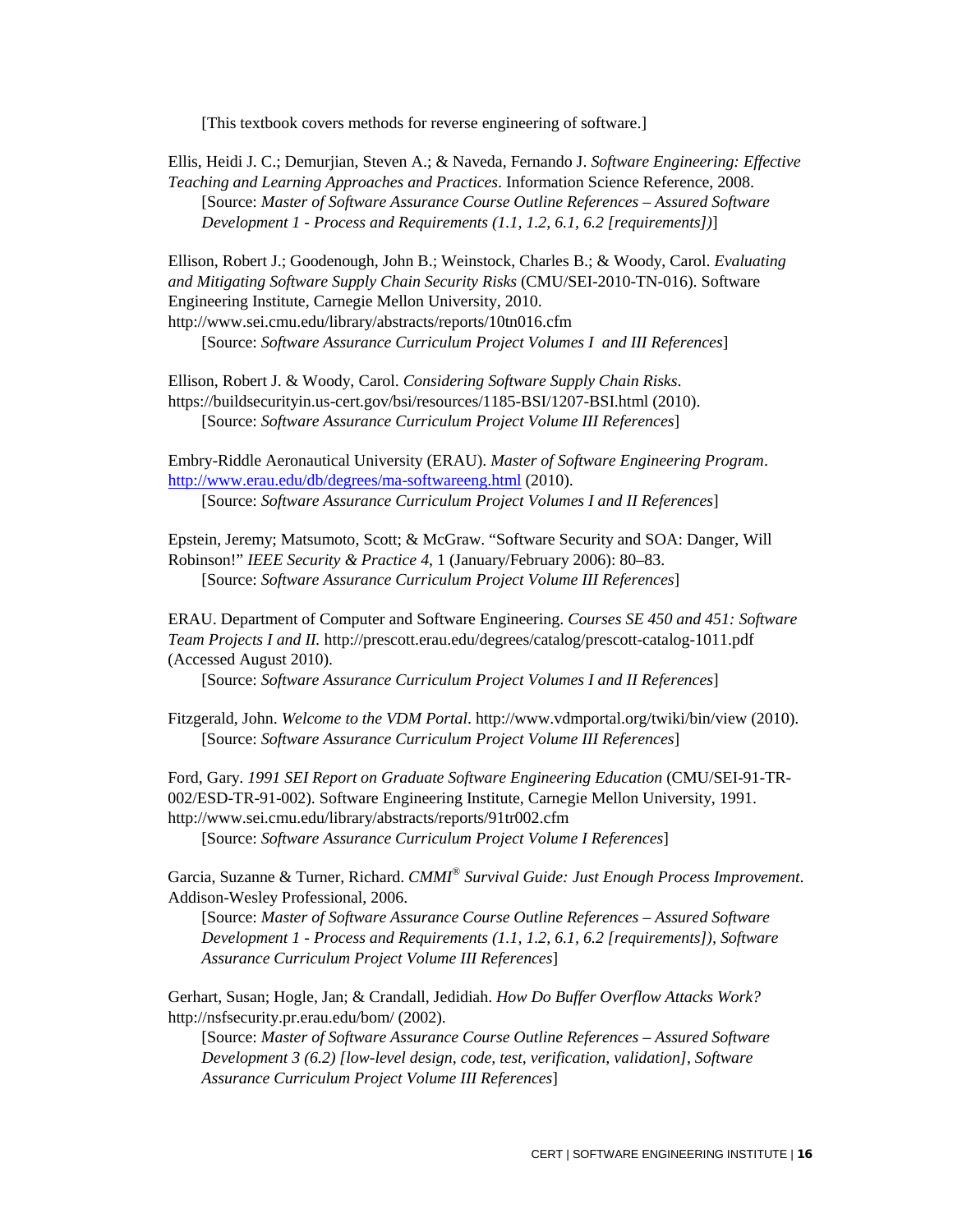[A nice introduction to buffer overflows and stack-smashing using animation and student exercises.]

Godse, M. & Mulik, S. "An Approach for Selecting Software-as-a-Service (SaaS)" 155-158. *Proceedings of the 2009 IEEE International Conference on Cloud Computing.* Bangalore, India, Sept. 2009. IEEE Computer Society, 2009.

[Source: *Master of Software Assurance Course Outline References – Assurance Assessment (3.1, 3.2, 3.3, 6.4)*, *Assured Software Development 1 - Process and Requirements (1.1, 1.2, 6.1, 6.2 [requirements])*]

Goertzel, Karen Mercedes; Winograd, Theodore; McKinley, Holly Lynne; Oh, Lyndon; Colon, Michael; McGibbon, Thomas; Fedchak, Elaine; & Viennuea. *Software Security Assurance: Stateof-the-Art Report (SOAR)*. Information Assurance Technology Analysis Center (IATAC) & Data and Analysis Center for Software (DACS), 2007.

<http://iac.dtic.mil/iatac/download/security.pdf>

[Source: *Software Assurance Curriculum Project Volume III References*]

Gold, Nicolas; Mohan, Andrew; Knight, Claire; & Munro, Malcolm. "Understanding Service-Oriented Software," *IEEE Software 21*, 2 (March/April 2004): 71–77. [Source: *Software Assurance Curriculum Project Volume III References*]

Golze, Andreas; Sarbiewski, Mark; & Zahm, Alain. *Optimize Quality for Business Outcomes: A Practical Approach to Software Testing*. Wiley Publishing, 2008.

[Source: *Master of Software Assurance Course Outline References – Assured Software Development 3 (6.2) [low-level design, code, test, verification, validation], Software Assurance Curriculum Project Volume III References*]

Gorgone John T.; Davis, Gordon B.; Valacich, Joseph S.; Topi, Heikki; Feinstein , David L.; & Longenecker, Herbert E., Jr. "IS 2002: Model Curriculum and Guidelines for Undergraduate Programs in Information Systems." *Computing Curriculum Series*. Association for Information Systems. http://192.245.222.212:8009/IS2002Doc/Main\_Frame.htm (2002).

[Source: *Software Assurance Curriculum Project Volumes I and III References*]

Graham, Dan. *Introduction to the CLASP Process*. [https://buildsecurityin.us](https://buildsecurityin.us-cert.gov/bsi/articles/best-practices/requirements/548-BSI.html)[cert.gov/bsi/articles/best-practices/requirements/548-BSI.html](https://buildsecurityin.us-cert.gov/bsi/articles/best-practices/requirements/548-BSI.html) (2006).

[Source: *Master of Software Assurance Course Outline References – Assured Software Development 1 - Process and Requirements (1.1, 1.2, 6.1, 6.2 [requirements])*]

Grembi, Jason. "Secure Software Development - A Security Programmer's Guide." Tutorial at *11th Semi-Annual Software Assurance Forum*. Arlington, VA, November 2009. Software Engineering Institute, Carnegie Mellon University, 2009. https://www.vte.cert.org/vteweb/go/2699.aspx

[Source: *Master of Software Assurance Course Outline References – Assured Software Development 3 (6.2) [low-level design, code, test, verification, validation], Software Assurance Curriculum Project Volume III References*]

Haley, Charles B; Laney, Robin; Moffett, Jonathan D.; & Nuseibeh, Bashar. Ch. 214, "Arguing Satisfaction of Security Requirements." *Information Security and Ethics: Concepts, Methodologies,Tools, and Applications*. 6 vols. Idea Group Reference, 2008.

[Source: *Software Assurance Curriculum Project Volume III References*]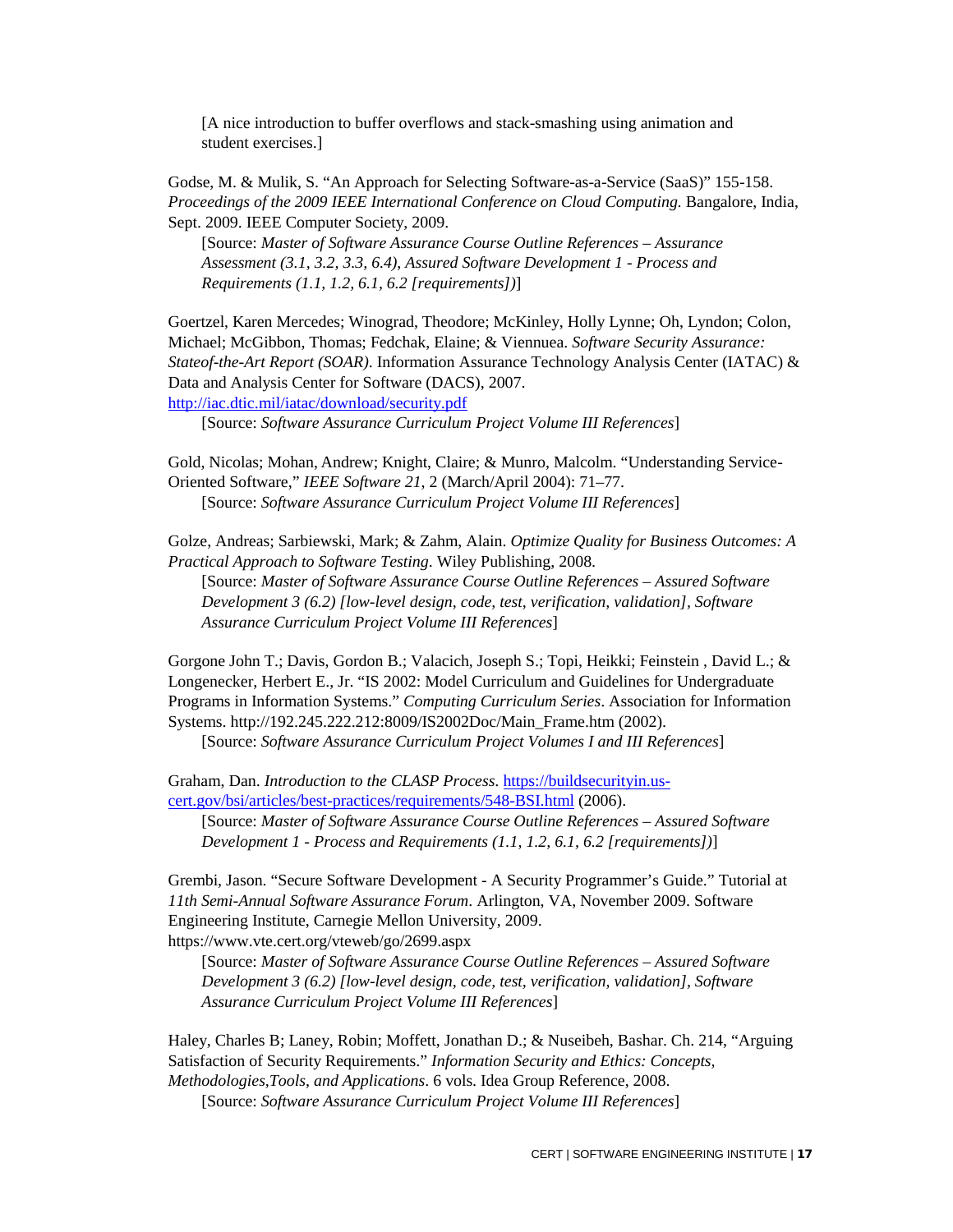Hansson, Jörgen; Wrage, Lutz; Feiller, Peter H.; & Morley, Johhn. "Architectural Modeling to Verify Security and Nonfunctional Behavior." *IEEE Security & Practice 8*, 1: (Jan./Feb. 2010): 43–49.

[Source: *Software Assurance Curriculum Project Volume III References*]

Holt, Alan & Huang, Chi-Yu, *802.11 Wireless Networks: Security and Analysis*. Springer, 2010. [Source: *Master of Software Assurance Course Outline References – Assured Software Analytics (6.3, 6.4), Software Assurance Curriculum Project Volume III References*]

[This textbook includes wireless network security analysis and methods. It could be used as a reference that provides a picture of assurance issues in the pervasive wireless networks that support software and service operations across organizations and that are themselves software enabled. ]

Howard, Michael & LeBlanc, David. *Writing Secure Code,* 2nd ed. Microsoft Press, 2003. [Source: *Software Assurance Curriculum Project Volume III References*]

Howard, Michael; LeBlanc, David; & Viega, John. *19 Deadly Sins of Software Security*. McGraw-Hill, 2005.

[Source: *Software Assurance Curriculum Project Volume III References*]

Howard, Michael & Lipner, Steve. *The Security Development Lifecycle: SDL: A Process for Developing Demonstrably More Secure Software.* Microsoft Press, 2006.

[Source: *Master of Software Assurance Course Outline References – Assurance Assessment (3.1, 3.2, 3.3, 6.4* , *Assurance Management (2.1, 2.2, 2.3, 4.1, 4.2, 4.3)*, *Assured Software Development 1 - Process and Requirements (1.1, 1.2, 6.1, 6.2 [requirements]*, *Assured Software Development 2 - Architecture and Design (6.1, 6.2 [specification, design]), Software Assurance Curriculum Project Volume II and III References*]

[Abstract from publisher:

Your in-depth, expert guide to the proven process that helps reduce security bugs. Your customers demand and deserve better security and privacy in their software. This book is the first to detail a rigorous, proven methodology that measurably minimizes security bugs—the Security Development Lifecycle (SDL). In this long-awaited book, security experts Michael Howard and Steve Lipner from the Microsoft Security Engineering Team guide you through each stage of the SDL—from education and design to testing and post-release. You get their first-hand insights, best practices, a practical history of the SDL, and lessons to help you implement the SDL in any development organization.

Discover how to:

- Use a streamlined risk-analysis process to find security design issues before code is committed
- Apply secure-coding best practices and a proven testing process
- Conduct a final security review before a product ships
- Arm customers with prescriptive guidance to configure and deploy your product more securely
- Establish a plan to respond to new security vulnerabilities
- Integrate security discipline into agile methods and processes, such as Extreme Programming and Scrum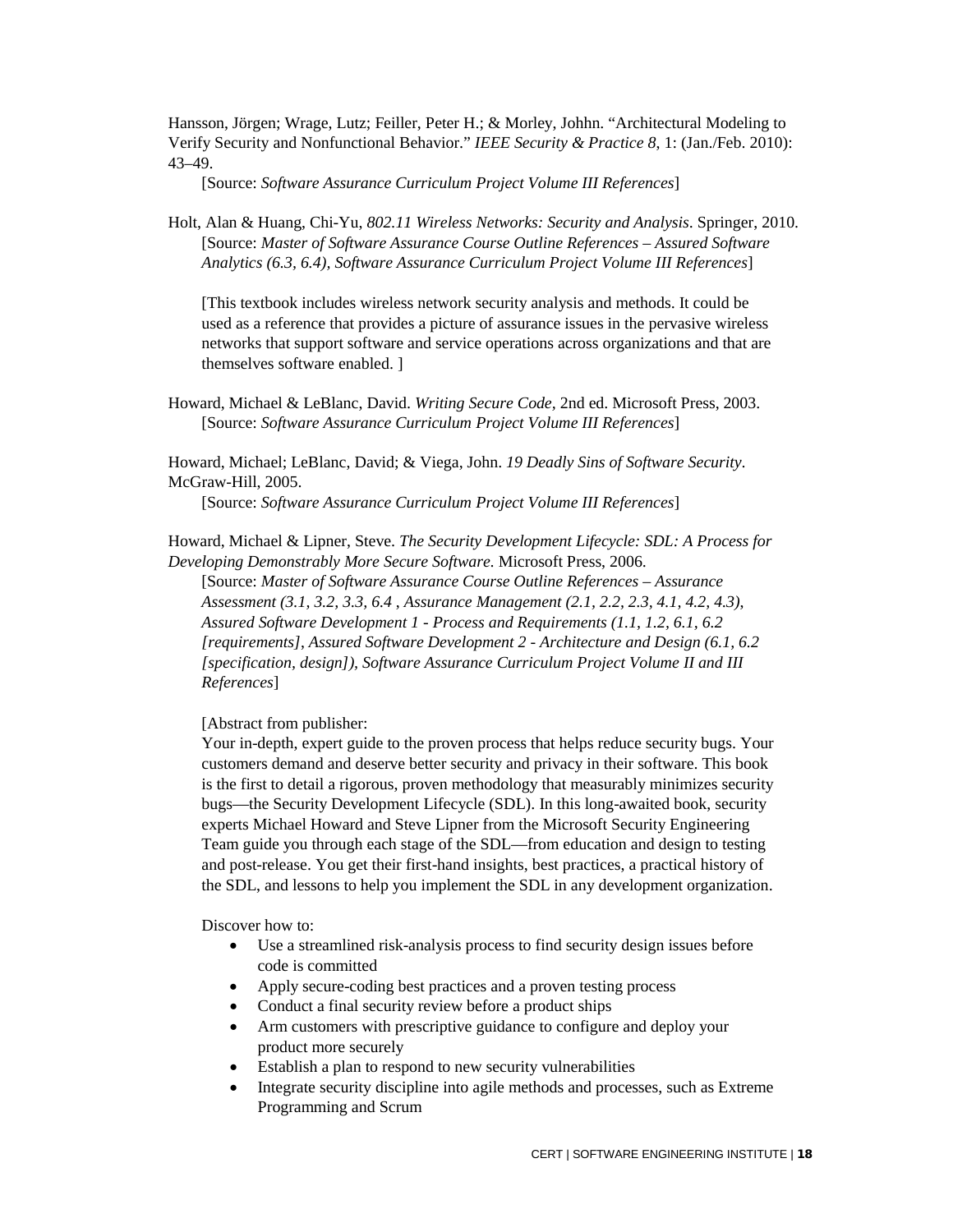Includes a CD featuring:

• A six-part security class video conducted by the authors and other Microsoft security experts

Sample SDL documents and fuzz testing tool]Hughes, Katherine. "CTE Dual Enrollment: Preparing Students for College and Careers." Presented at the *CA Community College Association for Occupational Education Conference*. 2011.

[http://ccrc.tc.columbia.edu/DefaultFiles/SendFileToPublic.asp?ft=pdf&FilePath=c:\Websites\ccrc](http://ccrc.tc.columbia.edu/DefaultFiles/SendFileToPublic.asp?ft=pdf&FilePath=c:\Websites\ccrc_tc_columbia_edu_documents\332_914.pdf&fid=332_914&aid=47&RID=914&pf=Publication.asp?UID=914) [\\_tc\\_columbia\\_edu\\_documents\332\\_914.pdf&fid=332\\_914&aid=47&RID=914&pf=Publication.a](http://ccrc.tc.columbia.edu/DefaultFiles/SendFileToPublic.asp?ft=pdf&FilePath=c:\Websites\ccrc_tc_columbia_edu_documents\332_914.pdf&fid=332_914&aid=47&RID=914&pf=Publication.asp?UID=914)  $sp?UID=914$ 

[Source: *Software Assurance Curriculum Project Volume IV References*]

Huitt, W. "The Cognitive System." *Educational Psychology Interactive*. Valdosta State University, 2006. [http://chiron.valdosta.edu/whuitt/col/cogsys/cogsys.html \(A](http://chiron.valdosta.edu/whuitt/col/cogsys/cogsys.html%20()ccessed May 22, 2008).

[Source: *Software Assurance Curriculum Project Volumes I and II References*]

IBM. *IBM Point of View: Security and Cloud Computing*.

http://www.ibm.com/common/ssi/fcgibin/ssialias?infotype=SA&subtype=WH&appname=SWGE \_TI\_SE\_USEN&htmlfid=TIW14045USEN&attachment=TIW14045USEN\_HR.PDF (2009).

[Source: *Software Assurance Curriculum Project Volume III References*]

IBM. *Requirements Management and Definition*. http://www-

01.ibm.com/software/rational/offerings/lifecycle/ (2011).

[Source: *Software Assurance Curriculum Project Volume III References*]

IEEE Computer Society (IEEE-CS) & Association for Computing Machinery (ACM). *Computing Curricula 2001: Computer Science, Final Report*.

[http://www.acm.org/education/curric\\_vols/cc2001.pdf](http://www.acm.org/education/curric_vols/cc2001.pdf) (2001).

[Source: *Software Assurance Curriculum Project Volumes I and II References*]

IEEE Computer Society (IEEE-CS). *Software Engineering Body of Knowledge (SWEBOK).* <http://www.computer.org/portal/web/swebok> (2004).

[Source: *Software Assurance Curriculum Project Volume I References*]

IEEE Computer Society (IEEE-CS) & Association for Computing Machinery (ACM). "Computer Engineering." *Computing Curriculum Series.*

[http://www.computer.org/portal/cms\\_docs\\_ieeecs/ieeecs/education/cc2001/CCCE-FinalReport-](http://www.computer.org/portal/cms_docs_ieeecs/ieeecs/education/cc2001/CCCE-FinalReport-2004Dec12-Final.pdf)[2004Dec12-Final.pdf](http://www.computer.org/portal/cms_docs_ieeecs/ieeecs/education/cc2001/CCCE-FinalReport-2004Dec12-Final.pdf) (2004).

[Source: *Software Assurance Curriculum Project Volume I References*]

IEEE Computer Society (IEEE-CS) & Association for Computing Machinery (ACM). "Computer Engineering 2004: Curriculum Guidelines for Undergraduate Degree Programs in Computer Engineering." *Computing Curriculum Series*.

[http://www.acm.org/education/education/curric\\_vols/CE-Final-Report.pdf](http://www.acm.org/education/education/curric_vols/CE-Final-Report.pdf) (2004).

[Source: *Software Assurance Curriculum Project Volume I References*]

IEEE Computer Society (IEEE-CS) & Association for Computing Machinery (ACM). "Software Engineering 2004: Curriculum Guidelines for Undergraduate Degree Programs in Software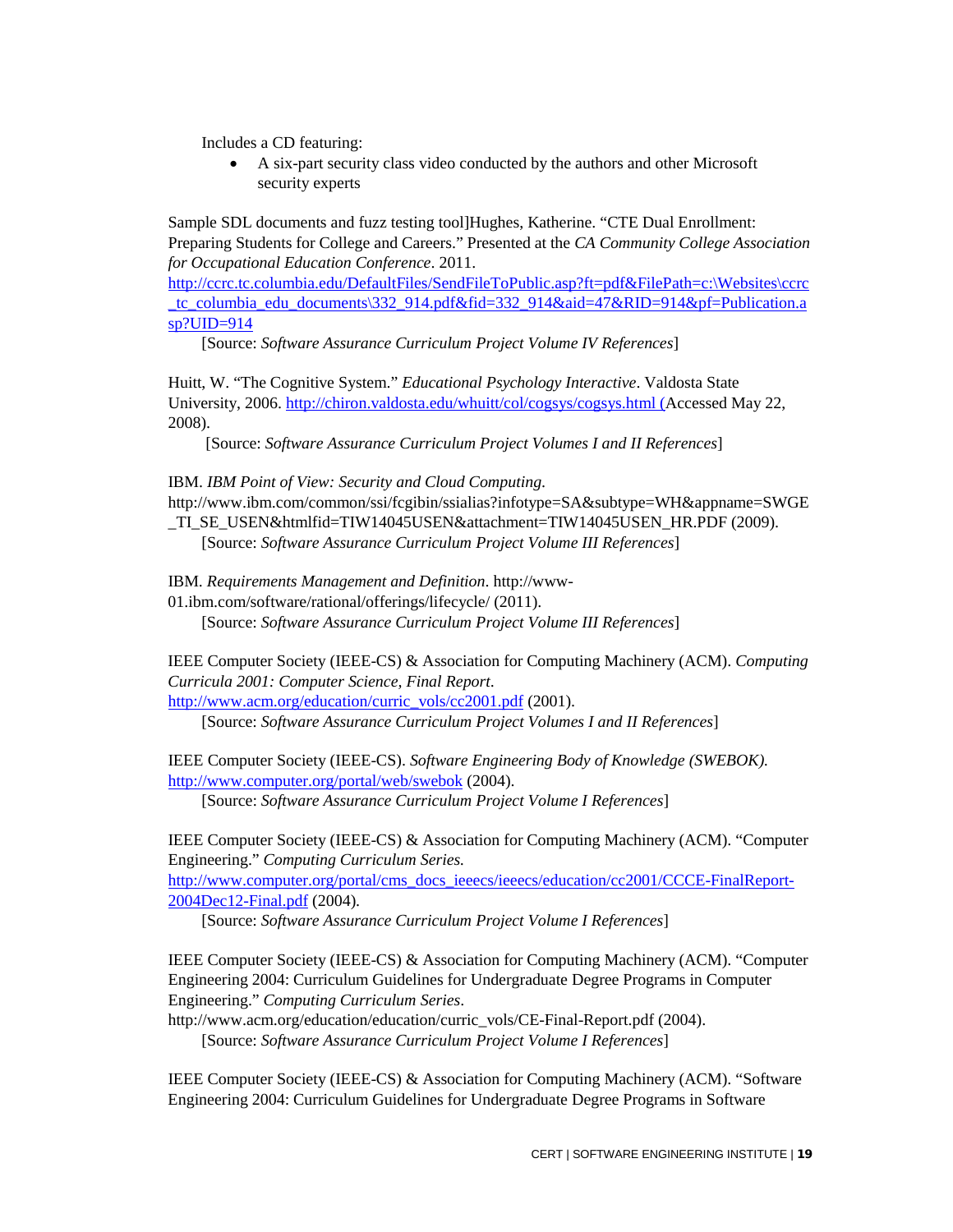Engineering*.*" *Computing Curriculum Series*.<http://sites.computer.org/ccse/SE2004Volume.pdf> (2004).

[Source: *Software Assurance Curriculum Project Volumes I and II References*]

IEEE Computer Society. *IEEE Computer Society Educational Activities Board*. <http://www.computer.org/education/> (2011).

[Source: *Software Assurance Curriculum Project Volume IV References*]

IEEE Standards Association (IEEE-SA). IEEE Std 1061–1998 *IEEE Standard for a Software Quality Metrics Methodology*. IEEE–SA, 1998. [Source: *Software Assurance Curriculum Project Volume III References*]

IEEE Standards Association (IEEE–SA) IEEE Std 1219-1998 *IEEE Standard for Software Maintenance*. IEEE–SA, 1998.

[Source: *Software Assurance Curriculum Project Volume III References*]

IEEE Standards Association (IEEE–SA). IEEE Std 1062–1998 *IEEE Recommended Practice for Software Acquisition*. IEEE–SA, 1998.

[Source: *Software Assurance Curriculum Project Volume III References*]

IEEE Standards Association (IEEE-SA). *IEEE Std 1062-1993 IEEE Recommended Practice for Software Acquisition.* IEEE-SA, 2004.

[Source: *Master of Software Assurance Course Outline References – Assurance Assessment (3.1, 3.2, 3.3, 6.4)*, *Assured Software Development 1 - Process and Requirements (1.1, 1.2, 6.1, 6.2 [requirements])*]

IEEE Standards Association (IEEE–SA). IEEE Std 15939–2007 *IEEE Systems and Software Engineering—Measurement Process*. IEEE–SA, 2007. [Source: *Software Assurance Curriculum Project Volume III References*]

Ingalsbe, Jeffrey A.; Kunimatsu, Louis; Baeten, Tim; & Mead, Nancy R. "Threat Modeling:

Diving into the Deep End." *IEEE Software 25*, 1 (January/February 2008). [https://buildsecurityin.us-cert.gov/bsi/resources/articles/932-BSI.html.](https://buildsecurityin.us-cert.gov/bsi/resources/articles/932-BSI.html)

[Source: *Master of Software Assurance Course Outline References – Assured Software Development 1 - Process and Requirements (1.1, 1.2, 6.1, 6.2 [requirements]), Software Assurance Curriculum Project Volume III References*]

International Organization for Standardization. *ISO/IEC/IEEE 24765 - Systems and Software Engineering – Vocabulary*[. http://www.iso.org/iso/catalogue\\_detail.htm?csnumber=50518](http://www.iso.org/iso/catalogue_detail.htm?csnumber=50518) (2009). [Source: *Software Assurance Curriculum Project Volume I References*]

International Organization for Standardization and International Electrotechnical Commission (ISO/IEC). *ISO/IEC 27001:2005 Information Technology – Security Techniques – Information Security Management Systems – Requirements*. ISO/IEC, 2005.

[Source: *Master of Software Assurance Course Outline References – System Operational Assurance (7.1, 7.2, 7.3)*]

International Organization for Standardization and International Electrotechnical Commission (ISO/IEC). *ISO/IEC 27002:2005 Information Technology – Security Techniques – Code of Practice for Information Security Management*. ISO/IEC, 2005.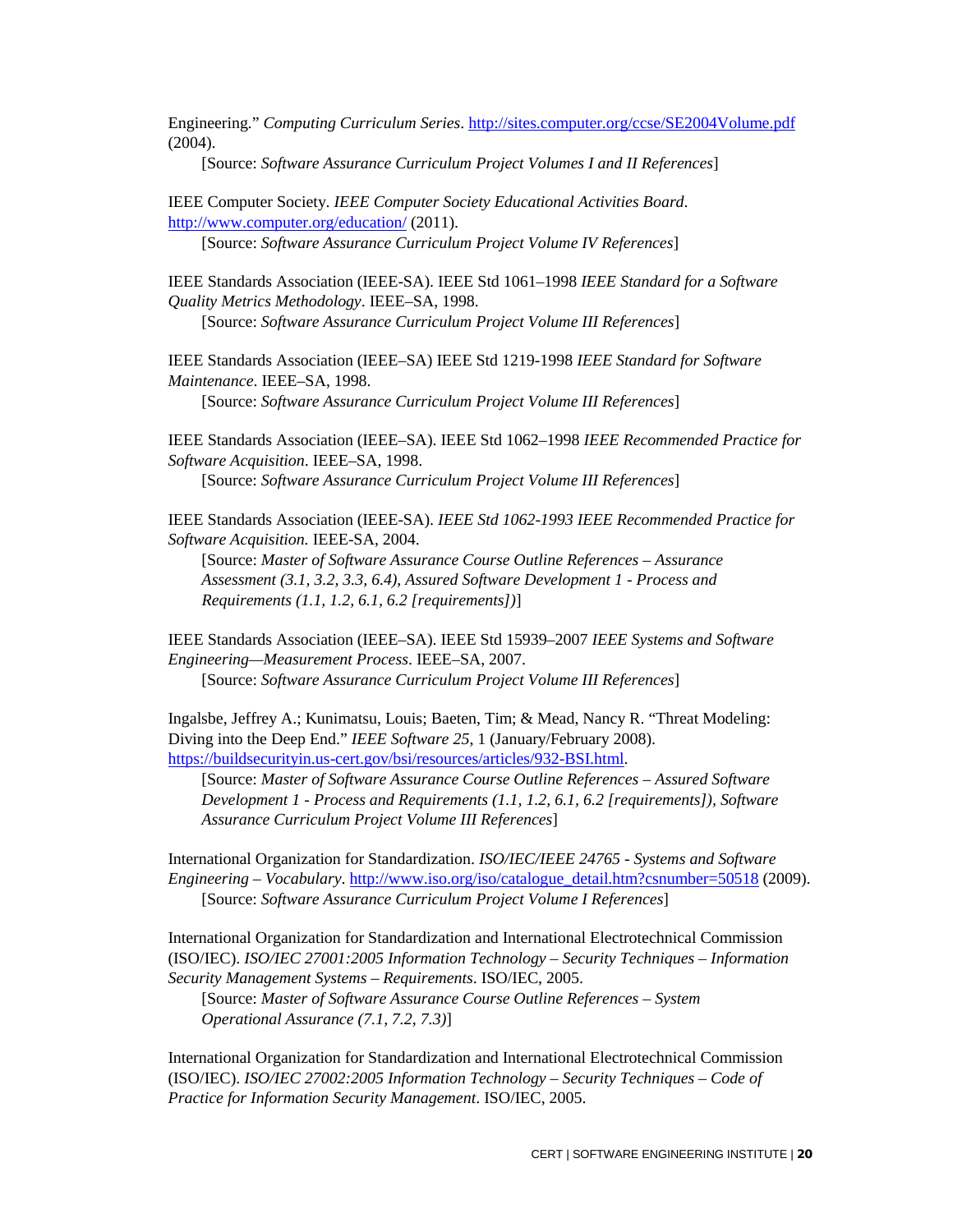[Source: *Master of Software Assurance Course Outline References – System Operational Assurance (7.1, 7.2, 7.3), Software Assurance Curriculum Project Volume III References*]

International Organization for Standardization (ISO). *ISO/IEC 15939:2007 Systems and Software Engineering - Measurement Process,* 2nd ed. ISO, August 2007.

[Source: *Master of Software Assurance Course Outline References – Assurance Assessment (3.1, 3.2, 3.3, 6.4), Software Assurance Curriculum Project Volume III References*]

International Organization for Standardization (ISO). *ISO/IEC FCD 27005: 2008 Information Technology—Security Techniques—Information Security Risk Management*, 2nd ed. ISO, June 2008.

[Source: *Software Assurance Curriculum Project Volume III References*]

Integrated Software & Systems Engineering Curriculum (iSSEc) Project. *Graduate Software Engineering 2009 (GSwE2009) Curriculum Guidelines for Graduate Degree Programs in Software Engineering, Version 1.0*. Stevens Institute of Technology, 2009. [Source: *Software Assurance Curriculum Project Volumes I and II References*]

(ISC)2 . *Certified Secure Software Lifecycle Professional (CSSLP) Candidate Information Bulletin.* <https://www.isc2.org/uploadedFiles/Downloads/CSSLP-CBT-Candidate-Information-Bulletin.pdf> (2009).

[Source: *Software Assurance Curriculum Project Volume I References*]

Jacky, Jonathan. *The Way of Z: Practical Programming with Formal Methods*. Cambridge University Press, 1996.

[Source: *Software Assurance Curriculum Project Volume III References*]

James Madison University (JMU). Secure Software Engineering curriculum. Includes independent input from Sam Redwine.

[http://www.cs.jmu.edu/SSS/grad\\_program/curriculum.html](http://www.cs.jmu.edu/SSS/grad_program/curriculum.html) (Accessed August 2010). [Source: *Software Assurance Curriculum Project Volume I References*]

Joint Task Force Transformation Initiative. *Recommended Security Controls for Federal Information Systems and Organizations* (NIST Special Publication 800-53), Revision 3. National Institute of Standards and Technology, August 2009. Updated May 2010. [http://csrc.nist.gov/publications/nistpubs/800-53-Rev3/sp800-53-rev3-final\\_updated-errata\\_05-](http://csrc.nist.gov/publications/nistpubs/800-53-Rev3/sp800-53-rev3-final_updated-errata_05-01-2010.pdf) [01-2010.pdf](http://csrc.nist.gov/publications/nistpubs/800-53-Rev3/sp800-53-rev3-final_updated-errata_05-01-2010.pdf)

[Source: *Software Assurance Curriculum Project Volume III References*]

Joint Task Force Transformation Initiative. *Guide for Applying the Risk Management Framework to Federal Information Systems* (NIST Special Publication 800-37), Revision 1. National Institute of Standards and Technology, February 2010. [http://csrc.nist.gov/publications/nistpubs/800-37](http://csrc.nist.gov/publications/nistpubs/800-37-%20rev1/sp800-37-rev1-final.pdf) [rev1/sp800-37-rev1-final.pdf](http://csrc.nist.gov/publications/nistpubs/800-37-%20rev1/sp800-37-rev1-final.pdf)

[Source: *Software Assurance Curriculum Project Volume III References*]

Kan, Stephen H. *Metrics and Models in Software Quality Engineering*, 2nd ed. Addison-Wesley, 2002.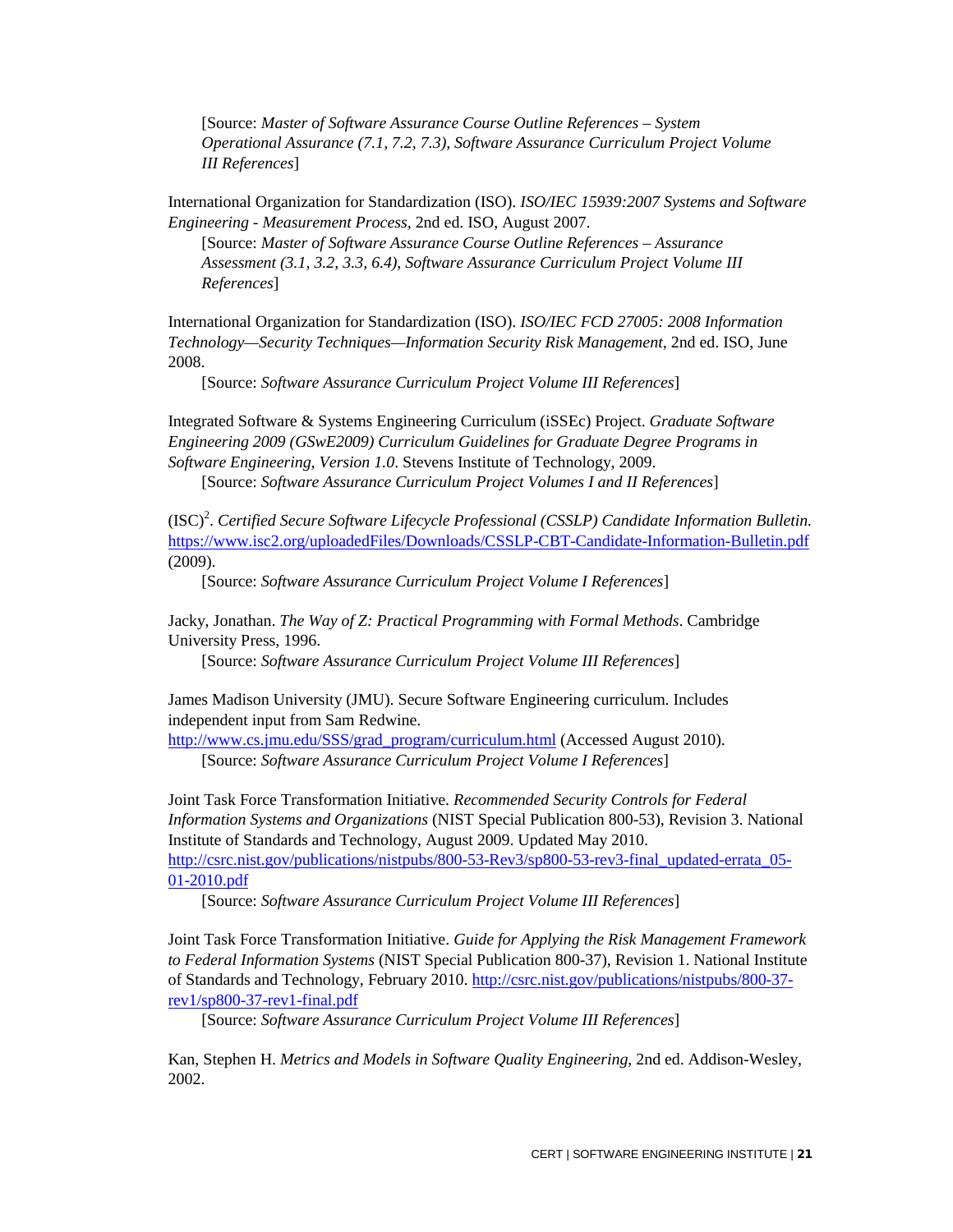[Source: *Master of Software Assurance Course Outline References – Assurance Assessment (3.1, 3.2, 3.3, 6.4), Software Assurance Curriculum Project Volume III References*]

Kazman, Rick; Klein, Mark; & Clements, Paul. *ATAM: Method for Architecture Evaluation* (CMU/SEI-2000-TR-004). Software Engineering Institute, Carnegie Mellon University, 2000. <http://www.sei.cmu.edu/library/abstracts/reports/00tr004.cfm>

[Source: *Master of Software Assurance Course Outline References – Assured Software Development 2 - Architecture and Design (6.1, 6.2 [specification, design]), Software Assurance Curriculum Project Volume III References*]

Killcrece, Georgia. *Incident Management*. https://buildsecurityin.uscert.gov/bsi/articles/bestpractices/incident/223-BSI.html (2005-2008).

[Source: *Software Assurance Curriculum Project Volume III References*]

Leroy, Xavier. "Computer Security from a Programming Language and Static Analysis Perspective," 1–9. *Proceedings of the 12th European Conference on Programming*. Warsaw, Poland, April 2003. Springer-Verlag, 2003.

[Source: *Software Assurance Curriculum Project Volume III References*]

Leaders in Security. "Building In ... Information Security, Privacy And Assurance." Paper presented at the Knowledge Transfer Network Paris Information Security Workshop. Paris, France, March 30, 2009.

[Source: *Software Assurance Curriculum Project Volume I References*]

Linger, R.; Mills, H.; & Witt, B. *Structured Programming: Theory and Practice.* Addison-Wesley, 1979.

[Source: *Master of Software Assurance Course Outline References – Assured Software Analytics (6.3, 6.4), Software Assurance Curriculum Project Volume III References*]

[This textbook is out of print but contains material on rigorous methods for structuring and reverse engineering of software to verify functionality. It is intended for faculty use only.]

Manadhata, Pratyusa K.; Kaynar, Dilsun K.; & Wing, Jeannette M. *A Formal Model for A System's Attack Surface* (CMU-CS-07-144). School of Computer Science, Carnegie Mellon University, 2007.

[Source: *Master of Software Assurance Course Outline References – Assured Software Development 2 - Architecture and Design (6.1, 6.2 [specification, design])*]

Manadhata, Pratyusa K. & Wing, Jeannette M. "An Attack Surface Metric." *IEEE Transactions on Software Engineering 36,* 4 (forthcoming).

<http://doi.ieeecomputersociety.org/10.1109/TSE.2010.60>

[Source: *Master of Software Assurance Course Outline References – Assured Software Development 2 - Architecture and Design (6.1, 6.2 [specification, design])*]

Mansourov, Nicolai & Campara, Djenana. *System Assurance: Beyond Detecting Vulnerabilities.* Elsevier, 2011. http://www.elsevierdirect.com/ISBN/9780123814142/System-Assurance

[Source: *Software Assurance Curriculum Project Volume III References*]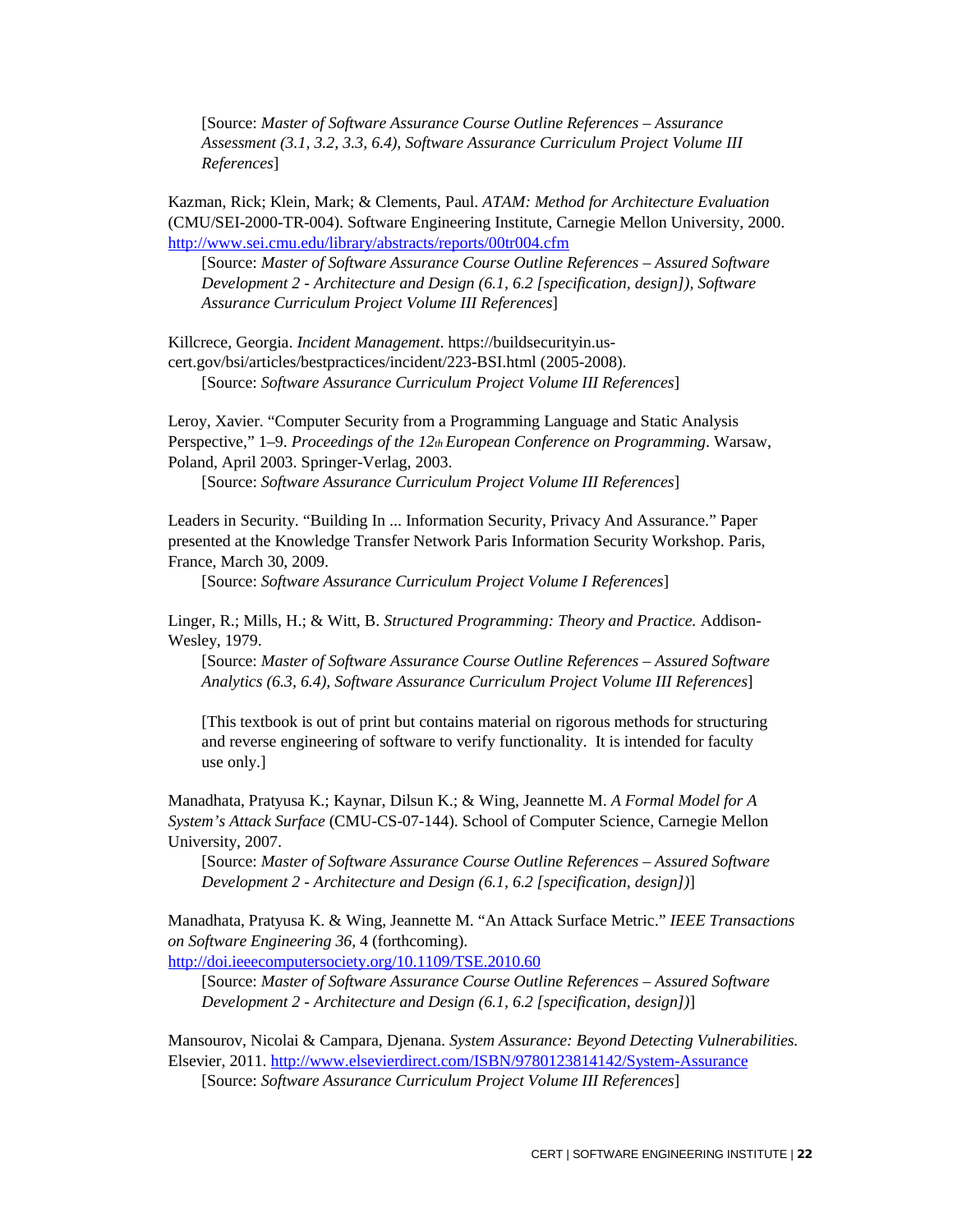Massacci, Fabio; Mylopoulos, John; & Zannone, Nicola. "Computer-Aided Support for Secure Tropos." *Automated Software Engineering 14*, 3 (September 2007): 341–364.

[Source: *Software Assurance Curriculum Project Volume III References*]

McGarry, John; Card, David; Jones, Cheryl; Layman, Beth; Clark, Elizabeth; Dean, Joseph; & Hall, Fred. *Practical Software Measurement: Objectives for Decision Makers*. Addison-Wesley Professional, 2001.

[Source: *Master of Software Assurance Course Outline References – Assurance Assessment (3.1, 3.2, 3.3, 6.4)*]

McGraw, Gary. *Software Security: Building Security In.* Addison-WesleyProfessional, 2006. [Source: *Master of Software Assurance Course Outline References – Assurance Assessment (3.1, 3.2, 3.3, 6.4)*, *Assurance Management (2.1, 2.2, 2.3, 4.1, 4.2, 4.3), Software Assurance Curriculum Project Volume II References*]

#### [Abstract from publisher:

The software security best practices, or touchpoints, described in this book have their basis in good software engineering and involve explicitly pondering security throughout the software development lifecycle. This means knowing and understanding common risks (including implementation bugs and architectural flaws), designing for security, and subjecting all software artifacts to thorough, objective risk analyses and testing. *Software Security* is about putting the touchpoints to work for you. Because you can apply these touchpoints to the software artifacts you already produce as you develop software, you can adopt this book's methods without radically changing the way you work. Inside you'll find detailed explanations of

- Risk management frameworks and processes
- Code review using static analysis tools
- Architectural risk analysis
- Penetration testing
- Security testing
- Abuse case development

In addition to the touchpoints, *Software Security* covers knowledge management, training and awareness, and enterprise-level software security programs.]

McGraw, Gary; Chess, Brian; & Migues, Sammy. *Building Security In Maturity Model BSIMM v1.0*. http://www.bsimm2.com/ (2009).

[Source: *Master of Software Assurance Course Outline References – Assurance Assessment (3.1, 3.2, 3.3, 6.4)*, *Assurance Management (2.1, 2.2, 2.3, 4.1, 4.2, 4.3)*, *Assured Software Development 1 - Process and Requirements (1.1, 1.2, 6.1, 6.2 [requirements])*, *Assured Software Development 2 - Architecture and Design (6.1, 6.2 [specification, design]), Software Assurance Curriculum Project Volume I, II, and III References*]

Mead, N. R.; Hough, E.; & Stehney, T. *Security Quality Requirements Engineering (SQUARE) Methodology* (CMU/SEI-2005-TR-009). Software Engineering Institute, Carnegie Mellon University, 2005. http://www.sei.cmu.edu/library/abstracts/reports/05tr009.cfm

[Source: *Software Assurance Curriculum Project Volume I References*]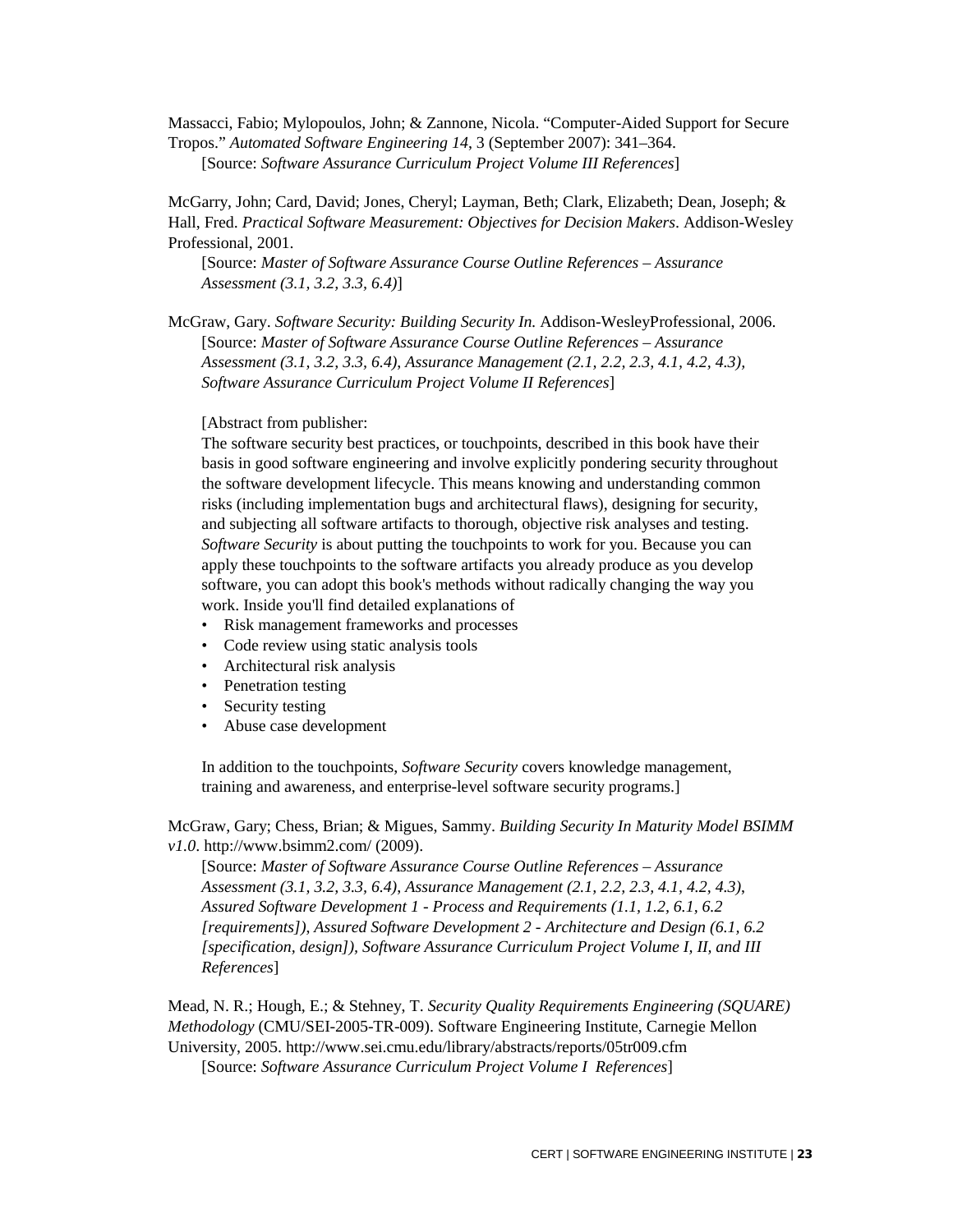Mead, Nancy. *Requirements Engineering Annotated Bibliography.* [https://buildsecurityin.us](https://buildsecurityin.us-cert.gov/bsi/articles/best-practices/requirements/231-BSI.html)[cert.gov/bsi/articles/best-practices/requirements/231-BSI.html](https://buildsecurityin.us-cert.gov/bsi/articles/best-practices/requirements/231-BSI.html) (2008).

[Source: *Master of Software Assurance Course Outline References – Assured Software Development 1 - Process and Requirements (1.1, 1.2, 6.1, 6.2 [requirements])*]

Mead, Nancy R. *The Common Criteria*. https://buildsecurityin.uscert.gov/bsi/articles/bestpractices/requirements/239-BSI.html (2008). [Source: *Software Assurance Curriculum Project Volume III References*]

Mead, Nancy R. *SQUARE Up Your Security Requirements with SQUARE* (webinar). Software Engineering Institute, Carnegie Mellon University, 2009.

[Source: *Master of Software Assurance Course Outline References – Assured Software Development 1 - Process and Requirements (1.1, 1.2, 6.1, 6.2 [requirements])*]

Mead, Nancy R.; Allen, Julia H.; Conklin, W. Arthur; Drommi, Antonio; Harrison, John; Ingalsbe, Jeff; Rainey, James; & Shoemaker, Dan. *Making the Business Case for Software Assurance* (CMU/SEI-2009-SR-001). Software Engineering Institute, Carnegie Mellon University, 2009. http://www.sei.cmu.edu/library/abstracts/reports/09sr001.cfm

[Source: *Master of Software Assurance Course Outline References – Assurance Management (2.1, 2.2, 2.3, 4.1, 4.2, 4.3), Software Assurance Curriculum Project Volume I, II, and III References*]

Mead, Nancy R.; Allen, Julia H.; Ardis, Mark; Hilburn, Thomas B.; Kornecki, Andrew J.; Linger, Rick; & McDonald, James. *Software Assurance Curriculum Project Volume I: Master of Software Assurance Reference Curriculum* (CMU/SEI-2010-TR-005, ESC-TR-2010-005). Software Engineering Institute, Carnegie Mellon University, 2010.

http://www.sei.cmu.edu/library/abstracts/reports/10tr005.cfm [Source: *Software Assurance Curriculum Project Volume, II, and III References*]

Mead, Nancy R.; Hilburn, Thomas B.; & Linger, Rick. *Software Assurance Curriculum Project Volume II: Undergraduate Course Outlines* (CMU/SEI-2010-TR-019, ESC-TR-2010-019). Software Engineering Institute, Carnegie Mellon University, 2010. <http://www.sei.cmu.edu/library/abstracts/reports/10tr019.cfm>

[Not directly cited but part of the Software Assurance Curriculum Project report series.]

Mead, Nancy R.; Allen, Julia H.; Ardis, Mark; Hilburn, Thomas B.; Kornecki, Andrew J.; & Linger, Rick. *Software Assurance Curriculum Project Volume III: Master of Software Assurance Course Syllabi* (CMU/SEI-2011-TR-013). Software Engineering Institute, Carnegie Mellon University, 2011.<http://www.sei.cmu.edu/library/abstracts/reports/11tr013.cfm>

[Source: *Software Assurance Curriculum Project Volume IV References*]

Meier, J. D.; Mackman, Alex; Wastell, Blaine; Bansode, Prashant; Taylor, Jason; & Araujo, Rudolph. *Security Engineering Explained*. Microsoft, 2005.

[Source: *Master of Software Assurance Course Outline References – System Security Assurance (5.1, 5.2, 5.3)*]

Mell, Peter; Kent, Karen; & Nusbaum, Joseph. *Guide to Malware Incident Prevention and Handling* (NIST Special Publication 800-83). National Institute of Standards and Technology, November 2005.<http://csrc.nist.gov/publications/nistpubs/800-83/SP800-83.pdf>

[Source: *Software Assurance Curriculum Project Volume III References*]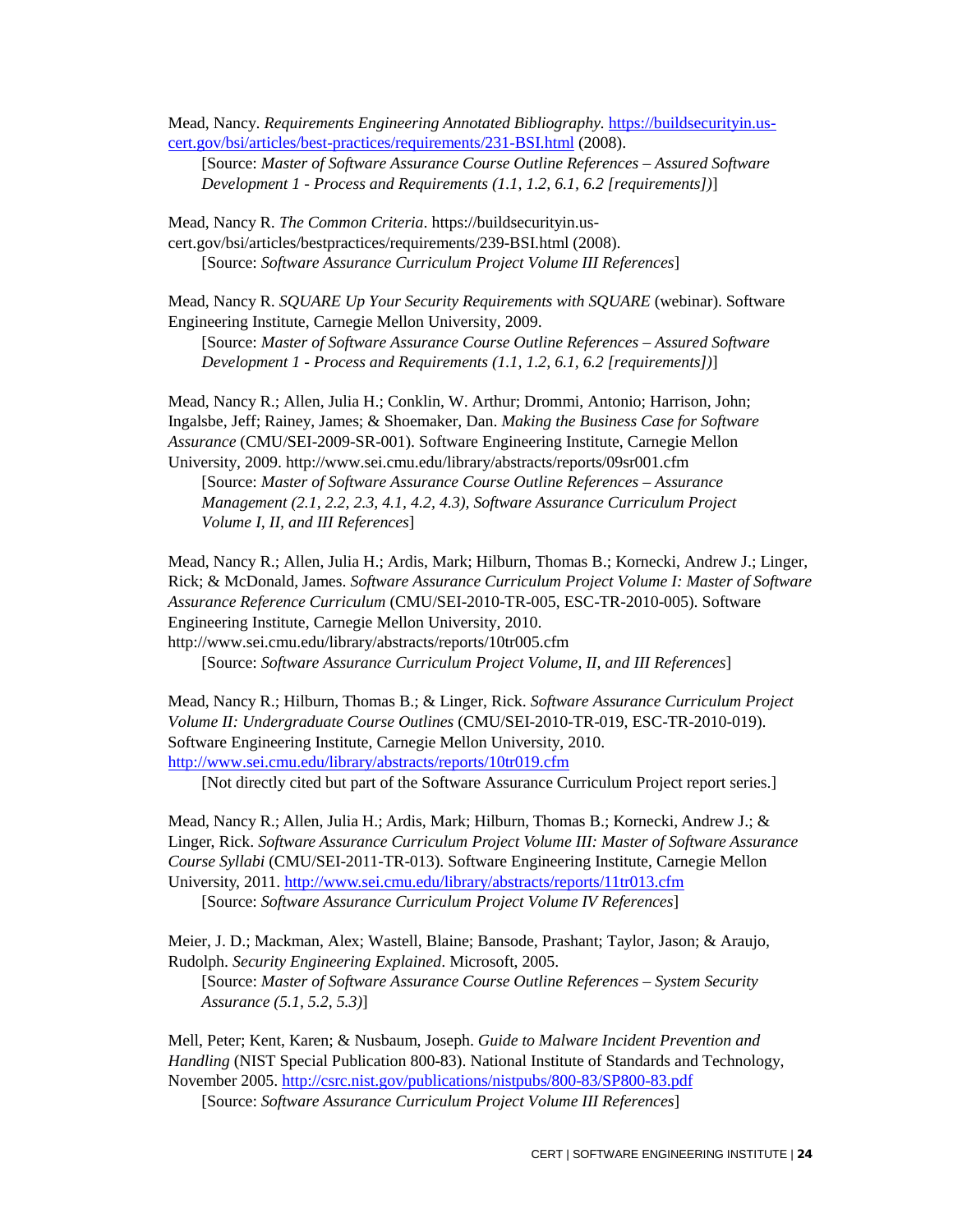Mellado, Daniel; Fernández-Medina, Eduardo; & Piattini, Mario. "A Comparison of Software Design Security Metrics," 236–242. *Proceedings of the Fourth European Conference on Software Architecture*. Copenhagen, Denmark, Aug. 2010. ACM, 2010.

[Source: *Software Assurance Curriculum Project Volume III References*]

Merkow, Mark S. & Raghavan, Lakshmikanth. *Secure and Resilient Software Development*. CRC Press, 2010.

[Source: *Assured Software Development 3 (6.2) [low-level design, code, test, verification, validation]*, *Assured Software Development 3 (6.2) [low-level design, code, test, verification, validation], Software Assurance Curriculum Project Volume III References*]

[Abstract from publisher:

Although many software books highlight open problems in secure software development, few provide easily actionable, ground-level solutions. Breaking the mold, *Secure and Resilient Software Development* teaches you how to apply best practices and standards for consistent and secure software development. It details specific quality software development strategies and practices that stress resilience requirements with precise, actionable, and ground-level inputs.

Providing comprehensive coverage, the book illustrates all phases of the secure software development life cycle. It shows developers how to master non-functional requirements including reliability, security, and resilience. The authors provide expertlevel guidance through all phases of the process and supply many best practices, principles, testing practices, and design methodologies.]

[The SDL addresses, in separate sections, practices for product software vs. practices for internal line of business (LOB) software. Only those for product software were reviewed.]

Miller, Barton P.; Cooksey, Gregory; & Moore, Fredrick. "An Empirical Study of the Robustness of MacOS Applications Using Random Testing." *ACM SIGOPS Operating Systems Review 41*, 1 (January 2007): 78-86.

[Source: *Master of Software Assurance Course Outline References – Assured Software Development 3 (6.2) [low-level design, code, test, verification, validation], Software Assurance Curriculum Project Volume III References*]

The MITRE Corporation (MITRE). *CAPEC: Common Attack Pattern Enumeration and Classification*.<http://capec.mitre.org/> (2010).

[Source: *Master of Software Assurance Course Outline References – Assured Software Development 2 - Architecture and Design (6.1, 6.2 [specification, design]), Software Assurance Curriculum Project Volume III References*]

The MITRE Corporation (MITRE). *Common Weakness Enumeration*. http://cwe.mitre.org/ (2010).

Microsoft. *Security Development Life Cycle, Version 4.1*.<http://www.microsoft.com/sdl> (2009). [Source: *Software Assurance Curriculum Project Volume I References*]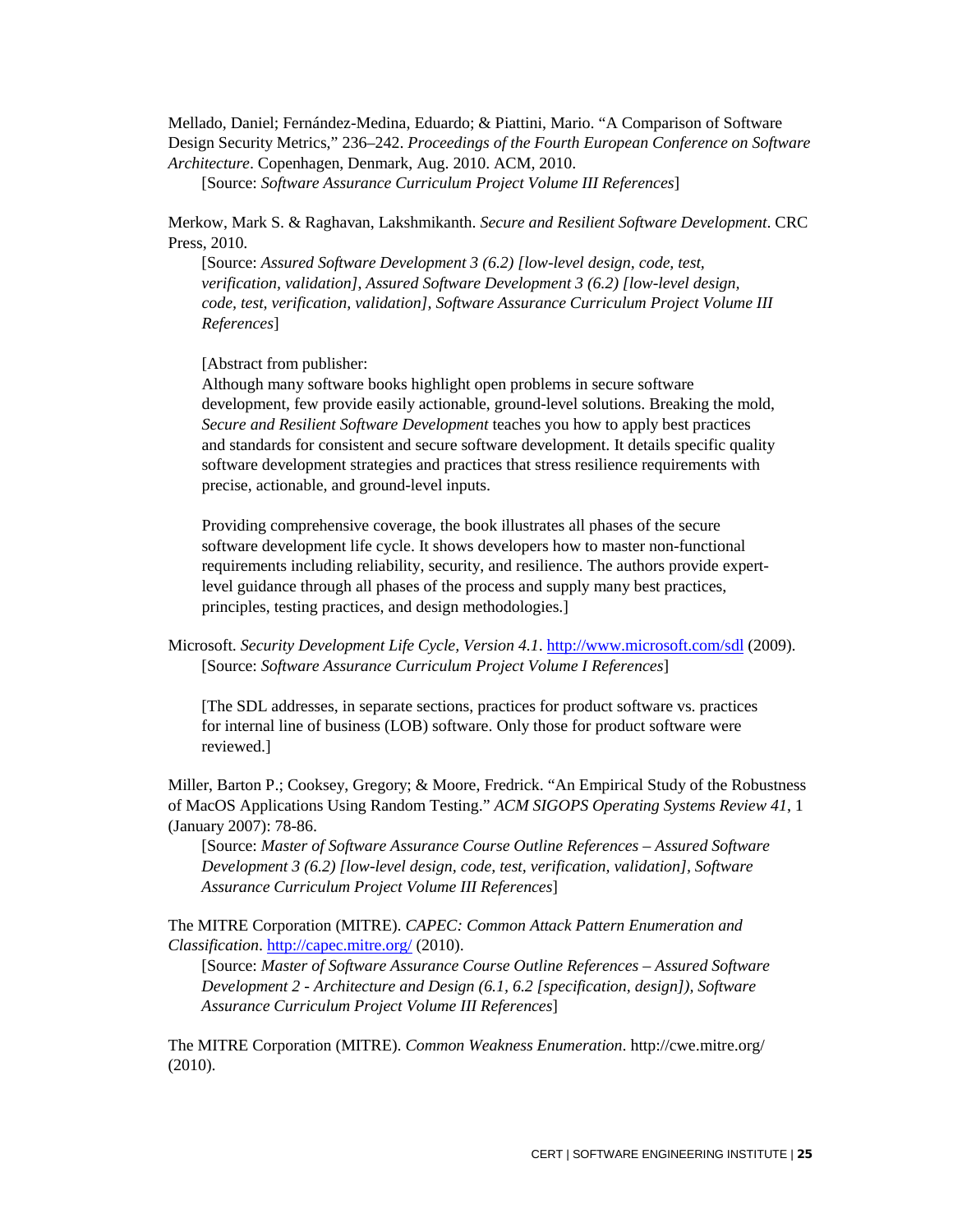[Source: *Master of Software Assurance Course Outline References – Assured Software Development 3 (6.2) [low-level design, code, test, verification, validation], Software Assurance Curriculum Project Volume III References*]

Moltz, David. "The New Reverse Transfer." *Inside Higher Ed*. 2009. <http://www.insidehighered.com/news/2009/02/18/reverse>

[Source: *Software Assurance Curriculum Project Volume IV References*]

Moss, Michele & Nadworny, Margaret. "Update on the Assurance for CMMI Practices." Department of Homeland Security (DHS) Software Assurance Working Group, December 4, 2008.

[Source: *Software Assurance Curriculum Project Volume I References*]

Mouratidis, Haralambos & Giorgini, Paolo. *Integrating Security and Software Engineering: Advances and Future Visions*. IGI Global, 2006.

[Source: *Master of Software Assurance Course Outline References – Assured Software Development 1 - Process and Requirements (1.1, 1.2, 6.1, 6.2 [requirements])*, *Assured Software Development 2 - Architecture and Design (6.1, 6.2 [specification, design]), Software Assurance Curriculum Project Volume III References*]

Mouratidis, Haralambos & Jurjens, Jan. "From Goal-Driven Security Requirements Engineering to Secure Design." *International Journal of Intelligent Systems 25*, 8 (August 2010): 813–840. [Source: *Software Assurance Curriculum Project Volume III References*]

Myers, Andrew. *PLD'06 Tutorial T1: Enforcing and Expressing Security with Programming Languages*. http://www.cs.cornell.edu/andru/pldi06-tutorial/06jun-pldi-tutorial.pdf (2006). [Source: *Software Assurance Curriculum Project Volume III References*]

National Aeronautics and Space Administration (NASA). *Software Assurance Standard* (NASA-STD-8739-8-1). NASA, July 2004.

[Source: *Master of Software Assurance Course Outline References – Assurance Assessment (3.1, 3.2, 3.3, 6.4)*]

National Institute of Standards and Technology (NIST). *SAMATE – Software Assurance Metrics and Tool Evaluation*. [http://samate.nist.gov/Main\\_Page.html](http://samate.nist.gov/Main_Page.html) (2005).

[Source: *Master of Software Assurance Course Outline References – Assured Software Development 2 - Architecture and Design (6.1, 6.2 [specification, design]), Software Assurance Curriculum Project Volume III References*]

National Institute of Standards and Technology (NIST). *SP 800-53 A Guide for Assessing the Security Controls in Federal Information Systems*. NIST, 2008.

[Source: *Master of Software Assurance Course Outline References – System Operational Assurance (7.1, 7.2, 7.3)*]

National Institute of Standards and Technology (NIST). *SP 800-83 Guide to Malware Incident Prevention and Handling*. NIST, 2005.

[Source: *Master of Software Assurance Course Outline References – System Operational Assurance (7.1, 7.2, 7.3)*]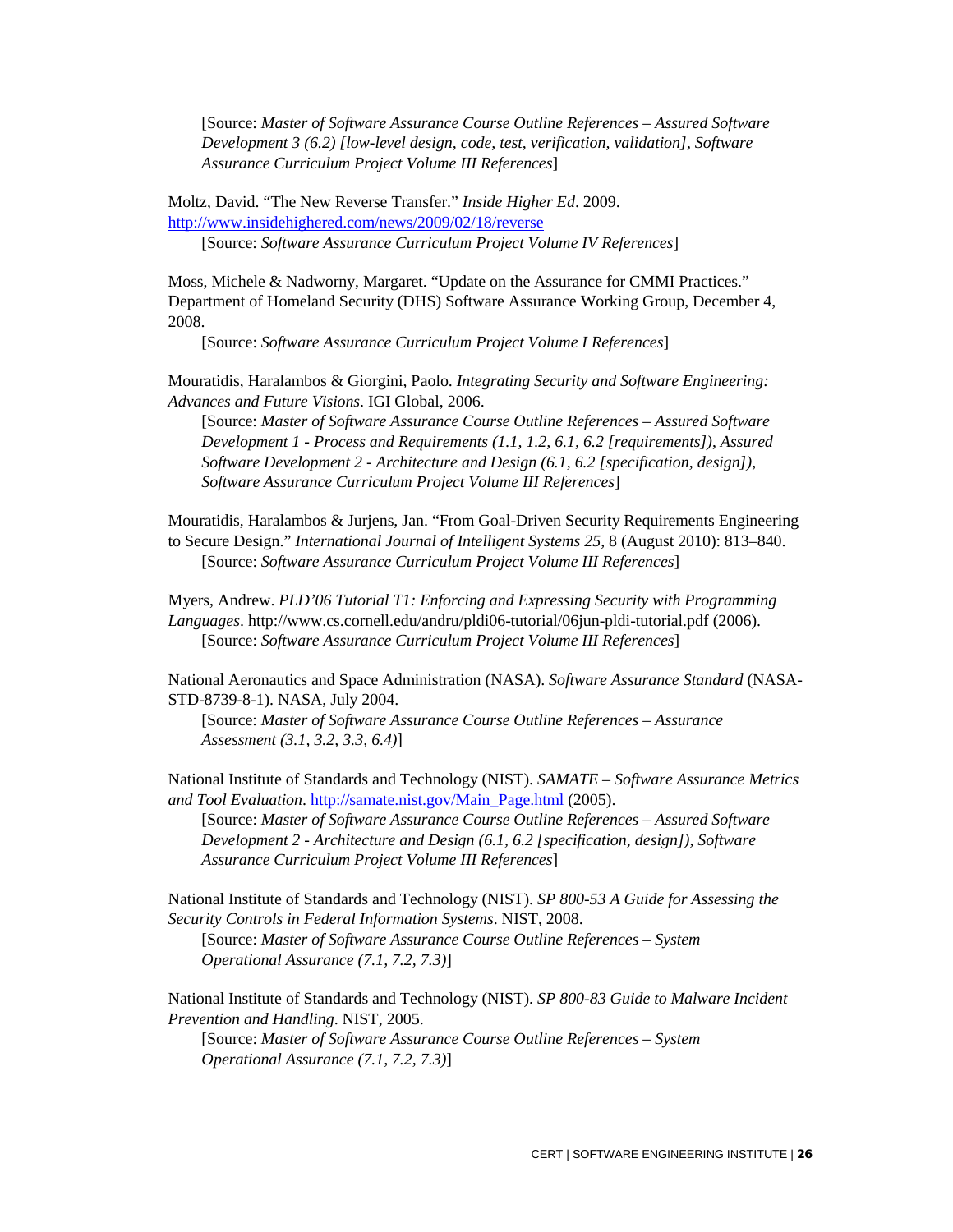National Institute of Standards and Technology (NIST). *SP 800-115 Technical Guide to Information Security Testing and Assessment*. NIST, 2008.

[Source: *Master of Software Assurance Course Outline References – System Operational Assurance (7.1, 7.2, 7.3)*]

The Open Group. *TOGAF*[. http://www.opengroup.org/togaf/](http://www.opengroup.org/togaf/) (2010). [Source: *Master of Software Assurance Course Outline References – Assured Software Development 2 - Architecture and Design (6.1, 6.2 [specification, design]), Software Assurance Curriculum Project Volume III References*]

OpenSAMM Project. *Software Assurance Maturity Model (SAMM) v1.0*. [http://www.owasp.org/index.php/Category:Software\\_Assurance\\_Maturity\\_Model](http://www.owasp.org/index.php/Category:Software_Assurance_Maturity_Model) (2009).

[Source: *Master of Software Assurance Course Outline References – Assurance Assessment (3.1, 3.2, 3.3, 6.4)*, *Assured Software Development 1 - Process and Requirements (1.1, 1.2, 6.1, 6.2 [requirements]), Software Assurance Curriculum Project Volume I and III References*]]

U.S. Office of Personnel Management. *Federal Cyber Service: Scholarship for Service*. <https://www.sfs.opm.gov/> (2010).

[Source: *Software Assurance Curriculum Project Volume I References*]

Partnership for Public Service & Booz Allen Hamilton. *Cyber IN-Security: Strengthening the Federal Cybersecurity Workforce*. Partnership for Public Service. [http://ourpublicservice.org/OPS/publications/viewcontentdetails.php?id=135 \(2](http://ourpublicservice.org/OPS/publications/viewcontentdetails.php?id=135%20()009).

[Source: *Software Assurance Curriculum Project Volume I References*]

Pollice, Gary. *Ethics and Software Development*.

http://www.ibm.com/developerworks/rational/library/may06/pollice/index.html (2006). [Source: *Software Assurance Curriculum Project Volume III References*]

Pressman, Roger S., *Software Engineering: A Practitioner's Approach*, 6th ed. McGraw Hill, 2009.

[Source: *Software Assurance Curriculum Project Volume III References*]

Purdue University, Purdue Homeland Security Institute, Computer Science Department. *CS42600 Computer Security* (course). http://www.purdue.edu/discoverypark/phsi/learning/homelandsecurity.php (2008).

[Source: *Software Assurance Curriculum Project Volume I References*]

Quinley, John W. & Quinley, Melissa P. *Four-Year Graduates Attending Community Colleges: A New Meaning for the Term "Second Chance."* Community College Research Center, 1988. [http://ccrc.tc.columbia.edu/DefaultFiles/SendFileToPublic.asp?ft=pdf&FilePath=c:\Websites\ccrc](http://ccrc.tc.columbia.edu/DefaultFiles/SendFileToPublic.asp?ft=pdf&FilePath=c:\Websites\ccrc_tc_columbia_edu_documents\332_41.pdf&fid=332_41&aid=47&RID=41&pf=Publication.asp?UID=41) tc\_columbia\_edu\_documents\332\_41.pdf&fid=332\_41&aid=47&RID=41&pf=Publication.asp?  $UID=41$ 

[Source: *Software Assurance Curriculum Project Volume IV References*]

Ray, Arnab & Cleaveland, Rance. "A Software Architectural Approach to Security By Design," *Proceedings of the 30th International Computer Software and Applications Conference*. Chicago, Ill, Sept. 2006. IEEE Computer Society Press, 2006.

[Source: *Software Assurance Curriculum Project Volume III References*]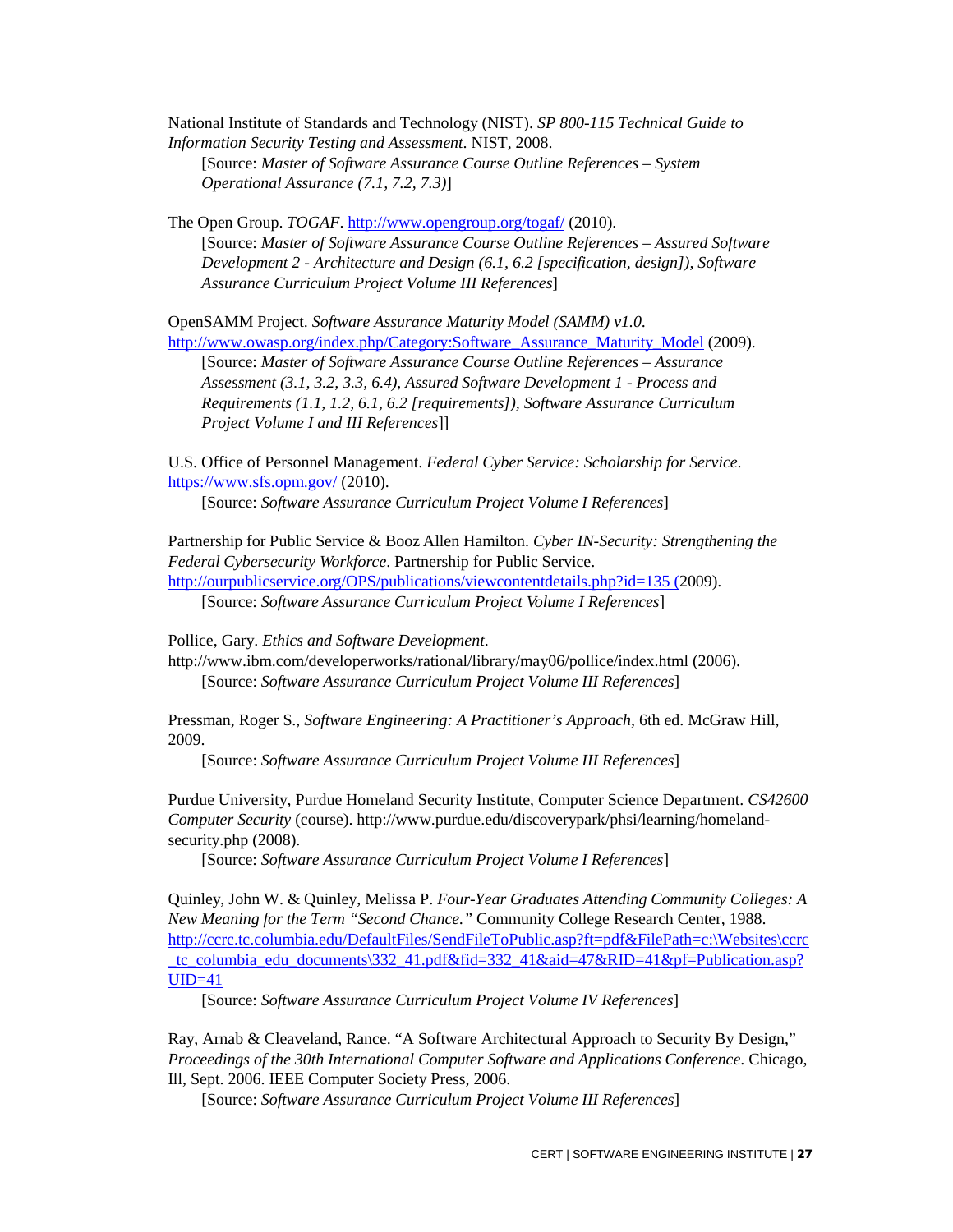Redwine, Samuel T., Jr. *Secure Software Engineering Education*. https://buildsecurityin.uscert.gov/swa/downloads/JMU\_SSE.pdf (Accessed August 2010). [Source: *Software Assurance Curriculum Project Volumes I and II References*]

Rehman, S. & Mustafa, K. "Research on Software Design Level Security Vulnerabilities." *ACM SIGSOFT Software Engineering Notes 34*, 6 (November 2009): 1–5. [Source: *Software Assurance Curriculum Project Volume III References*]

Robert, P. "Quality Requirements for Software Acquisition," 136. *Proceedings of the Software Engineering Standards Symposium and Forum*. IEEE Computer Society, 1997. [Source: *Master of Software Assurance Course Outline References – Assurance Assessment (3.1, 3.2, 3.3, 6.4)*, *Assured Software Development 1 - Process and Requirements (1.1, 1.2, 6.1, 6.2 [requirements])*]

Ross, Ron; Katzke, Stu; Johnson, Arnold; Swanson, Marianne; & Stoneburner, Gary. *Managing Risk from Information Systems: An Organizational Perspective* (NIST Special Publication 800- 39), 2nd draft. National Institute of Standards and Technology, April 2008. [http://www.smartgridinformation.info/pdf/2283\\_doc\\_1.pdf](http://www.smartgridinformation.info/pdf/2283_doc_1.pdf)

[Source: *Software Assurance Curriculum Project Volume III References*]

The SANS Institute. *Introduction to the SANS Security Policy Project*. http://www.sans.org/security-resources/policies/ (2011).

[Source: *Software Assurance Curriculum Project Volume III References*]

Scarfone, Karen; Grance, Tim; & Masone, Kelly. *Computer Security Incident Handling Guide* (NIST Special Publication 800-61), Revision 1. National Institute of Standards and Technology, March 2008.<http://csrc.nist.gov/publications/nistpubs/800-61-rev1/SP800-61rev1.pdf> [Source: *Software Assurance Curriculum Project Volume III References*]

Schumacher, Markus; Fernandez-Buglioni, Eduardo; Hybertson, Duane; Buschmann, Frank; & Sommerlad, Peter. *Security Patterns: Integrating Security and Systems Engineering*, Wiley Series in Software Design Patterns, 2006.

[Source: *Software Assurance Curriculum Project Volume III References*]

Seacord, Robert C. *Secure Coding in C and C++.* Addison-Wesley, 2005. <http://www.sei.cmu.edu/library/abstracts/books/0321335724.cfm>

[Source: *Software Assurance Curriculum Project Volumes I, II, and III References*]

Seacord, Robert C. *The CERT C Secure Coding Standard*. Addison-Wesley, 2008. http://www.sei.cmu.edu/library/abstracts/books/0321563212.cfm

[Source: *Assured Software Development 3 (6.2) [low-level design, code, test, verification, validation], Software Assurance Curriculum Project Volume II References*]

[Abstract from publisher:

Commonly exploited software vulnerabilities are usually caused by avoidable software defects. Having analyzed nearly 18,000 vulnerability reports over the past ten years, the CERT/Coordination Center (CERT/CC) has determined that a relatively small number of root causes account for most of them. This book identifies and explains these causes and shows the steps that can be taken to prevent exploitation. Moreover, this book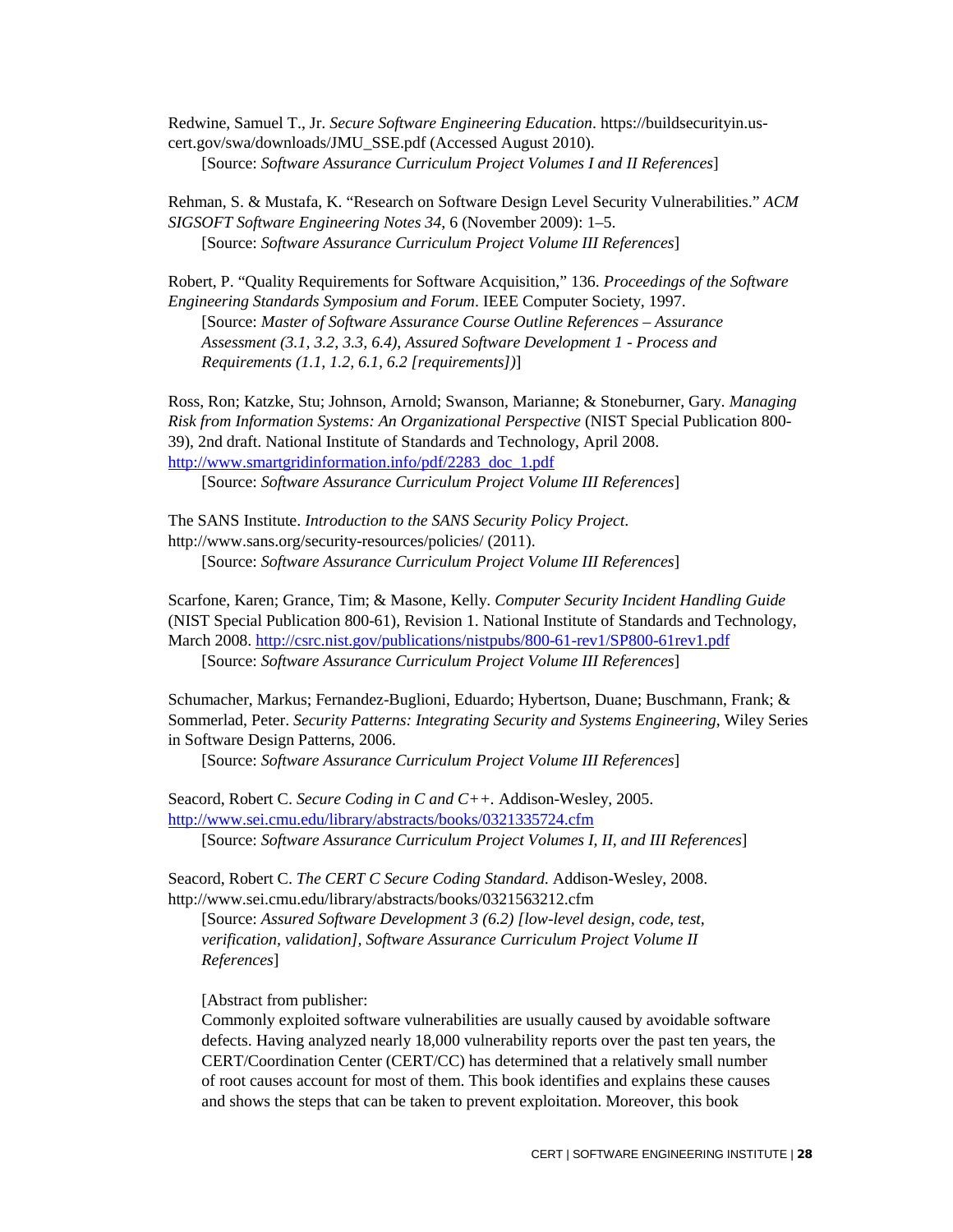encourages programmers to adopt security best practices and develop a security mindset that can help protect software from tomorrow's attacks, not just today's. Drawing on the CERT/CC's reports and conclusions, Robert Seacord systematically identifies the program errors most likely to lead to security breaches, shows how they can be exploited, reviews the potential consequences, and presents secure alternatives.

Coverage includes technical detail on how to

- Improve the overall security of any  $C/C++$  application
- Thwart buffer overflows and stack-smashing attacks that exploit insecure string manipulation logic
- Avoid vulnerabilities and security flaws resulting from the incorrect use of dynamic memory management functions
- Eliminate integer-related problems: integer overflows, sing errors, and truncation errors
- Correctly use formatted output functions without introducing format-string vulnerabilities
- Avoid I/O vulnerabilities, including race conditions

*Secure Coding in C and C++* presents hundreds of examples of secure code, insecure code, and exploits, implemented for Windows and Linux. If you're responsible for creating secure C or C++ software---or for keeping it safe---no other book offers you this much detailed, expert assistance.]

Software Assurance Forum for Excellence in Code (SAFECode). *Fundamental Practices for Secure Software Development: A Guide to the Most Effective Secure Development Practices in Use Today.* Edited by Stacy Simpson.

[http://www.safecode.org/publications/SAFECode\\_Dev\\_Practices1108.pdf](http://www.safecode.org/publications/SAFECode_Dev_Practices1108.pdf) (2008).

[Source: *Software Assurance Curriculum Project Volumes I and II References, Software Assurance Curriculum Project Volume I and III References*]

Software Assurance Forum for Excellence in Code (SAFECode). *Software Assurance: An Overview of Current Industry Best Practices*.

http://www.safecode.org/publications/SAFECode\_BestPractices0208.pdf (2008). [Source: *Software Assurance Curriculum Project Volume III References*]

Software Assurance Forum for Excellence in Code (SAFECode). *The Software Supply Chain Integrity Framework: Defining Risks and Responsibilities for Security Software in the Global Supply Chain.* Edited by Stacy Simpson.

[http://www.safecode.org/publications/SAFECode\\_Supply\\_Chain0709.pdf](http://www.safecode.org/publications/SAFECode_Supply_Chain0709.pdf) (2009).

[Source: *Software Assurance Curriculum Project Volume I References*]

Stallings, W. *Network Security Essentials*, 3rd ed. Prentice Hall, 2007. [Source: *Software Assurance Curriculum Project Volumes I and II References*]

Stevens, Danielle D. & Levi, Antonia J. *Introduction to Rubrics: An Assessment Tool to Save Grading Time, Convey Effective Feedback, and Promote Student Learning*, Stylus Publishing, Virginia (2004).

[Source: *Software Assurance Curriculum Project Volume IV References*]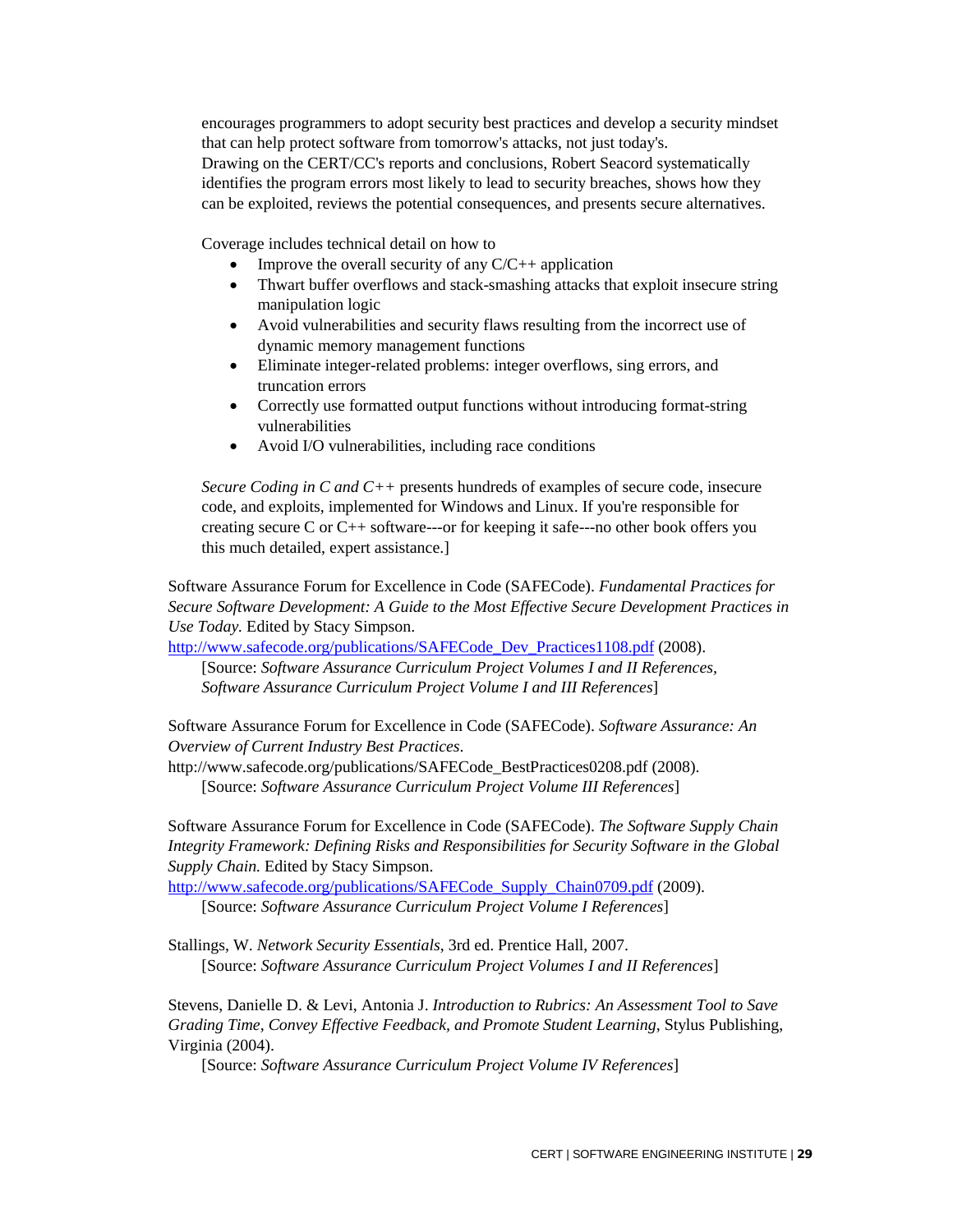Stoneburner, Gary; Hayden, Clark; & Feringa, Alexis. *Engineering Principles for Information Technology Security (A Baseline for Achieving Security).* National Institute of Standards and Technology (NIST), 2001.

[Source: *Master of Software Assurance Course Outline References – Assurance Assessment (3.1, 3.2, 3.3, 6.4), Software Assurance Curriculum Project Volume III References*]

Stoneburner Gary; Hayden,Clark; & Feringa, Alexis. "Engineering Principles for Information Technology Security (A Baseline for Achieving Security), Revision A (NIST Special Publication 800-27 Rev A)." *Computer Security*. Computer Science Division, Information Technology Laboratory, National Institute of Standards and Technology, 2004. <http://csrc.nist.gov/publications/nistpubs/800-27A/SP800-27-RevA.pdf>

[Source: *Software Assurance Curriculum Project Volume IV References*]

Svoboda, David & Seacord, Robert. "Producing Secure Programs in C and C++." Tutorial at *11th Semi-Annual Software Assurance Forum*. Arlington, VA, November 2009. Software Engineering Institute, Carnegie Mellon University, 2009. https://www.vte.cert.org/vteweb/go/2693.aspx. [Source: *Master of Software Assurance Course Outline References – Assured Software* 

*Development 3 (6.2) [low-level design, code, test, verification, validation]*]

Swanson, Marianne; Bowen, Pauline; Phillips, Amy Wohl; Gallup, Dean; & Lynes, David. *Contingency Planning Guide for Federal Information Systems* (NIST Special Publication 800-34), Revision 1. National Institute of Standards and Technology, May 2010. [http://csrc.nist.gov/publications/nistpubs/800-34-rev1/sp800-34-rev1\\_errata-Nov11-2010.pdf](http://csrc.nist.gov/publications/nistpubs/800-34-rev1/sp800-34-rev1_errata-Nov11-2010.pdf)

[Source: *Software Assurance Curriculum Project Volume III References*]

SWIFT System. *Swift: making web applications secure by construction*. http://www.cs.cornell.edu/jif/swift/ (2010).

[Source: *Software Assurance Curriculum Project Volume III References*]

Teumin, David J. *Industrial Network Security*. The Instrumentation, Systems, and Automation Society (ISA), 2004 (ISBN 1556178743).

[Source: *Software Assurance Curriculum Project Volume I References*]

Thiagarajan, Val. *Information Security Management: BS 7799.2:2002: Audit Check List for SANS*. http://www.sans.org/score/checklists/ISO\_17799\_checklist.pdf (2003). [Source: *Software Assurance Curriculum Project Volume III References*]

University of California Davis, Department of Computer Science. Course *ECS 153 Computer Security*[. http://www.cs.ucdavis.edu/courses/exp\\_course\\_desc/153.html](http://www.cs.ucdavis.edu/courses/exp_course_desc/153.html) (Accessed August 2010). [Source: *Software Assurance Curriculum Project Volume II References*]

Viega, John & McGraw, Gary. *Building Secure Software*. Addison-Wesley, 2002. [Source: *Software Assurance Curriculum Project Volume I References*]

Walton, G.; Linger, R.; & Longstaff, T. "Computational Evaluation of Software Security Attributes," 1–10. *Proceedings of the 42nd Hawaii International Conference on System Sciences*. Los Alimitos, CA, Jan. 2009*.* IEEE Computer Society Press, 2009.

[Source: *Software Assurance Curriculum Project Volume III References*]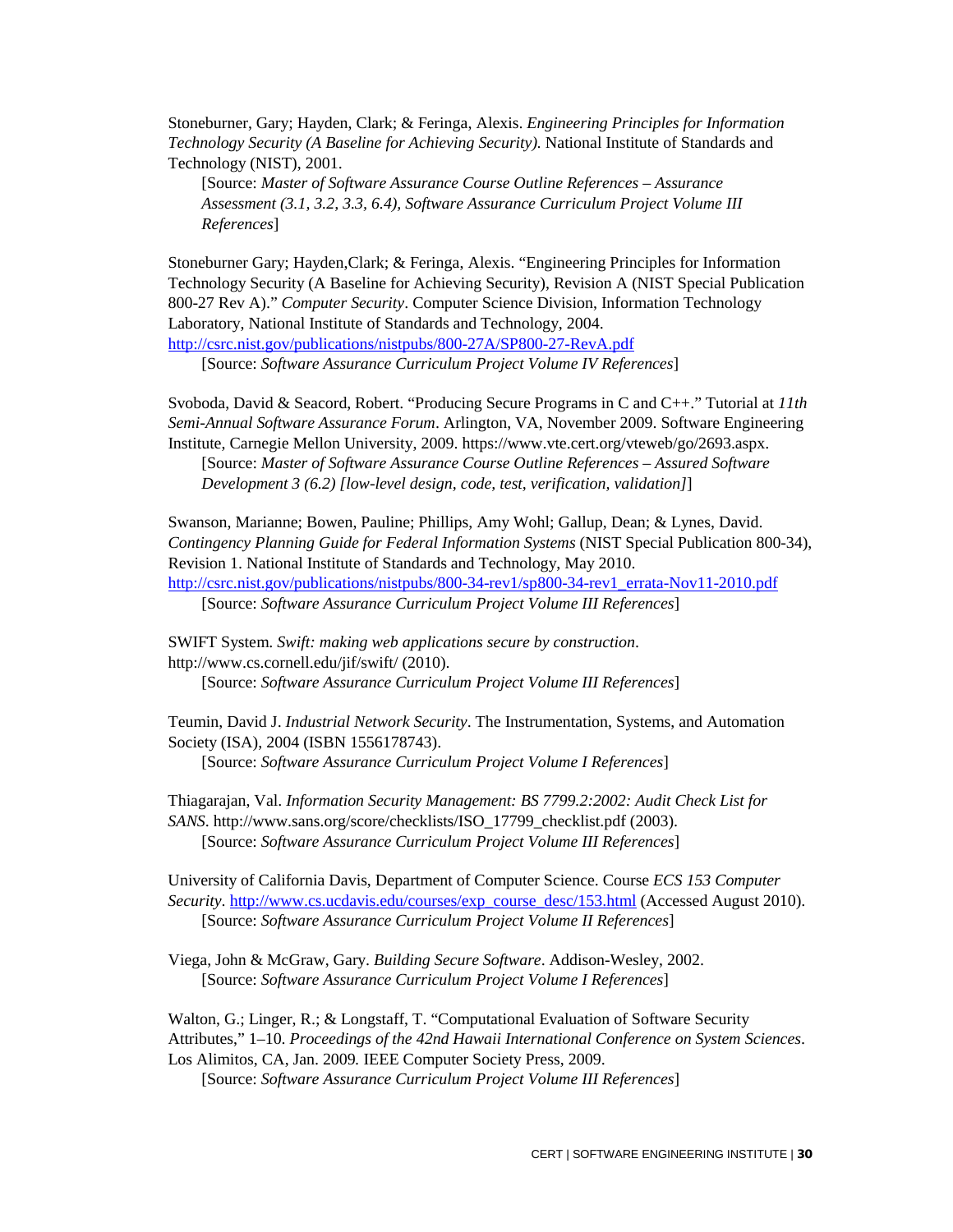Wikipedia. *Fagan Inspection*. http://en.wikipedia.org/wiki/Fagan\_inspection (2011). [Source: *Software Assurance Curriculum Project Volume III References*]

Wright, Marie A. & Kakalik, John S. *Information Security: Contemporary Cases*. Jones and Bartlett Publishers, Inc., 2007.

[Source: *Master of Software Assurance Course Outline References – Assurance Assessment (3.1, 3.2, 3.3, 6.4), Software Assurance Curriculum Project Volume II References*]

Wysopal, Chris; Nelson, Lucas; Dai Zovi, Dino; & Dustin, Elfriede. *The Art of Software Security Testing*: *Identifying Software Security Flaws.* Addison-Wesley Professional, 2006. [Source: *Master of Software Assurance Course Outline References – Assured Software Development 3 (6.2) [low-level design, code, test, verification, validation], Software Assurance Curriculum Project Volume III References*]

Yasar, Ansar-Ul-Haque; Preuveneers, Davy; Berbers, Yolande; & Bhatti, Ghasan. "Best Practices for Software Security: An Overview." *Proceedings of the 12th IEEE International Multitopic Conference*. Bahria University, Karachi, Sindh, Pakistan, December 2008. [Source: *Software Assurance Curriculum Project Volumes I and II References*]

Zannone, Nicola. "The Si\* Modeling Framework: Metamodel and Applications." *International Journal of Software Engineering and Knowledge Engineering 19*, 5 (August 2009): 727–746. [Source: *Software Assurance Curriculum Project Volume III References*]

The ZETA System. *Overview*. http://uebb.cs.tu-berlin.de/zeta/ (2010). [Source: *Software Assurance Curriculum Project Volume III References*]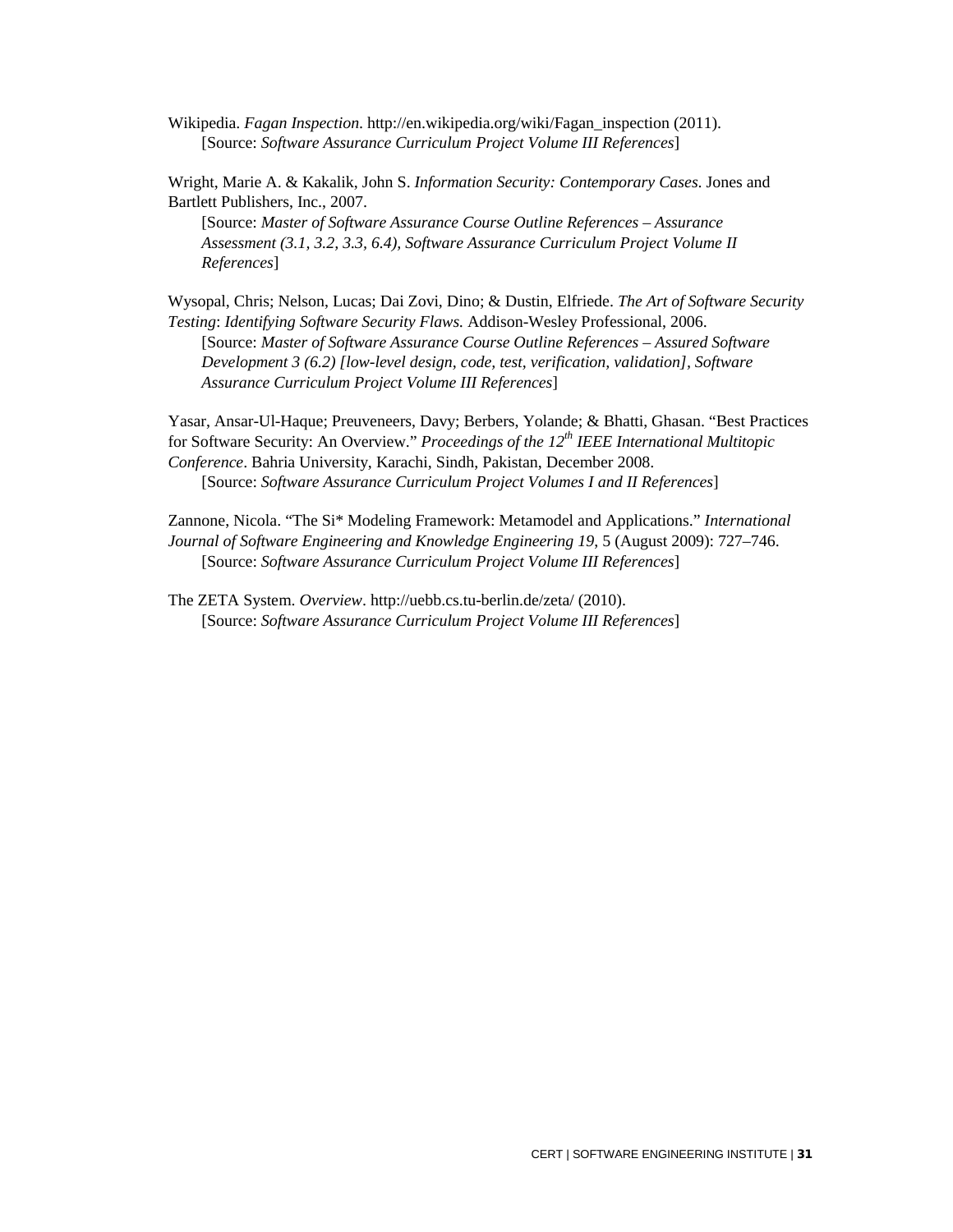## <span id="page-33-0"></span>**Section 2: Master of Software Assurance Course Outlines References**

<span id="page-33-1"></span>This section includes the annotated references from the *Master of Software Assurance Course Outline References*. All references and annotations also appear in Section 1, Software Assurance Curriculum Master Bibliography.

## *Assurance Assessment (3.1, 3.2, 3.3, 6.4)*

#### **Primary sources:**

McGraw, Gary. *Software Security: Building Security In.* Addison-Wesley Professional, 2006. [Abstract from publisher:

The software security best practices, or touchpoints, described in this book have their basis in good software engineering and involve explicitly pondering security throughout the software development lifecycle. This means knowing and understanding common risks (including implementation bugs and architectural flaws), designing for security, and subjecting all software artifacts to thorough, objective risk analyses and testing. *Software Security* is about putting the touchpoints to work for you. Because you can apply these touchpoints to the software artifacts you already produce as you develop software, you can adopt this book's methods without radically changing the way you work. Inside you'll find detailed explanations of

- Risk management frameworks and processes
- Code review using static analysis tools
- Architectural risk analysis
- Penetration testing
- Security testing
- Abuse case development

In addition to the touchpoints, *Software Security* covers knowledge management, training and awareness, and enterprise-level software security programs.]

## Howard, Michael & Lipner, Steve. *The Security Development Lifecycle: SDL: A Process for Developing Demonstrably More Secure Software*. Microsoft Press, 2006.

[Abstract from publisher:

Your in-depth, expert guide to the proven process that helps reduce security bugs. Your customers demand and deserve better security and privacy in their software. This book is the first to detail a rigorous, proven methodology that measurably minimizes security bugs—the Security Development Lifecycle (SDL). In this long-awaited book, security experts Michael Howard and Steve Lipner from the Microsoft Security Engineering Team guide you through each stage of the SDL—from education and design to testing and post-release. You get their first-hand insights, best practices, a practical history of the SDL, and lessons to help you implement the SDL in any development organization.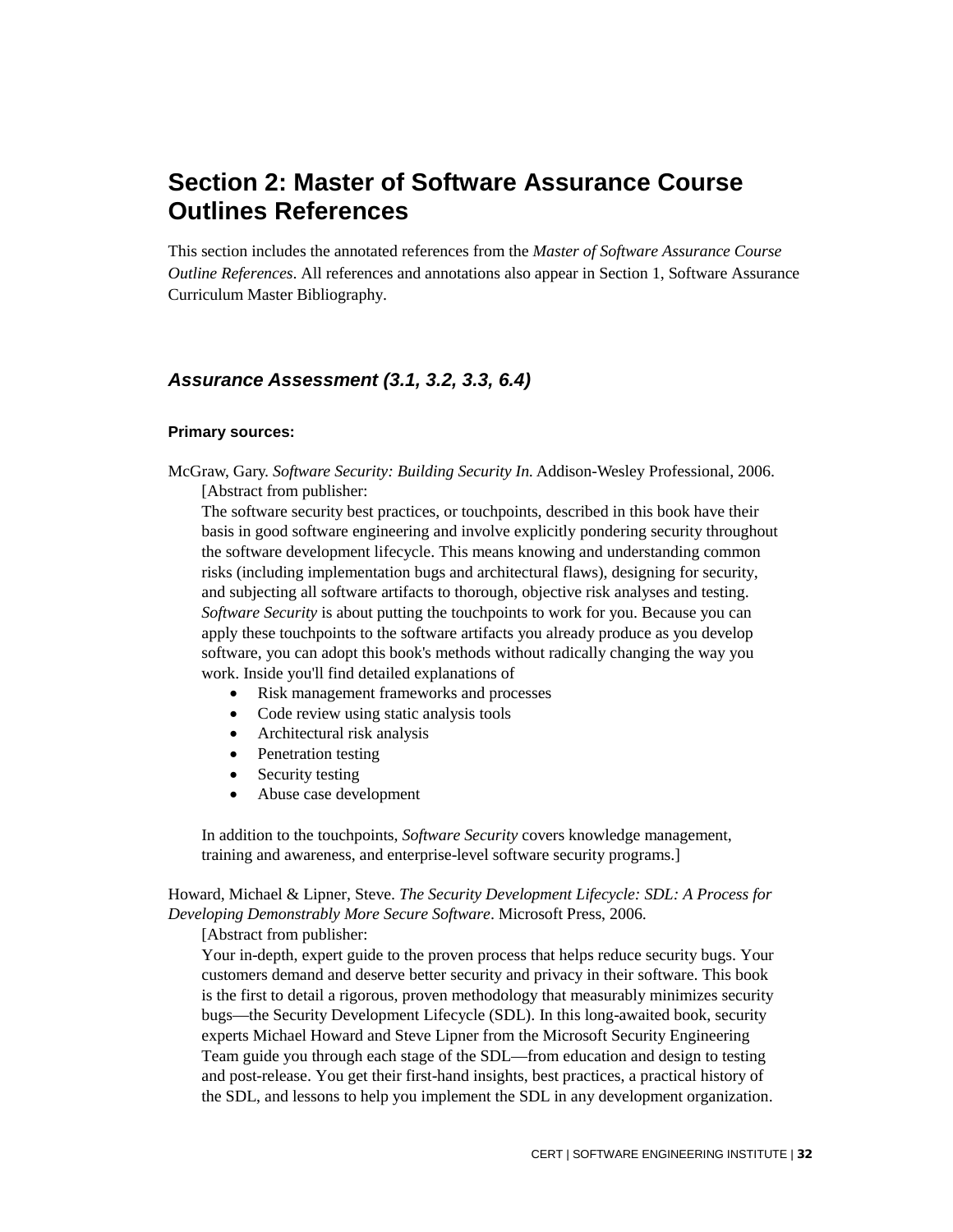Discover how to:

- Use a streamlined risk-analysis process to find security design issues before code is committed
- Apply secure-coding best practices and a proven testing process
- Conduct a final security review before a product ships
- Arm customers with prescriptive guidance to configure and deploy your product more securely
- Establish a plan to respond to new security vulnerabilities
- Integrate security discipline into agile methods and processes, such as Extreme Programming and Scrum

Includes a CD featuring:

- A six-part security class video conducted by the authors and other Microsoft security experts
- Sample SDL documents and fuzz testing tool

## **Secondary sources:**

Alberts, Christopher; Allen, Julia; & Stoddard, Robert. *Integrated Measurement and Analysis Framework for Software Security* (CMU/SEI-2010-TN-025) (forthcoming). Software Engineering Institute, Carnegie Mellon University, 2010.

Godse, M. & Mulik, S. "An Approach for Selecting Software-as-a-Service (SaaS)" 155-158. *Proceedings of the 2009 IEEE International Conference on Cloud Computing*. Bangalore, India, Sept. 2009. IEEE Computer Society, 2009.

IEEE Standards Association (IEEE-SA). *IEEE Std 1062-1993 IEEE Recommended Practice for Software Acquisition.* IEEE-SA, 2004.

International Organization for Standardization (ISO). *ISO/IEC 15939:2007 Systems and Software Engineering - Measurement Process,* 2nd ed. ISO, August 2007.

Kan, Stephen H. *Metrics and Models in Software Quality Engineering*, 2nd ed. Addison-Wesley, 2002.

McGarry, John; Card, David; Jones, Cheryl; Layman, Beth; Clark, Elizabeth; Dean, Joseph; & Hall, Fred. *Practical Software Measurement: Objectives for Decision Makers*. Addison-Wesley Professional, 2001.

McGraw, Gary; Chess, Brian; & Migues, Sammy. *Building Security In Maturity Model BSIMM* v1.0[. http://www.bsimm2.com/](http://www.bsimm2.com/) (2009).

National Aeronautics and Space Administration (NASA). *Software Assurance Standard* (NASA-STD-8739-8-1). NASA, July 2004.

OpenSAMM Project. *Software Assurance Maturity Model (SAMM) v1.0*. [http://www.owasp.org/index.php/Category:Software\\_Assurance\\_Maturity\\_Model](http://www.owasp.org/index.php/Category:Software_Assurance_Maturity_Model) (2009).

Robert, P. "Quality Requirements for Software Acquisition," 136. *Proceedings of the Software Engineering Standards Symposium and Forum*. IEEE Computer Society, 1997.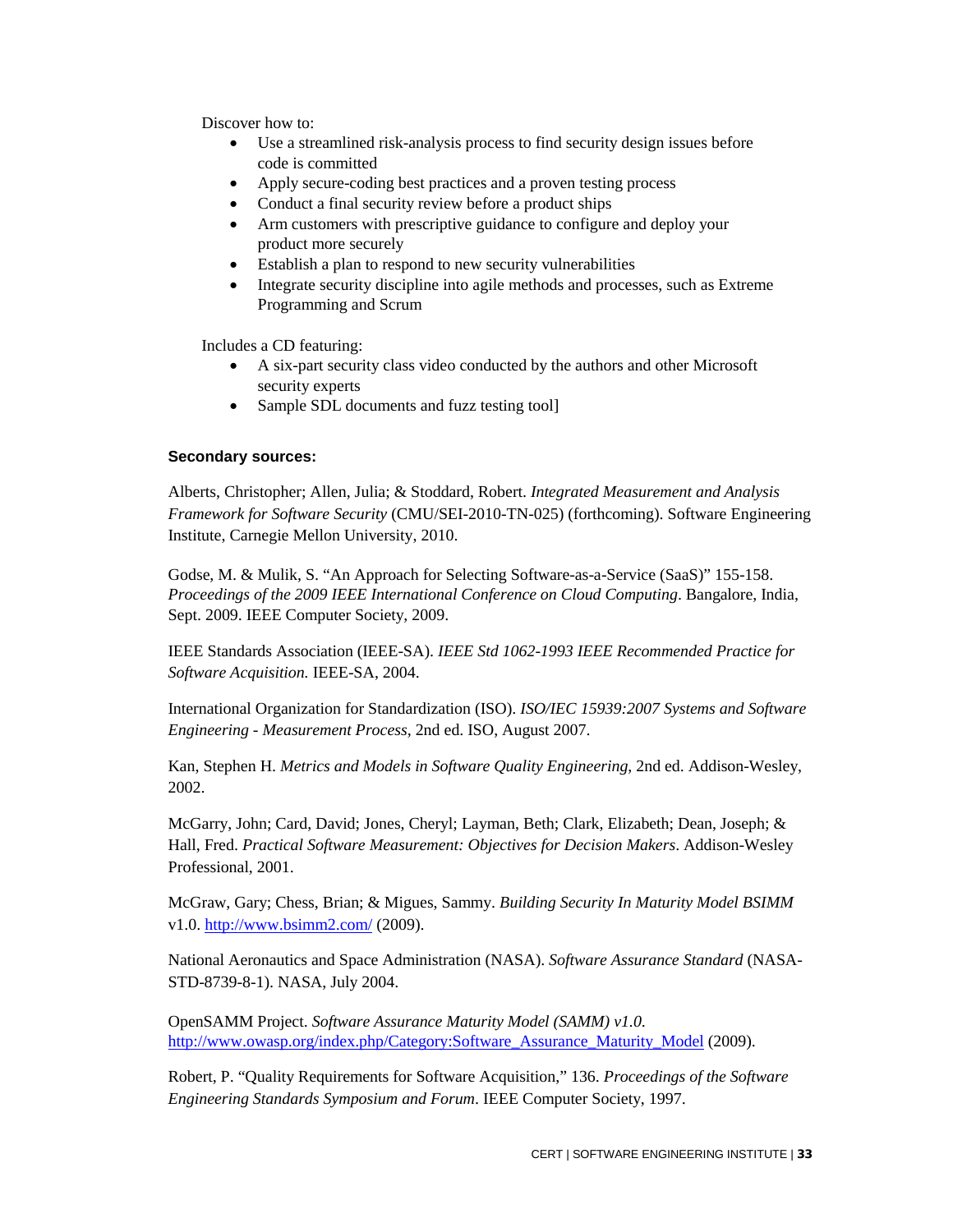Stoneburner, Gary; Hayden, Clark; & Feringa, Alexis. *Engineering Principles for Information Technology Security (A Baseline for Achieving Security).* National Institute of Standards and Technology (NIST), 2001.

Wright, Marie & Kakalik, John. *Information Security: Contemporary Cases*. Jones & Bartlett Publishers, 2006.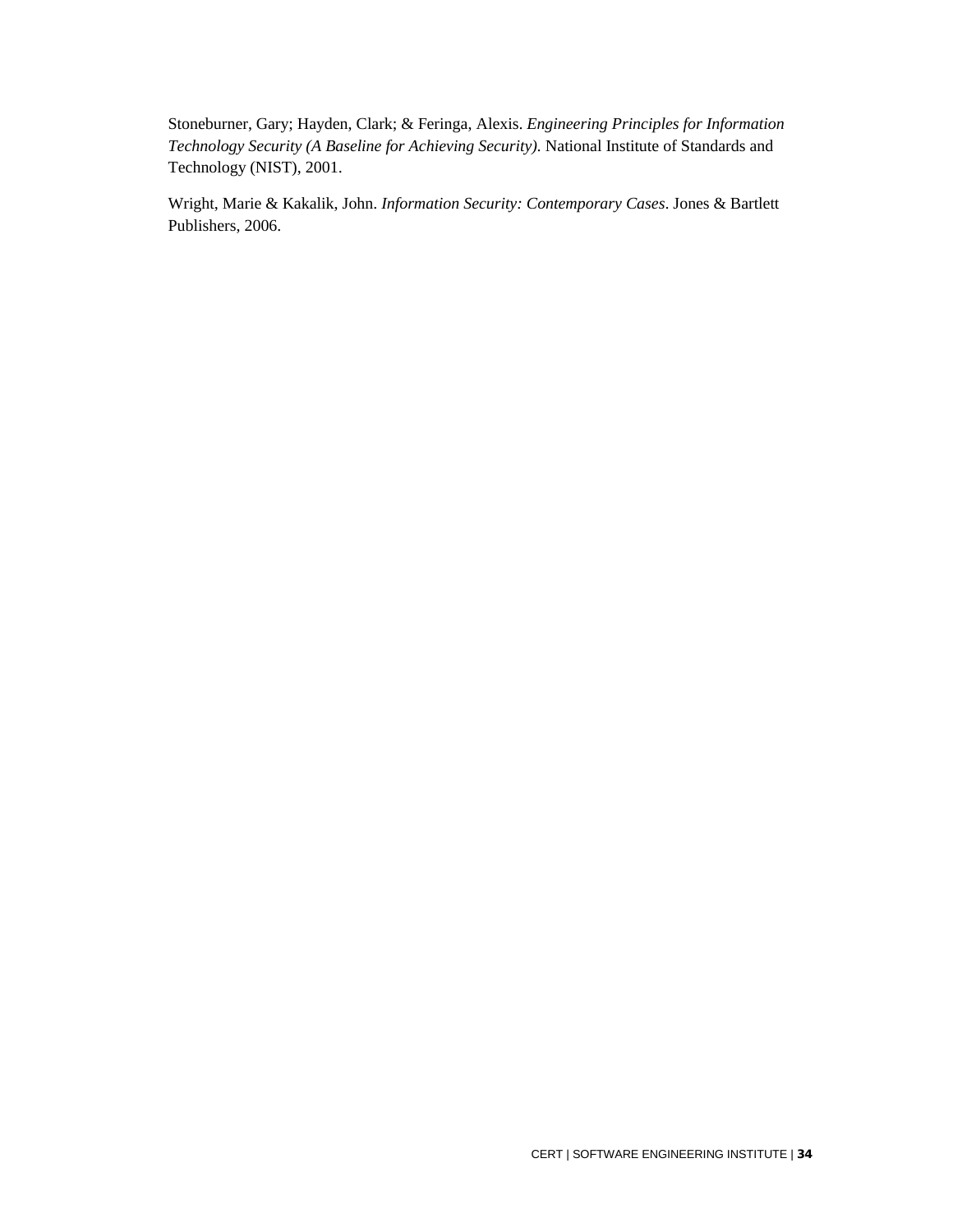## <span id="page-36-0"></span>*Assurance Management (2.1, 2.2, 2.3, 4.1, 4.2, 4.3)*

## **Primary source:**

Allen, Julia H.; Barnum, Sean; Ellison, Robert J.; McGraw, Gary; & Mead, Nancy R. Chapters 1, 7, and 8 in *Software Security Engineering: A Guide for Project Managers,* Addison-Wesley Professional, 2008.

## [Abstract from publisher:

Software that is developed from the beginning with security in mind will resist, tolerate, and recover from attacks more effectively than would otherwise be possible. While there may be no silver bullet for security, there are practices that project managers will find beneficial. With this management guide, you can select from a number of sound practices likely to increase the security and dependability of your software, both during its development and subsequently in its operation.

*Software Security Engineering* draws extensively on the systematic approach developed for the Build Security In (BSI**)** Web site. Sponsored by the Department of Homeland Security Software Assurance Program, the BSI site offers a host of tools, guidelines, rules, principles, and other resources to help project managers address security issues in every phase of the software development life cycle (SDLC). The book's expert authors, themselves frequent contributors to the BSI site, represent two well-known resources in the security world: the CERT Program at the Software Engineering Institute (SEI) and Cigital, Inc., a consulting firm specializing in software security.

This book will help you understand why

- Software security is about more than just eliminating vulnerabilities and conducting penetration tests
- Network security mechanisms and IT infrastructure security services do not sufficiently protect application software from security risks
- Software security initiatives should follow a risk-management approach to identify priorities and to define what is "good enough"—understanding that software security risks will change throughout the SDLC
- Project managers and software engineers need to learn to think like an attacker in order to address the range of functions that software should not do, and how software can better resist, tolerate, and recover when under attack]

## **Secondary sources:**

Alberts, Christopher; Dorofee, Audrey J.; Higuera, Ron; Murphy, Richard L.; Walker, Julie A.; & Williams, Ray C. *Continuous Risk Management Guidebook*. Software Engineering Institute, Carnegie Mellon University, 1996.

http://www.sei.cmu.edu/library/abstracts/books/crmguidebook.cfm

CERT. *OCTAVE* (podcasts, methods, and publications).<http://www.cert.org/octave> (2008).

Howard, Michael & Lipner, Steve. *The Security Development Lifecycle: SDL: A Process for Developing Demonstrably More Secure Software*. Microsoft Press, 2006.

McGraw, Gary. *Software Security: Building Security In*. Addison-Wesley Professional, 2006.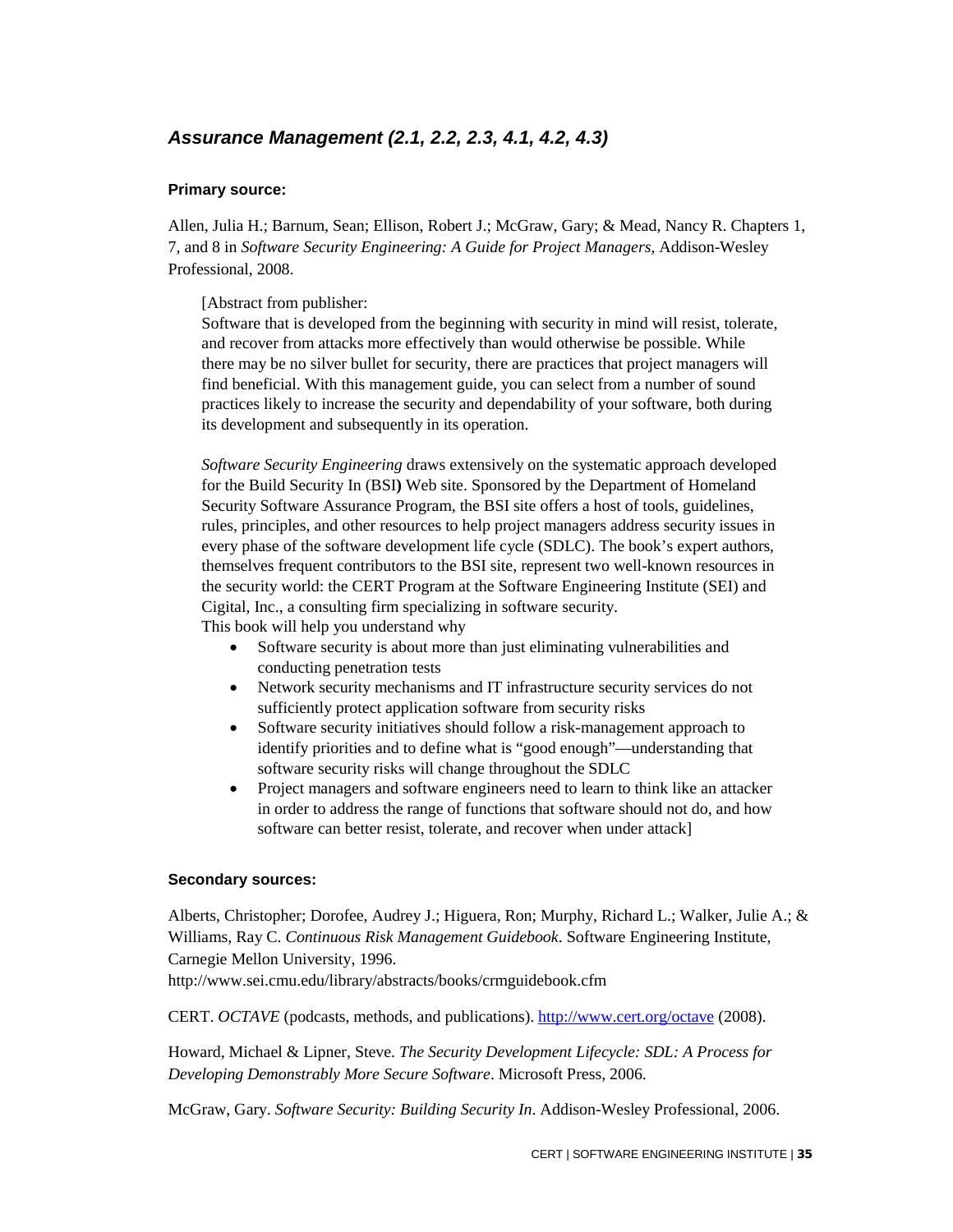McGraw, Gary; Chess, Brian; & Migues, Sammy. *Building Security In Maturity Model BSIMM v1.0.*<http://www.bsimm2.com/> (2009).

Mead, Nancy R.; Allen, Julia H.; Conklin, W. Arthur; Drommi, Antonio; Harrison, John; Ingalsbe, Jeff; Rainey, James; & Shoemaker, Dan. *Making the Business Case for Software Assurance* (CMU/SEI-2009-SR-001). Software Engineering Institute, Carnegie Mellon University, 2009. http://www.sei.cmu.edu/library/abstracts/reports/09sr001.cfm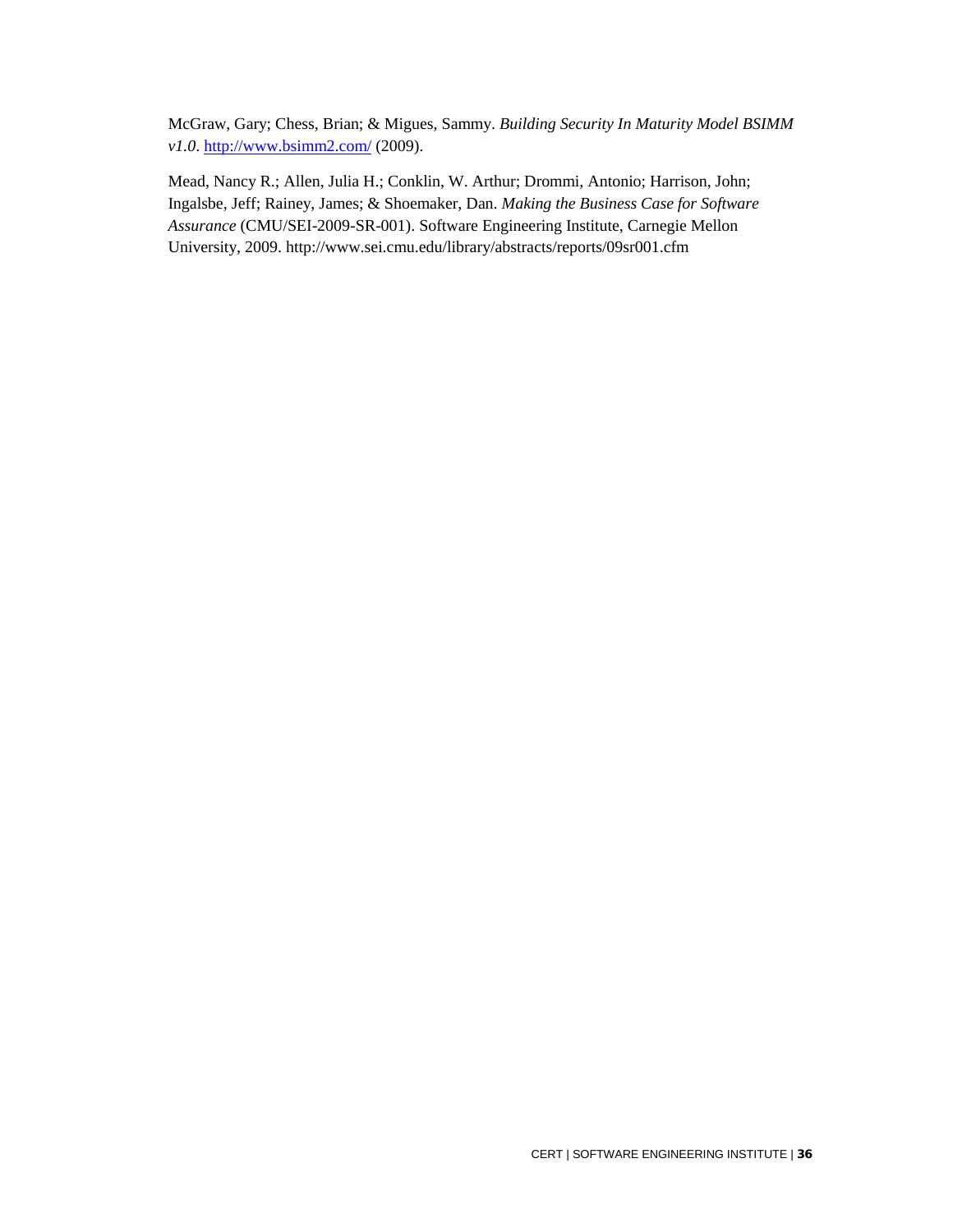## <span id="page-38-0"></span>*Assured Software Analytics (6.3, 6.4)*

## **Primary sources:**

Eilam, Eldad. *Reversing: Secrets of Reverse Engineering*. Wiley, 2005. [This textbook covers methods for reverse engineering of software.]

Linger, R.; Mills, H.; & Witt, B. *Structured Programming: Theory and Practice.* Addison-Wesley, 1979.

[This textbook is out of print but contains material on rigorous methods for structuring and reverse engineering of software to verify functionality. It is intended for faculty use only.]

### **Secondary sources:**

Eagle, Chris. *The IDA Pro Book: The Unofficial Guide to the World's Most Popular Disassembler*. No Starch Press, 2008.

[This textbook describes a widely used tool that supports automated analysis of software executables. It could be used as a reference textbook for an example software analysis tool.]

Holt, Alan & Huang, Chi-Yu. *802.11 Wireless Networks: Security and Analysis*. Springer, 2010. [This textbook includes wireless network security analysis and methods. It could be used as a reference that provides a picture of assurance issues in the pervasive wireless networks that support software and service operations across organizations and that are themselves software enabled. ]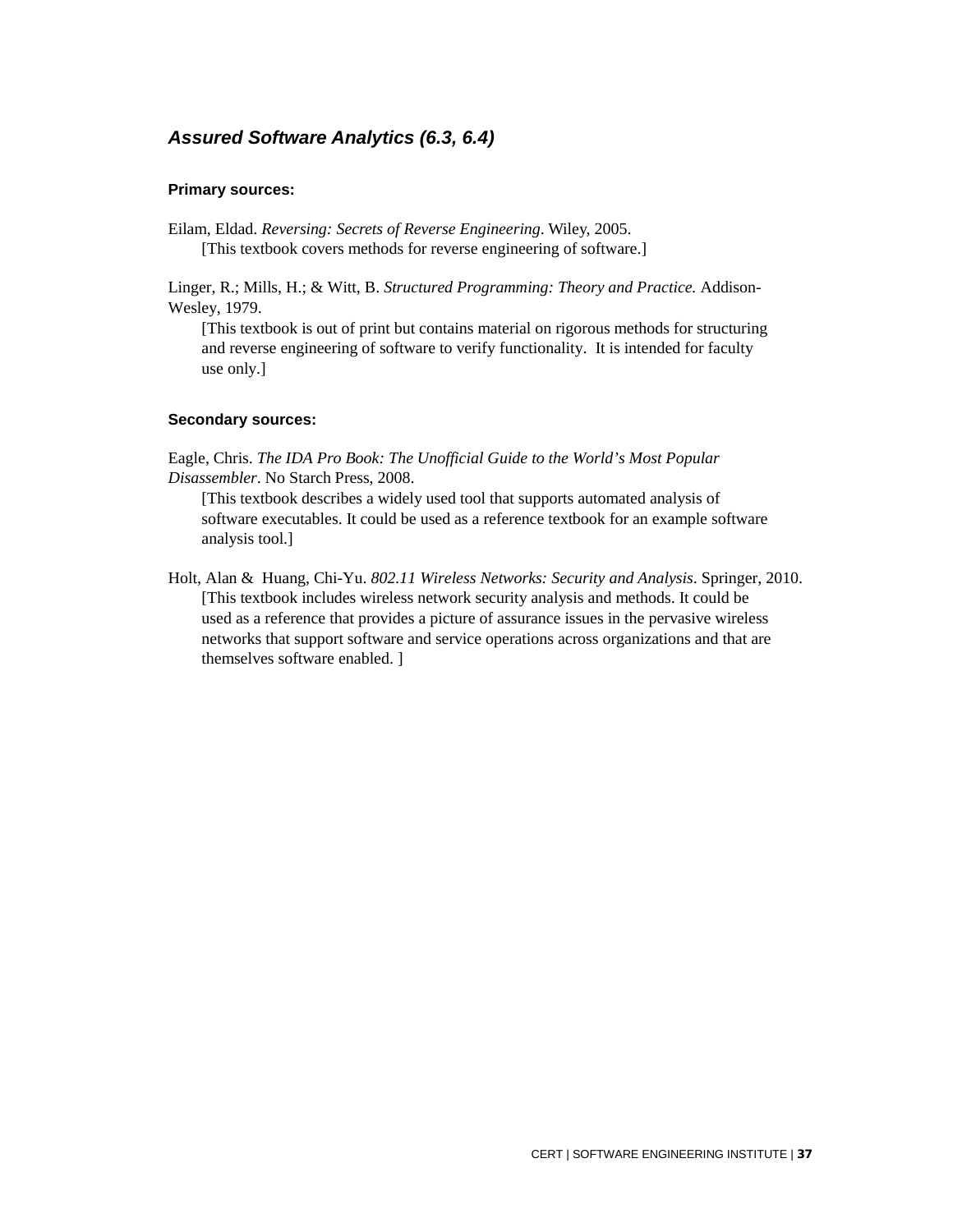## <span id="page-39-0"></span>*Assured Software Development 1 - Process and Requirements (1.1, 1.2, 6.1, 6.2 [requirements])*

### **Primary sources:**

Ahern, Dennis M.; Clouse, Aaron; & Turner, Richard. *CMMI Distilled: A Practical Introduction to Integrated Process Improvement*. 3rd ed. Addison-Wesley Professional, 2008.

[Abstract from publisher:

CMMI® (Capability Maturity Model® Integration) is an integrated, extensible framework for improving process capability and quality across an organization. It has become a cornerstone in the implementation of continuous improvement for both industry and governments around the world. Rich in both detail and guidance for a wide set of organizational domains, the CMMI Product Suite continues to evolve and expand.

Updated for CMMI Version 1.2, this third edition of *CMMI® Distilled* again provides a concise and readable introduction to the model, as well as straightforward, no-nonsense information on integrated, continuous process improvement. The book now also includes practical advice on how to use CMMI in tandem with other approaches, including Six Sigma and Lean, as well as new and expanded guidance on preparing for, managing, and using appraisals.

Written so that readers unfamiliar with model-based process improvement will understand how to get started with CMMI, the book offers insights for those more experienced as well. It can help battle-scarred process improvement veterans, and experienced suppliers and acquirers of both systems and services, perform more effectively. *CMMI® Distilled* is especially appropriate for executives and managers who need to understand why continuous improvement is valuable, why CMMI is a tool of choice, and how to maximize the return on their efforts and investments. Engineers of all kinds (systems, hardware, software, and quality, as well as acquisition personnel and service providers) will find ideas on how to perform better.

The three authors, all involved with CMMI since its inception, bring a wealth of experience and knowledge to this book. They highlight the pitfalls and shortcuts that are all too often learned by costly experience, and they provide a context for understanding why the use of CMMI continues to grow around the world.]

Allen, Julia H.; Barnum, Sean; Ellison, Robert J.; McGraw, Gary; & Mead, Nancy R. Chapters 2 and 3 in *Software Security Engineering: A Guide for Project Managers.* Addison-Wesley Professional, 2008.

#### [Abstract from publisher:

Software that is developed from the beginning with security in mind will resist, tolerate, and recover from attacks more effectively than would otherwise be possible. While there may be no silver bullet for security, there are practices that project managers will find beneficial. With this management guide, you can select from a number of sound practices likely to increase the security and dependability of your software, both during its development and subsequently in its operation.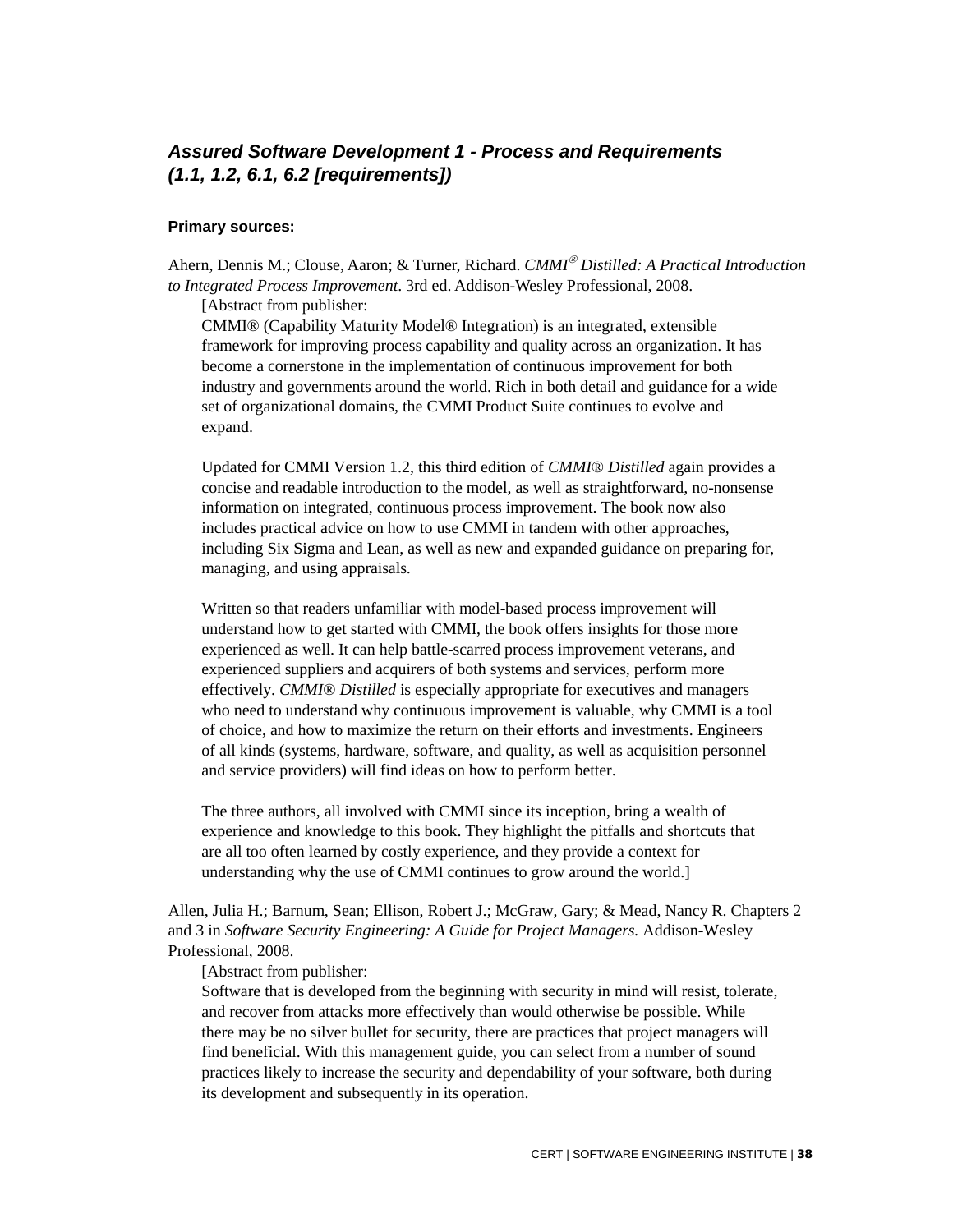*Software Security Engineering* draws extensively on the systematic approach developed for the Build Security In (BSI) Web site. Sponsored by the Department of Homeland Security Software Assurance Program, the BSI site offers a host of tools, guidelines, rules, principles, and other resources to help project managers address security issues in every phase of the software development life cycle (SDLC). The book's expert authors, themselves frequent contributors to the BSI site, represent two well-known resources in the security world: the CERT Program at the Software Engineering Institute (SEI) and Cigital, Inc., a consulting firm specializing in software security.

This book will help you understand why

- Software security is about more than just eliminating vulnerabilities and conducting penetration tests
- Network security mechanisms and IT infrastructure security services do not sufficiently protect application software from security risks
- Software security initiatives should follow a risk-management approach to identify priorities and to define what is "good enough"—understanding that software security risks will change throughout the SDLC
- Project managers and software engineers need to learn to think like an attacker in order to address the range of functions that software should not do, and how software can better resist, tolerate, and recover when under attack]

#### **Secondary sources:**

Alexander, I. "Misuse Cases: Use Cases with Hostile Intent." *IEEE Software 20*, 1 (January-February 2003): 58-66.

[Misuse & abuse cases]

Boehm, Barry & Turner, Richard. *Balancing Agility and Discipline: A Guide for the Perplexed*. Addison-Wesley Professional, 2003.

CERT. *An Experience-Based Maturity Model for Software Security* (podcast). Software Engineering Institute, Carnegie Mellon University. <http://www.cert.org/podcast/show/20090331mcgraw.html> (2008).

CERT. *Identifying Software Security Requirements Early, Not After the Fact* (podcast). Software Engineering Institute, Carnegie Mellon University. <http://www.cert.org/podcast/show/20080708mead.html> (2008).

CERT. *Insider Threat and the Software Development Life Cycle* (podcast). Software Engineering Institute, Carnegie Mellon University.<http://www.cert.org/podcast/show/20080304cappelli.html> (2008).

CERT. *SQUARE* (educational materials for download). Software Engineering Institute, Carnegie Mellon University.<http://www.cert.org/sse/square.html> (2010).

Department of Homeland Security (DHS). *Build Security In, Secure Software Development Life Cycle (SDLC) Process* (articles). [https://buildsecurityin.us](https://buildsecurityin.us-cert.gov/bsi/articles/knowledge/sdlc.html)[cert.gov/bsi/articles/knowledge/sdlc.html](https://buildsecurityin.us-cert.gov/bsi/articles/knowledge/sdlc.html) (2008-2009).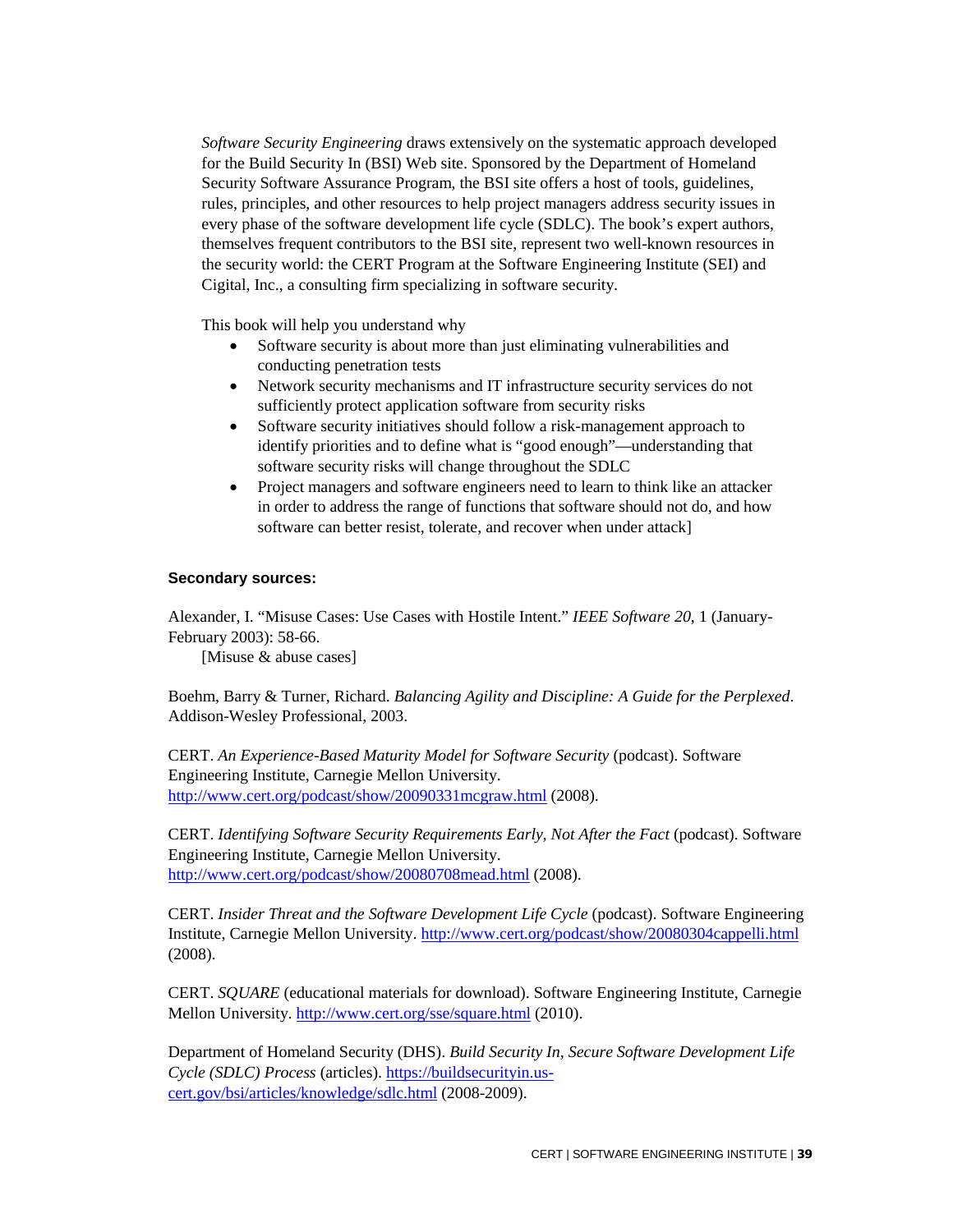Department of Homeland Security (DHS). *Security Requirements Engineering* (articles). <https://buildsecurityin.us-cert.gov/bsi/articles/best-practices/requirements.html> (2010).

Ellis, Heidi J. C.; Demurjian, Steven A.; & Naveda, Fernando J. *Software Engineering: Effective Teaching and Learning Approaches and Practices*. Information Science Reference, 2008.

Garcia, Suzanne & Turner, Richard. *CMMI® Survival Guide: Just Enough Process Improvement*. Addison-Wesley Professional, 2006.

Godse, M. & Mulik, S. "An Approach for Selecting Software-as-a-Service (SaaS)" 155-158. *Proceedings of the 2009 IEEE International Conference on Cloud Computing.* Bangalore, India, Sept. 2009. IEEE Computer Society, 2009.

Graham, Dan. *Introduction to the CLASP Process*. [https://buildsecurityin.us](https://buildsecurityin.us-cert.gov/bsi/articles/best-practices/requirements/548-BSI.html)[cert.gov/bsi/articles/best-practices/requirements/548-BSI.html](https://buildsecurityin.us-cert.gov/bsi/articles/best-practices/requirements/548-BSI.html) (2006).

Howard, Michael & Lipner, Steve. *The Security Development Lifecycle: SDL: A Process for Developing Demonstrably More Secure Software*. Microsoft Press, 2006.

IEEE Standards Association (IEEE-SA). *IEEE Std 1062-1993 IEEE Recommended Practice for Software Acquisition.* IEEE-SA, 2004.

Ingalsbe, Jeffrey A.; Kunimatsu, Louis; Baeten, Tim; & Mead, Nancy R. "Threat Modeling: Diving into the Deep End." *IEEE Software 25*, 1 (January/February 2008). [https://buildsecurityin.us-cert.gov/bsi/resources/articles/932-BSI.html.](https://buildsecurityin.us-cert.gov/bsi/resources/articles/932-BSI.html)

McGraw, Gary; Chess, Brian; & Migues, Sammy. *Building Security In Maturity Model BSIMM v1.0*.<http://www.bsimm2.com/> (2009).

Mead, Nancy. *Requirements Engineering Annotated Bibliography.* [https://buildsecurityin.us](https://buildsecurityin.us-cert.gov/bsi/articles/best-practices/requirements/231-BSI.html)[cert.gov/bsi/articles/best-practices/requirements/231-BSI.html](https://buildsecurityin.us-cert.gov/bsi/articles/best-practices/requirements/231-BSI.html) (2008).

Mead, Nancy R. *SQUARE Up Your Security Requirements with SQUARE* (webinar). Software Engineering Institute, Carnegie Mellon University. <http://www.sei.cmu.edu/library/abstracts/webinars/14may2009.cfm> (2009).

Mouratidis, Haralambos & Giorgini, Paolo. *Integrating Security and Software Engineering: Advances and Future Visions*. IGI Global, 2006.

OpenSAMM Project. *Software Assurance Maturity Model (SAMM) v1.0*. [http://www.owasp.org/index.php/Category:Software\\_Assurance\\_Maturity\\_Model](http://www.owasp.org/index.php/Category:Software_Assurance_Maturity_Model) (2009).

Robert, P. "Quality Requirements for Software Acquisition," 136. *Proceedings of the Software Engineering Standards Symposium and Forum*. IEEE Computer Society, 1997.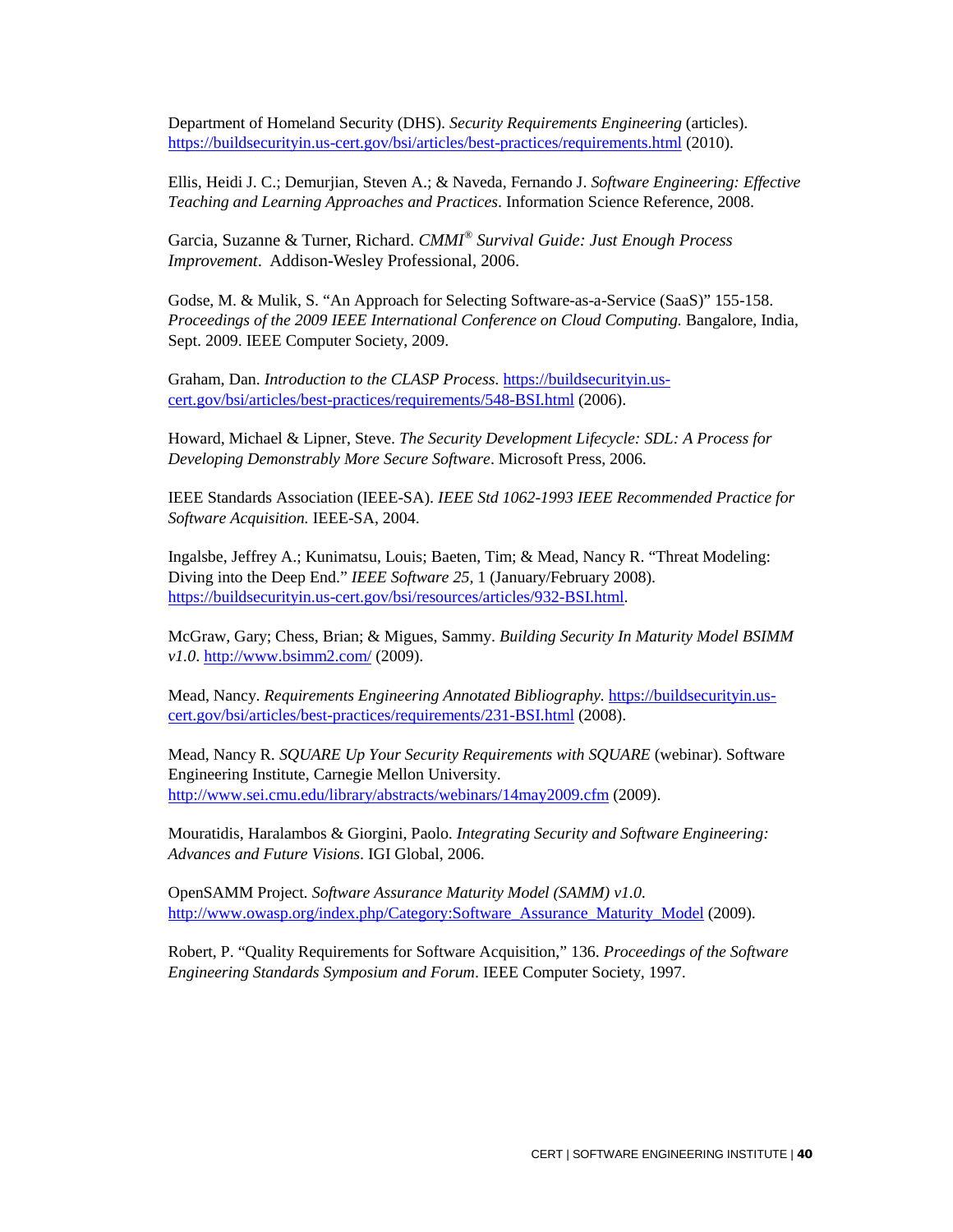## <span id="page-42-0"></span>*Assured Software Development 2 - Architecture and Design (6.1, 6.2 [specification, design])*

#### **Primary sources:**

Allen, Julia H.; Barnum, Sean; Ellison, Robert J.; McGraw, Gary; & Mead, Nancy R. Ch. 4, "Secure Software Architecture and Design," 115-150. *Software Security Engineering: A Guide for Project Managers*. Addison-Wesley Professional, 2008.

[Abstract from publisher:

Software that is developed from the beginning with security in mind will resist, tolerate, and recover from attacks more effectively than would otherwise be possible. While there may be no silver bullet for security, there are practices that project managers will find beneficial. With this management guide, you can select from a number of sound practices likely to increase the security and dependability of your software, both during its development and subsequently in its operation.

*Software Security Engineering* draws extensively on the systematic approach developed for the Build Security In (BSI) Web site. Sponsored by the Department of Homeland Security Software Assurance Program, the BSI site offers a host of tools, guidelines, rules, principles, and other resources to help project managers address security issues in every phase of the software development life cycle (SDLC). The book's expert authors, themselves frequent contributors to the BSI site, represent two well-known resources in the security world: the CERT Program at the Software Engineering Institute (SEI) and Cigital, Inc., a consulting firm specializing in software security.

This book will help you understand why

- Software security is about more than just eliminating vulnerabilities and conducting penetration tests
- Network security mechanisms and IT infrastructure security services do not sufficiently protect application software from security risks
- Software security initiatives should follow a risk-management approach to identify priorities and to define what is "good enough"—understanding that software security risks will change throughout the SDLC
- Project managers and software engineers need to learn to think like an attacker in order to address the range of functions that software should not do, and how software can better resist, tolerate, and recover when under attack]

The Open Group. *TOGAF*[. http://www.opengroup.org/togaf/](http://www.opengroup.org/togaf/) (2010).

[A comprehensive architecture framework and methodology which enables the design, evaluation and implementation of the right architecture for an enterprise.]

## **Secondary sources:**

Altran Group. *Correctness by Construction*. <http://www.altran-praxis.com/cbyc.aspx> (Accessed 2010).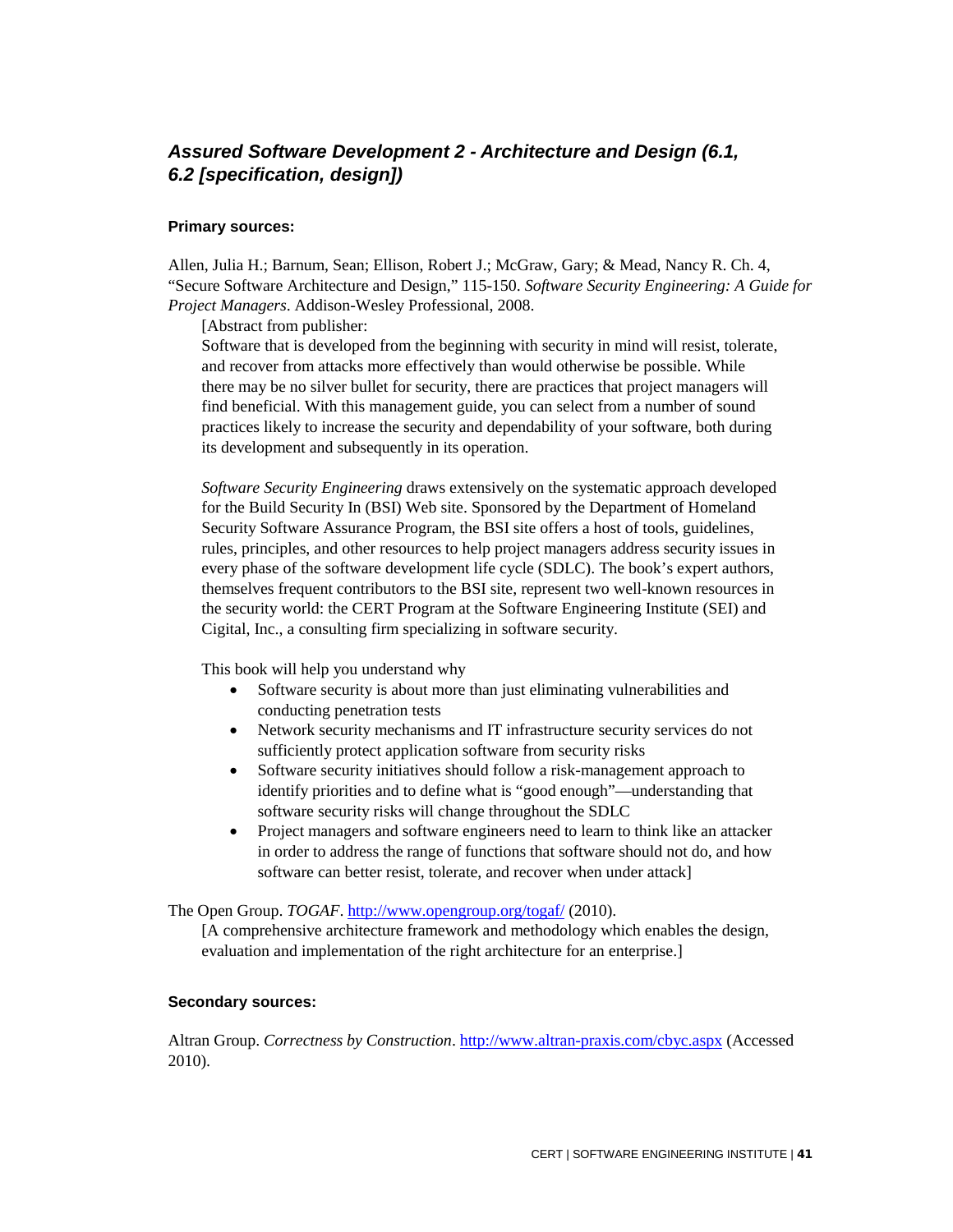Department of Homeland Security (DHS). *Building Security In, Architectural Risk Analysis* (articles).<https://buildsecurityin.us-cert.gov/bsi/articles/best-practices/architecture.html> (2008- 2009).

Department of Homeland Security (DHS). *Building Security In, Attack Patterns* (articles). <https://buildsecurityin.us-cert.gov/bsi/articles/knowledge/attack.html> (2008-2009).

Howard, Michael & Lipner, Steve. *The Security Development Lifecycle: SDL: A Process for Developing Demonstrably More Secure Software.* Microsoft Press, 2006.

Kazman, Rick; Klein, Mark; & Clements, Paul. *ATAM: Method for Architecture Evaluation* (CMU/SEI-2000-TR-004). Software Engineering Institute, Carnegie Mellon University, 2000. <http://www.sei.cmu.edu/library/abstracts/reports/00tr004.cfm>

Manadhata, Pratyusa K. & Wing, Jeannette M. "An Attack Surface Metric." *IEEE Transactions on Software Engineering 36,* 4 (forthcoming). <http://doi.ieeecomputersociety.org/10.1109/TSE.2010.60>

Manadhata, Pratyusa K.; Kaynar, Dilsun K.; & Wing, Jeannette M. *A Formal Model for A System's Attack Surface* (CMU-CS-07-144). School of Computer Science, Carnegie Mellon University, 2007.

McGraw, Gary; Chess, Brian; & Migues, Sammy. *The Building Security In Maturity Model*. http://www.bsimm2.com/ (2009).

The MITRE Corporation (MITRE). *CAPEC: Common Attack Pattern Enumeration and Classification*.<http://capec.mitre.org/> (2010).

Mouratidis, Haralambos & Giorgini, Paolo. *Integrating Security and Software Engineering: Advances and Future Vision*. IGI Global, 2006.

National Institute of Standards and Technology (NIST). *SAMATE – Software Assurance Metrics and Tool Evaluation*. [http://samate.nist.gov/Main\\_Page.html](http://samate.nist.gov/Main_Page.html) (2005).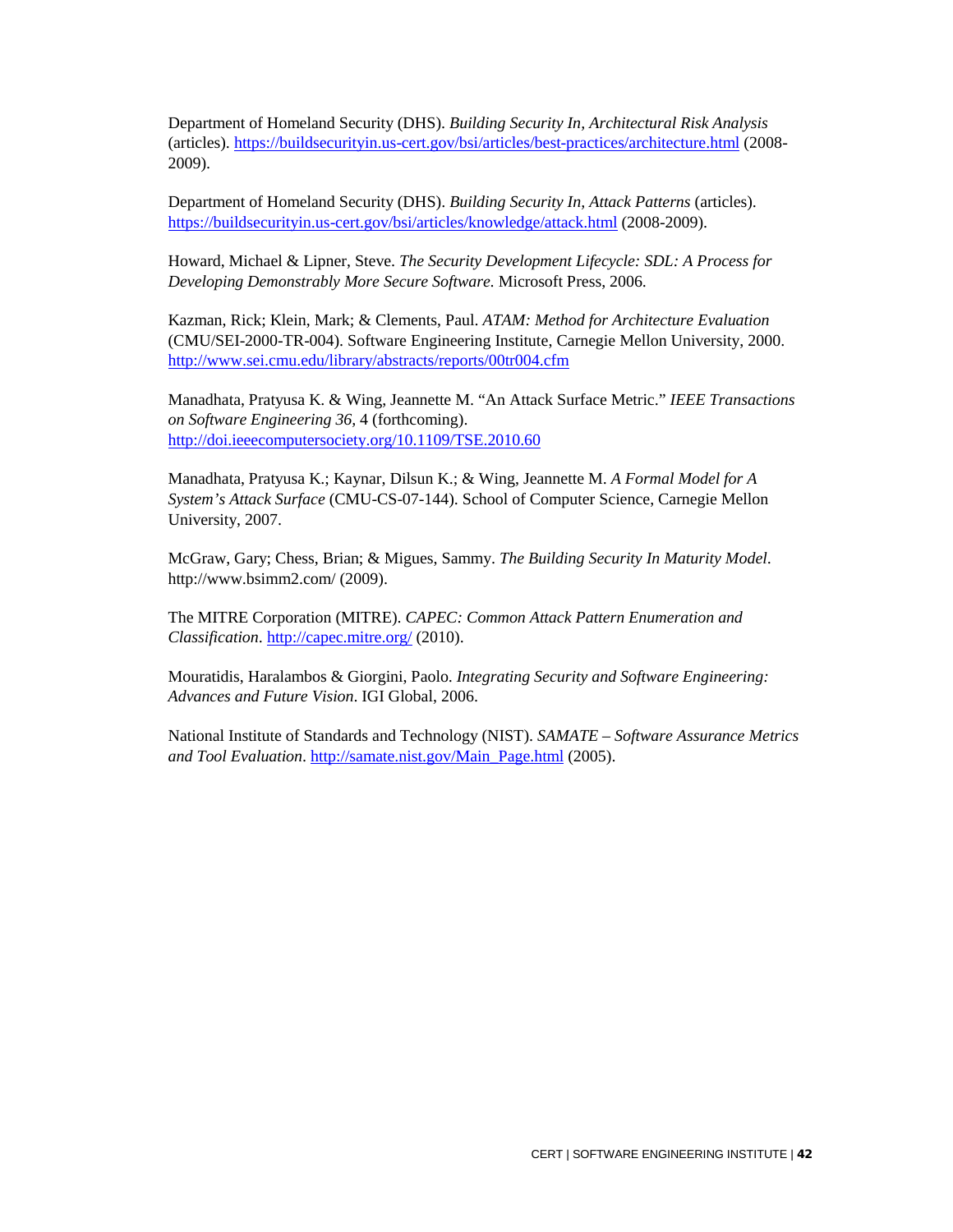## <span id="page-44-0"></span>*Assured Software Development 3 (6.2) [low-level design, code, test, verification, validation]*

## **Primary sources:**

Seacord, Robert C. *Secure Coding in C and C++.* Addison-Wesley, 2005. <http://www.sei.cmu.edu/library/abstracts/books/0321335724.cfm>

[Abstract from publisher:

Commonly exploited software vulnerabilities are usually caused by avoidable software defects. Having analyzed nearly 18,000 vulnerability reports over the past ten years, the CERT/Coordination Center (CERT/CC) has determined that a relatively small number of root causes account for most of them. This book identifies and explains these causes and shows the steps that can be taken to prevent exploitation. Moreover, this book encourages programmers to adopt security best practices and develop a security mindset that can help protect software from tomorrow's attacks, not just today's.

Drawing on the CERT/CC's reports and conclusions, Robert Seacord systematically identifies the program errors most likely to lead to security breaches, shows how they can be exploited, reviews the potential consequences, and presents secure alternatives. Coverage includes technical detail on how to

- Improve the overall security of any  $C/C++$  application
- Thwart buffer overflows and stack-smashing attacks that exploit insecure string manipulation logic
- Avoid vulnerabilities and security flaws resulting from the incorrect use of dynamic memory management functions
- Eliminate integer-related problems: integer overflows, sing errors, and truncation errors
- Correctly use formatted output functions without introducing format-string vulnerabilities
- Avoid I/O vulnerabilities, including race conditions

*Secure Coding in C and C++* presents hundreds of examples of secure code, insecure code, and exploits, implemented for Windows and Linux. If you're responsible for creating secure C or C++ software---or for keeping it safe---no other book offers you this much detailed, expert assistance.]

Merkow, Mark S. & Raghavan, Lakshmikanth. *Secure and Resilient Software Development*. CRC Press, 2010.

[Abstract from publisher:

Although many software books highlight open problems in secure software development, few provide easily actionable, ground-level solutions. Breaking the mold, *Secure and Resilient Software Development* teaches you how to apply best practices and standards for consistent and secure software development. It details specific quality software development strategies and practices that stress resilience requirements with precise, actionable, and ground-level inputs.

Providing comprehensive coverage, the book illustrates all phases of the secure software development life cycle. It shows developers how to master non-functional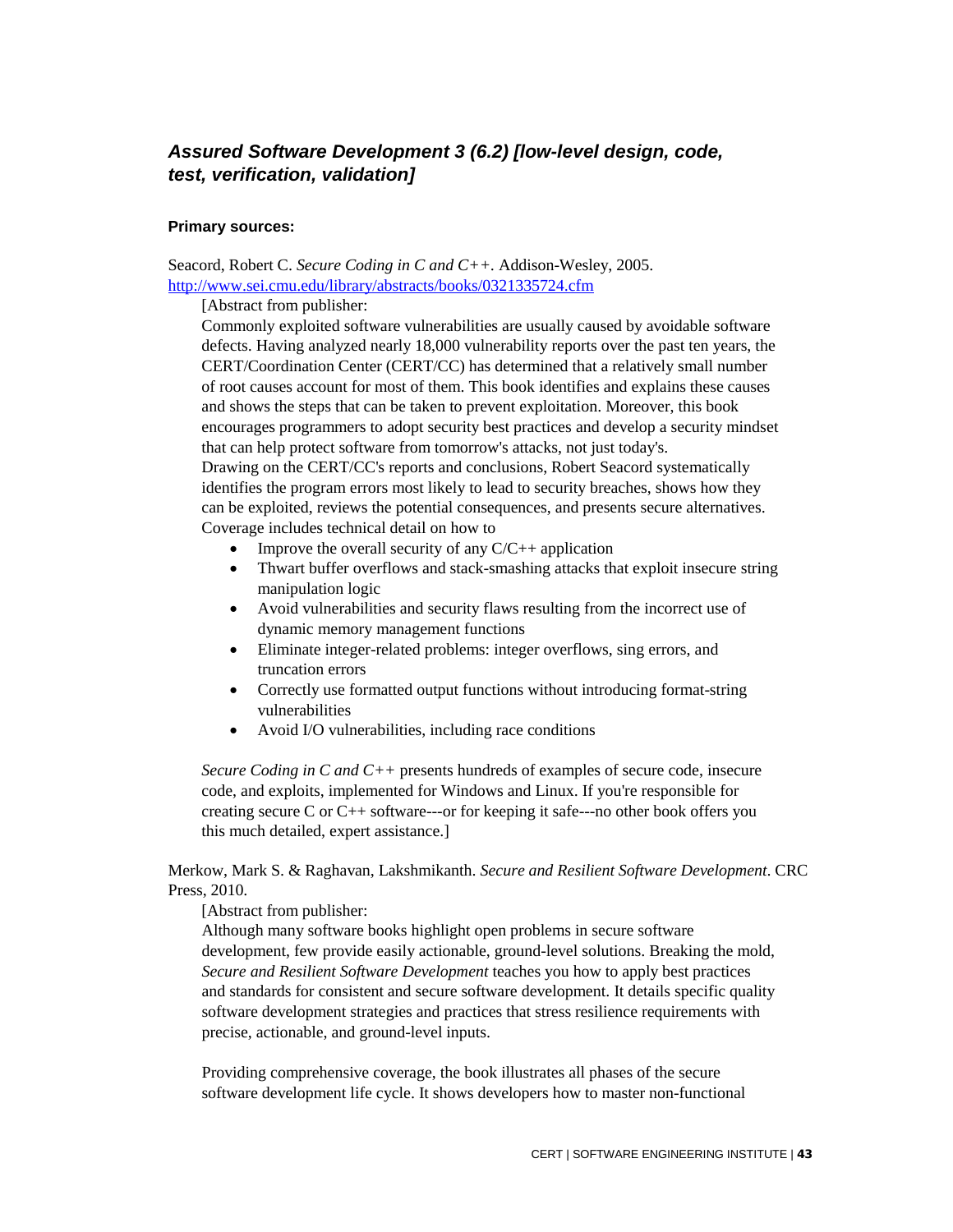requirements including reliability, security, and resilience. The authors provide expertlevel guidance through all phases of the process and supply many best practices, principles, testing practices, and design methodologies.]

## **Secondary sources:**

- Allen, Julia H.; Barnum, Sean; Ellison, Robert J.; McGraw, Gary; & Mead, Nancy R. *Software Security Engineering: A Guide for Project Managers*. Addison-Wesley Professional, 2008. [Chapter 5 is about coding and testing.]
- CERT. *CERT Secure Coding Standards*. https://www.securecoding.cert.org/ (1995-2009). [Includes advice for Java as well as C and  $C_{++.}$ ]

Cifuentes, Cristina. "Improving Software Quality with Parfait." Tutorial at *11th Semi-Annual Software Assurance Forum*. Arlington, VA, November 2009. Software Engineering Institute, Carnegie Mellon University, 2009. https://www.vte.cert.org/vteweb/go/2697.aspx.

Department of Homeland Security (DHS). *Build Security In, IEEE Security & Privacy.* Series edited by Gary McGraw. https://buildsecurityin.us-cert.gov/bsi/resources/414-BSI.html (2004- 2006).

[Relevant articles on testing include "Software Penetration Testing," "Static Analysis for Security," and "Software Security Testing."]

Gerhart, Susan; Hogle, Jan; & Crandall, Jedidiah. *How Do Buffer Overflow Attacks Work?* http://nsfsecurity.pr.erau.edu/bom/ (2002).

[A nice introduction to buffer overflows and stack-smashing using animation and student exercises.]

Grembi, Jason. "Secure Software Development - A Security Programmer's Guide." Tutorial at *11th Semi-Annual Software Assurance Forum*. Arlington, VA, November 2009. Software Engineering Institute, Carnegie Mellon University, 2009. https://www.vte.cert.org/vteweb/go/2699.aspx

Golze, Andreas; Sarbiewski, Mark; & Zahm, Alain. *Optimize Quality for Business Outcomes: A Practical Approach to Software Testing*. Wiley Publishing, 2008. [Especially Chapter 8 on Security Testing.]

Miller, Barton P.; Cooksey, Gregory; & Moore, Fredrick. "An Empirical Study of the Robustness of MacOS Applications Using Random Testing." *ACM SIGOPS Operating Systems Review 41*, 1 (January 2007): 78-86.

[Describes results of fuzz testing many common applications, including a review of earlier testing of Unix and Windows systems.]

The MITRE Corporation (MITRE). *Common Weakness Enumeration*. http://cwe.mitre.org/ (2010).

Svoboda, David & Seacord, Robert. "Producing Secure Programs in C and C++." Tutorial at *11th Semi-Annual Software Assurance Forum*. Arlington, VA, November 2009. Software Engineering Institute, Carnegie Mellon University, 2009. https://www.vte.cert.org/vteweb/go/2693.aspx.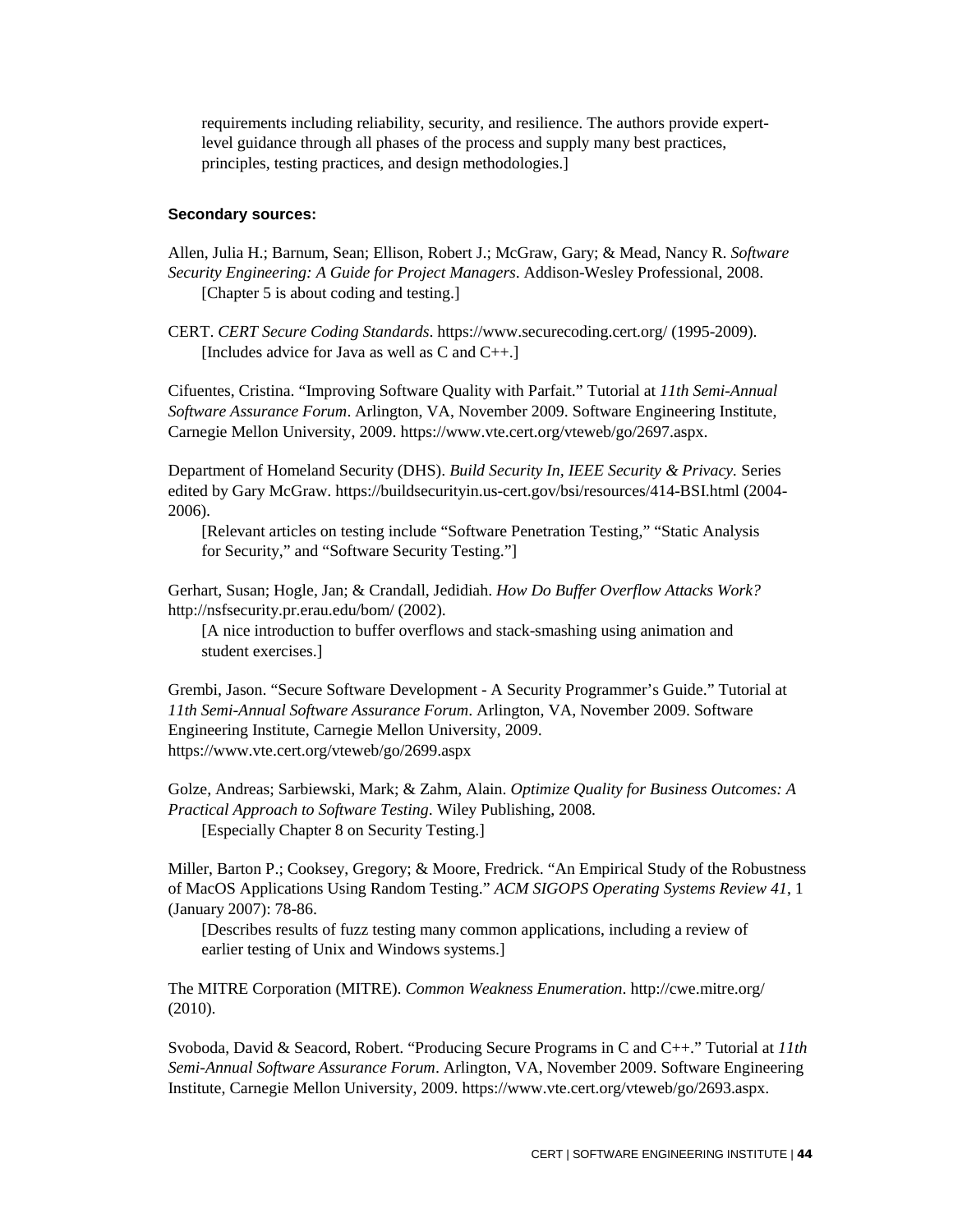Wysopal, Chris; Nelson, Lucas; Dai Zovi, Dino; & Dustin, Elfriede. *The Art of Software Security Testing: Identifying Software Security Flaws*. Addison-Wesley Professional, 2006.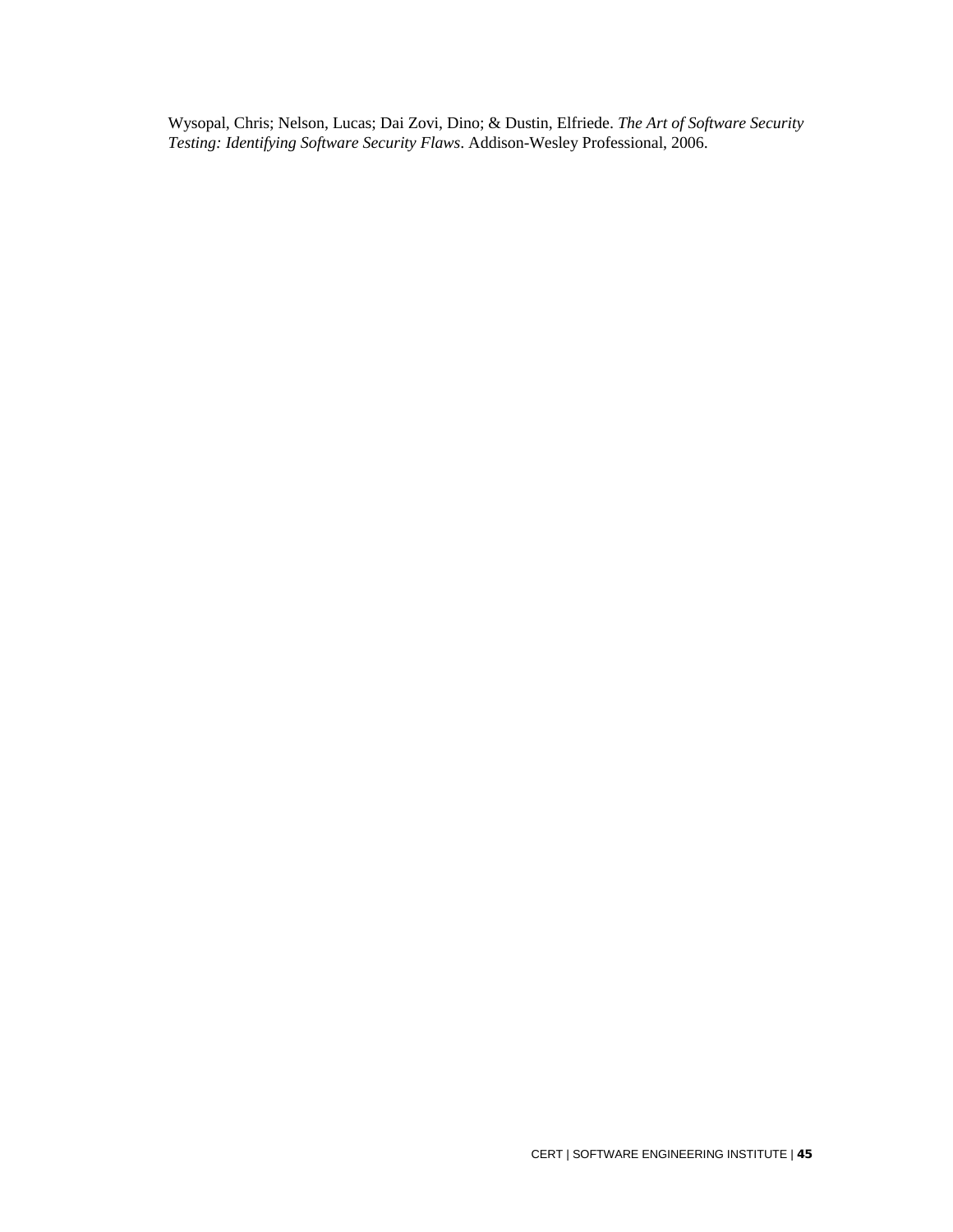## <span id="page-47-0"></span>*System Operational Assurance (7.1, 7.2, 7.3)*

## **Primary sources:**

CERT. Advanced *Information Security for Technical Staff* (courseware). Software Engineering Institute, Carnegie Mellon University, 2010.

CERT. *Information Security for Technical Staff* (courseware). Software Engineering Institute, Carnegie Mellon University, 2010.

[CERT's *Information Security for Technical Staff* courseware (introductory, advanced)

- Introductory: This five-day course is designed to provide participants with practical techniques for protecting the security of an organization's information assets and resources, beginning with concepts and proceeding on to technical implementations. The courses focus on understanding and applying the concept of survivability through the effective management of risk, threats, policy, system configuration, availability, and personnel. The course also addresses incident response and provides a technical foundation for working with TCP/IP security and cryptography. The final section of the course helps participants learn to design secure network architecture managing host systems, securing network services, and infrastructure, working with firewalls, and understanding intrusion detection and prevention.
- Advanced: This four-day course is designed to increase the depth of knowledge and skills of technical staff charged with administering and securing information systems and networks.]

CERT. *Managing Enterprise Information Security: A Practical Approach for Achieving Defensein-Depth* (courseware). Software Engineering Institute, Carnegie Mellon University, 2010.

[This three-day course begins with a brief review of the conceptual foundations of information security. Next, students will be introduced to the CERT Defense-in-Depth Framework: eight operationally focused and inter-dependent management components which will be synergistically applied to a fictitious organization's Information Technology (IT) enterprise. Through lectures, demonstrations, scenario-based exercises, small group activities, and open discussions, students will learn high-level best practices for effectively integrating each of these eight components into all aspects of IT operations. Further, the course scenario is used extensively to reinforce these best practices with technical information security implementations.]

## **Secondary sources:**

CERT. *Advanced Incident Handling* (courseware). Software Engineering Institute, Carnegie Mellon University, 2010.

CERT. *CERT<sup>®</sup> Resilience Management Model* (reports and presentations). <http://www.cert.org/resilience/rmm.html> (2010).

CERT. *Fundamentals of Incident Handling* (courseware). Software Engineering Institute, Carnegie Mellon University, 2010.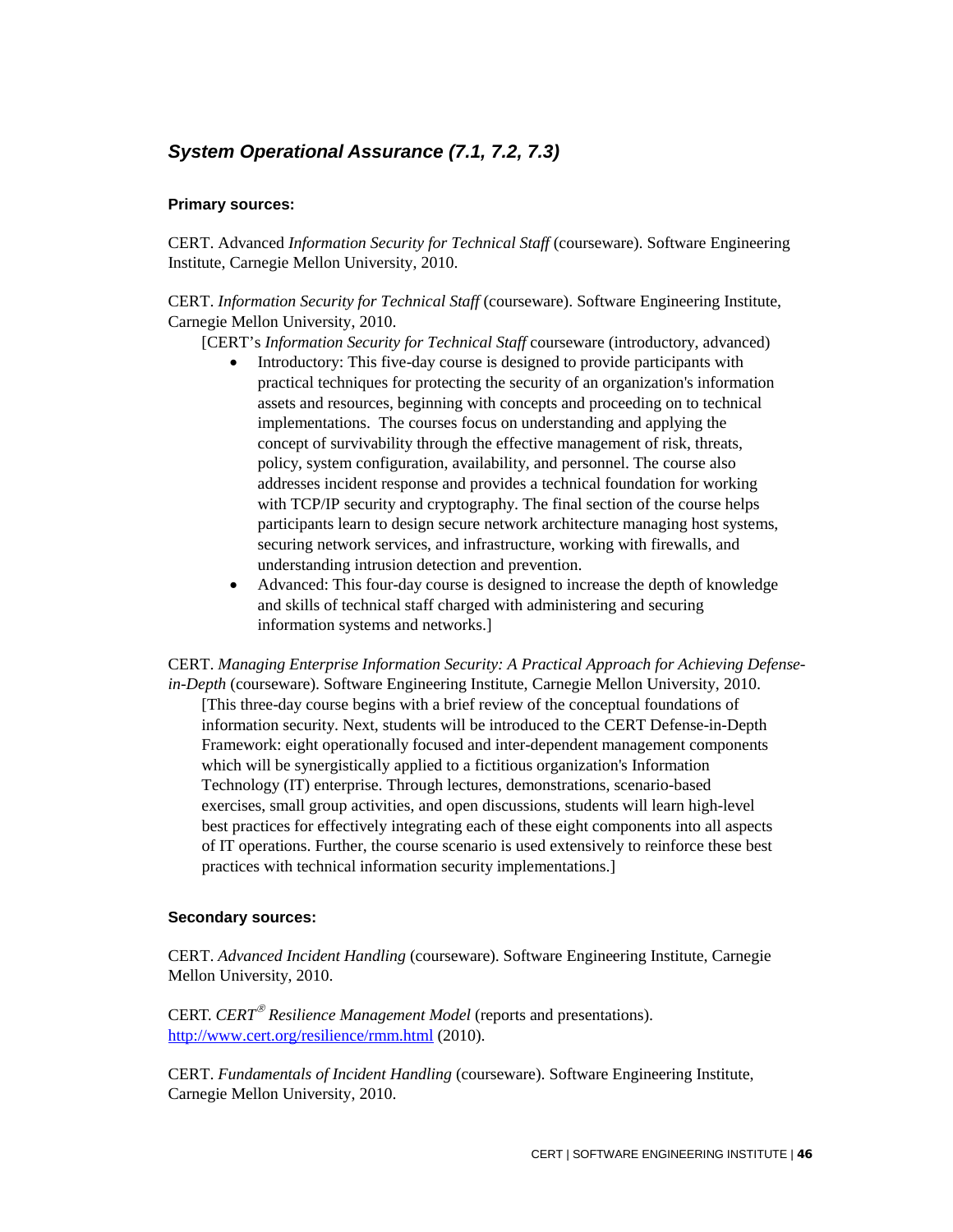CERT. *Malware Analysis Apprenticeship* (courseware). Software Engineering Institute, Carnegie Mellon University, 2010.

CERT. *Network Situational Awareness (NetSA)* (tool suite).<http://www.cert.org/netsa/> (2010).

Department of Homeland Security (DHS). *Build Security In, Deployment and Operations*. <https://buildsecurityin.us-cert.gov/adm-bsi/articles/best-practices/deployment.html> (2009).

International Organization for Standardization and International Electrotechnical Commission (ISO/IEC). *ISO/IEC 27001:2005 Information Technology – Security Techniques – Information Security Management Systems – Requirements*. ISO/IEC, 2005.

International Organization for Standardization and International Electrotechnical Commission (ISO/IEC). *ISO/IEC 27002:2005 Information Technology – Security Techniques – Code of Practice for Information Security Management*. ISO/IEC, 2005.

National Institute of Standards and Technology (NIST). *SP 800-53 A Guide for Assessing the Security Controls in Federal Information Systems*. NIST, 2008.

National Institute of Standards and Technology (NIST). *SP 800-83 Guide to Malware Incident Prevention and Handling*. NIST, 2005.

National Institute of Standards and Technology (NIST). *SP 800-115 Technical Guide to Information Security Testing and Assessment*. NIST, 2008.